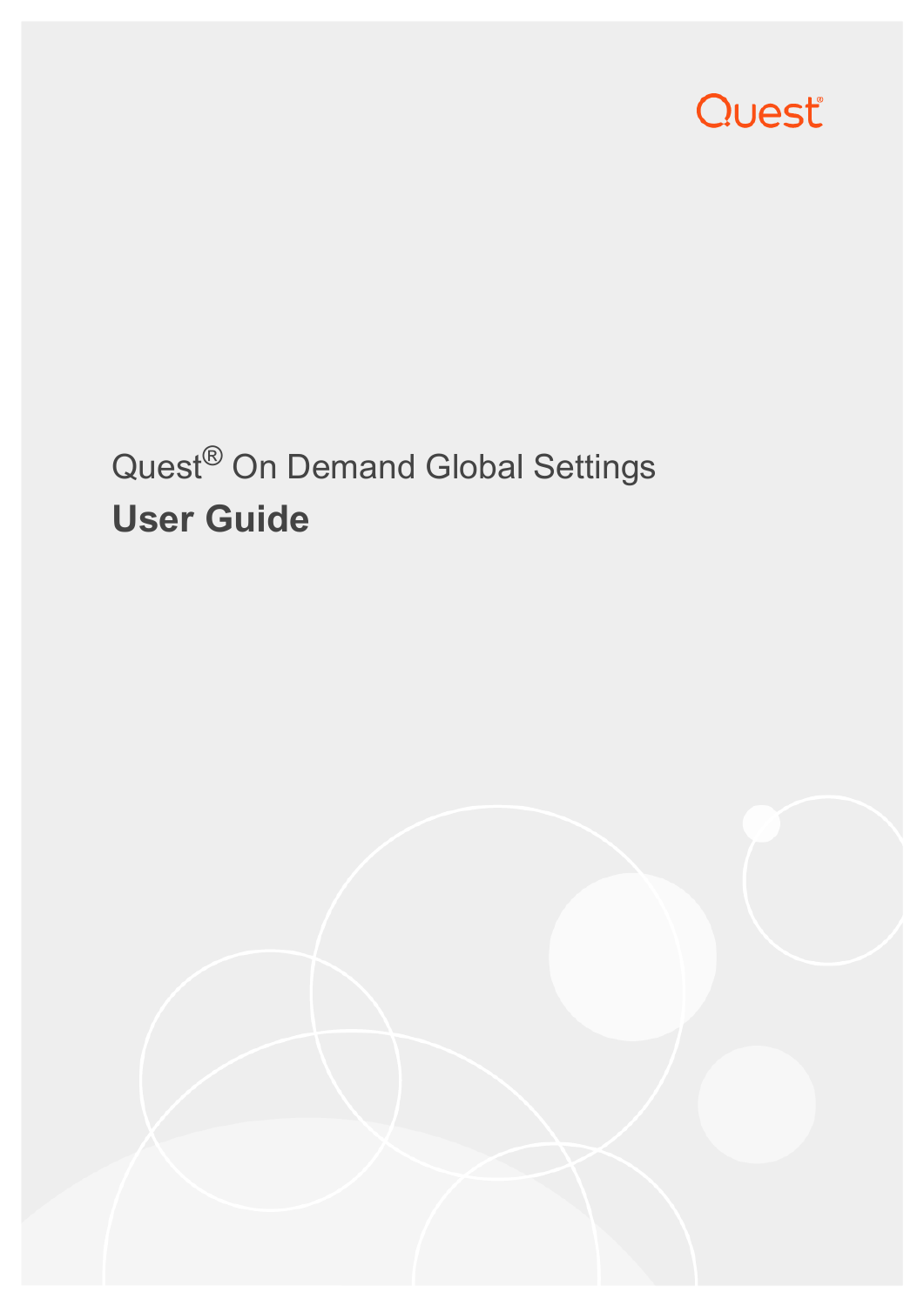#### **© 2021 Quest Software Inc.**

#### **ALL RIGHTS RESERVED.**

This guide contains proprietary information protected by copyright. The software described in this guide is furnished under a software license or nondisclosure agreement. This software may be used or copied only in accordance with the terms of the applicable agreement. No part of this guide may be reproduced or transmitted in any form or by any means, electronic or mechanical, including photocopying and recording for any purpose other than the purchaser's personal use without the written permission of Quest Software Inc.

The information in this document is provided in connection with Quest Software products. No license, express or implied, by estoppel or otherwise, to any intellectual property right is granted by this document or in connection with the sale of Quest<br>Software products. EXCEPT AS SET FORTH IN THE TERMS AND CONDITIONS AS SPECIFIED IN THE LICENSE<br>A EXPRESS, IMPLIED OR STATUTORY WARRANTY RELATING TO ITS PRODUCTS INCLUDING, BUT NOT LIMITED TO, THE IMPLIED WARRANTY OF MERCHANTABILITY, FITNESS FOR A PARTICULAR PURPOSE, OR NON-INFRINGEMENT. IN NO EVENT SHALL QUEST SOFTWARE BE LIABLE FOR ANY DIRECT, INDIRECT, CONSEQUENTIAL, PUNITIVE, SPECIAL OR INCIDENTAL DAMAGES (INCLUDING, WITHOUT LIMITATION, DAMAGES FOR LOSS OF PROFITS, BUSINESS<br>INTERRUPTION OR LOSS OF INFORMATION) ARISING OUT OF THE USE OR INABILITY TO USE THIS DOCUMENT, EVEN IF QUEST SOFTWARE HAS BEEN ADVISED OF THE POSSIBILITY OF SUCH DAMAGES. Quest Software makes no representations or warranties with respect to the accuracy or completeness of the contents of this document and reserves the right to make changes to specifications and product descriptions at any time without notice. Quest Software does not make any commitment to update the information contained in this document.

If you have any questions regarding your potential use of this material, contact:

Quest Software Inc. Attn: LEGAL Dept. 4 Polaris Way Aliso Viejo, CA 92656

Refer to our website [\(https://www.quest.com](https://www.quest.com)) for regional and international office information.

#### **Patents**

Quest Software is proud of our advanced technology. Patents and pending patents may apply to this product. For the most current information about applicable patents for this product, please visit our website at [https://www.quest.com/legal.](https://www.quest.com/legal)

#### **Trademarks**

Quest and the Quest logo are trademarks and registered trademarks of Quest Software Inc. For a complete list of Quest marks, visit [https://www.quest.com/legal/trademark-information.aspx.](https://www.quest.com/legal/trademark-information.aspx) All other trademarks and registered trademarks are property of their respective owners.

#### **Legend**

- **WARNING: A WARNING icon indicates a potential for property damage, personal injury, or death.**
- **CAUTION: A CAUTION icon indicates potential damage to hardware or loss of data if instructions are not followed.** Ţ

**IMPORTANT NOTE**, **NOTE**, **TIP**, **MOBILE**, or **VIDEO:** An information icon indicates supporting information.÷

On Demand User Guide Updated - June 2022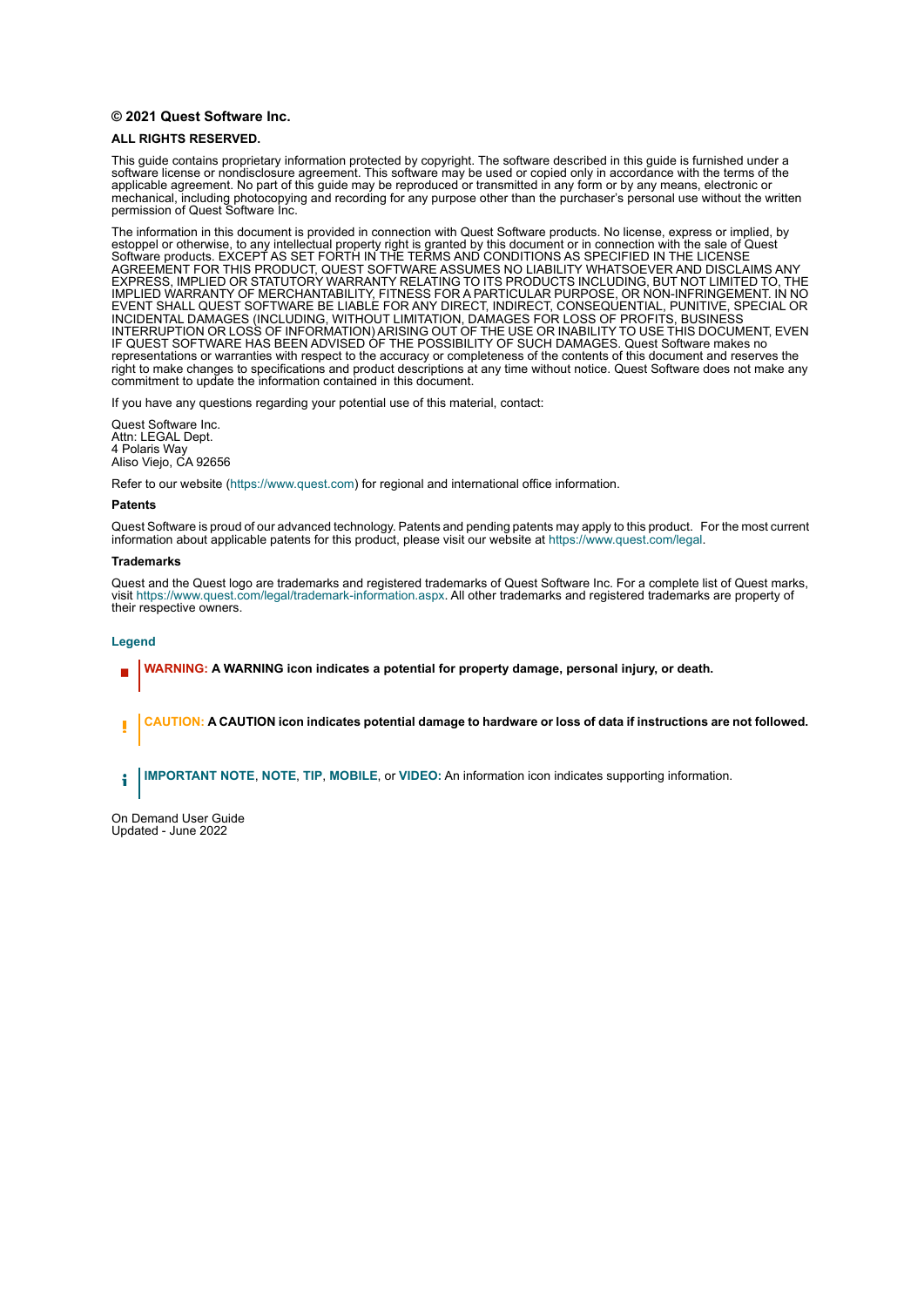## **Contents**

| Azure Active Directory tenants (and accommunity of the contract of the contract of 7                                                                                                                                               |
|------------------------------------------------------------------------------------------------------------------------------------------------------------------------------------------------------------------------------------|
|                                                                                                                                                                                                                                    |
|                                                                                                                                                                                                                                    |
|                                                                                                                                                                                                                                    |
|                                                                                                                                                                                                                                    |
|                                                                                                                                                                                                                                    |
| Signing in to On Demand with your existing Quest account  11                                                                                                                                                                       |
| Signing up for a new Quest account and signing in to On Demand 12                                                                                                                                                                  |
|                                                                                                                                                                                                                                    |
|                                                                                                                                                                                                                                    |
|                                                                                                                                                                                                                                    |
|                                                                                                                                                                                                                                    |
|                                                                                                                                                                                                                                    |
|                                                                                                                                                                                                                                    |
|                                                                                                                                                                                                                                    |
|                                                                                                                                                                                                                                    |
|                                                                                                                                                                                                                                    |
|                                                                                                                                                                                                                                    |
|                                                                                                                                                                                                                                    |
|                                                                                                                                                                                                                                    |
|                                                                                                                                                                                                                                    |
|                                                                                                                                                                                                                                    |
|                                                                                                                                                                                                                                    |
|                                                                                                                                                                                                                                    |
|                                                                                                                                                                                                                                    |
|                                                                                                                                                                                                                                    |
|                                                                                                                                                                                                                                    |
|                                                                                                                                                                                                                                    |
|                                                                                                                                                                                                                                    |
| Deleting a custom role <i>manual</i> contains the contract of the contact of the contact of the contact of the contact of the contact of the contact of the contact of the contact of the contact of the contact of the contact of |
|                                                                                                                                                                                                                                    |
| Adding a user to your organization and assigning a role <i></i> 25                                                                                                                                                                 |
| Editing user roles expansion of the contract of the contract of the contract of the contract of the contract of the contract of the contract of the contract of the contract of the contract of the contract of the contract o     |
|                                                                                                                                                                                                                                    |
| Inviting new users with the contract of the contract of the contract of the contract of the contract of the co                                                                                                                     |
| Creating a Quest account and joining an existing On Demand organization  27                                                                                                                                                        |
|                                                                                                                                                                                                                                    |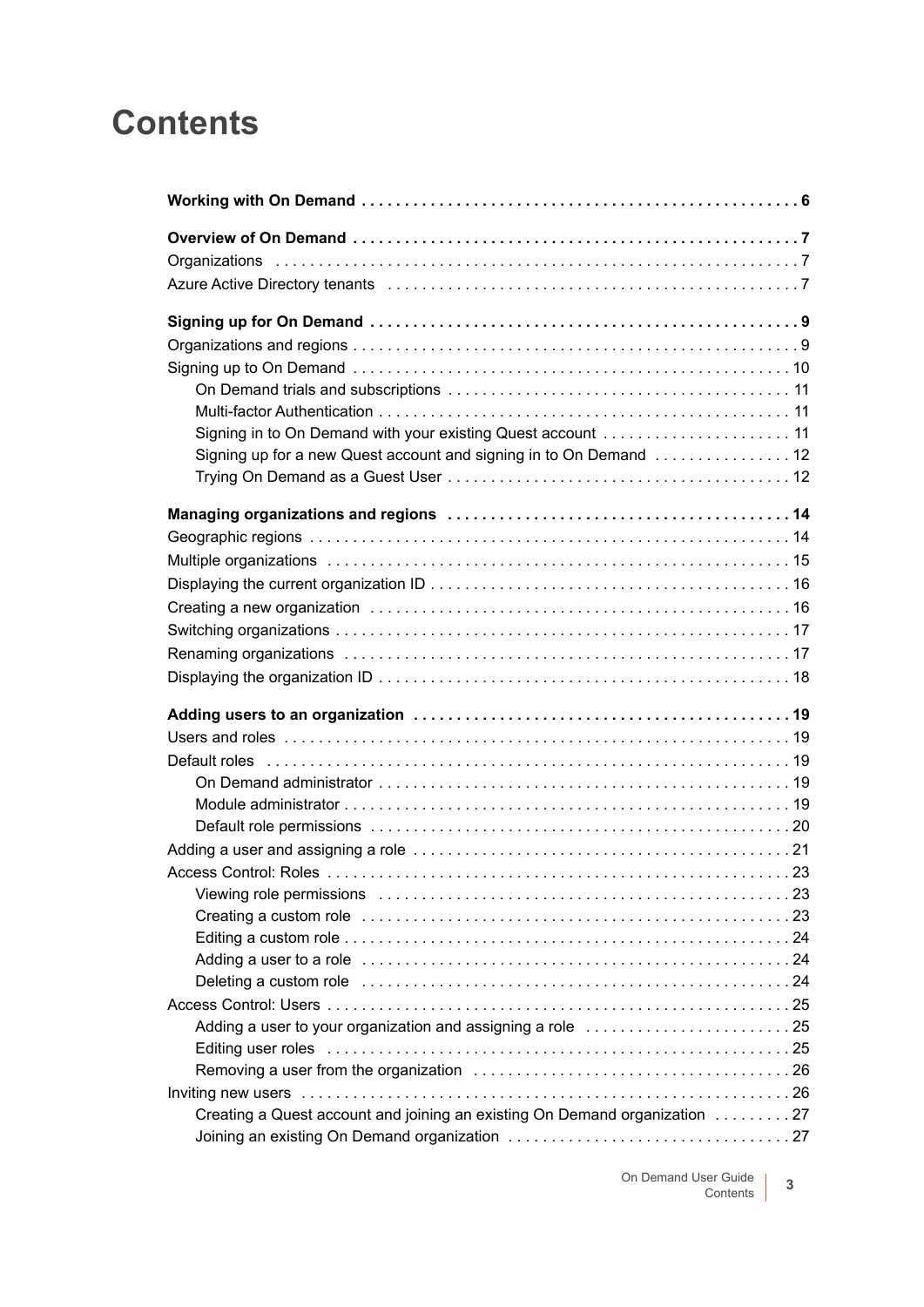| Joining an existing On Demand organization with an Azure AD account 28                                         |
|----------------------------------------------------------------------------------------------------------------|
| Managing your Azure tenants and on-premises domains 29                                                         |
|                                                                                                                |
|                                                                                                                |
|                                                                                                                |
|                                                                                                                |
|                                                                                                                |
|                                                                                                                |
|                                                                                                                |
|                                                                                                                |
|                                                                                                                |
|                                                                                                                |
|                                                                                                                |
|                                                                                                                |
|                                                                                                                |
|                                                                                                                |
|                                                                                                                |
|                                                                                                                |
|                                                                                                                |
|                                                                                                                |
|                                                                                                                |
|                                                                                                                |
|                                                                                                                |
|                                                                                                                |
|                                                                                                                |
|                                                                                                                |
|                                                                                                                |
|                                                                                                                |
|                                                                                                                |
|                                                                                                                |
| Activity trail experience to the contract of the contract of the contract of the contract of the contract of t |
|                                                                                                                |
|                                                                                                                |
|                                                                                                                |
|                                                                                                                |
|                                                                                                                |
|                                                                                                                |
|                                                                                                                |
|                                                                                                                |
|                                                                                                                |
|                                                                                                                |
|                                                                                                                |
|                                                                                                                |
|                                                                                                                |
|                                                                                                                |
|                                                                                                                |
|                                                                                                                |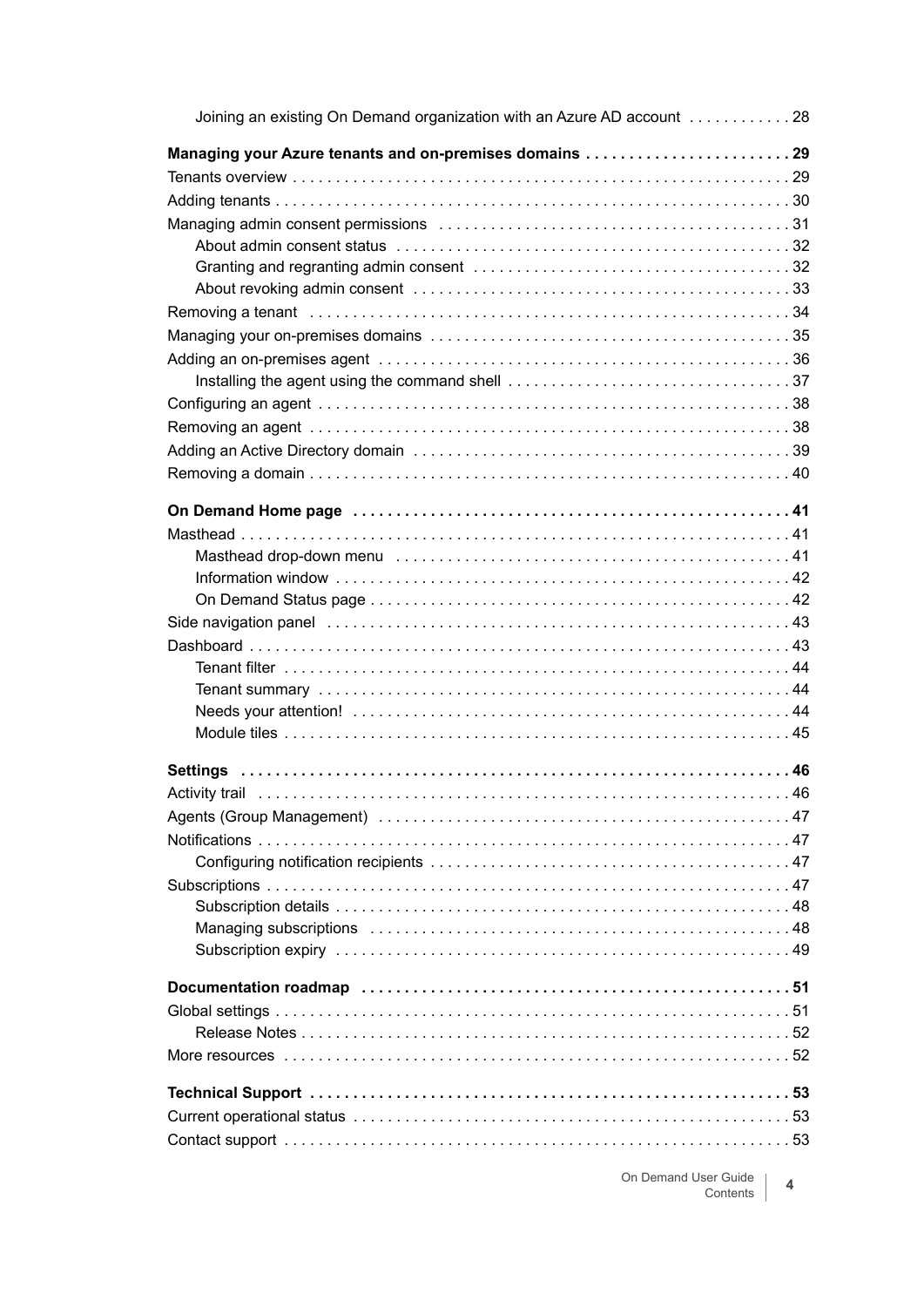| Information and discussion: Quest community forums 53 |  |
|-------------------------------------------------------|--|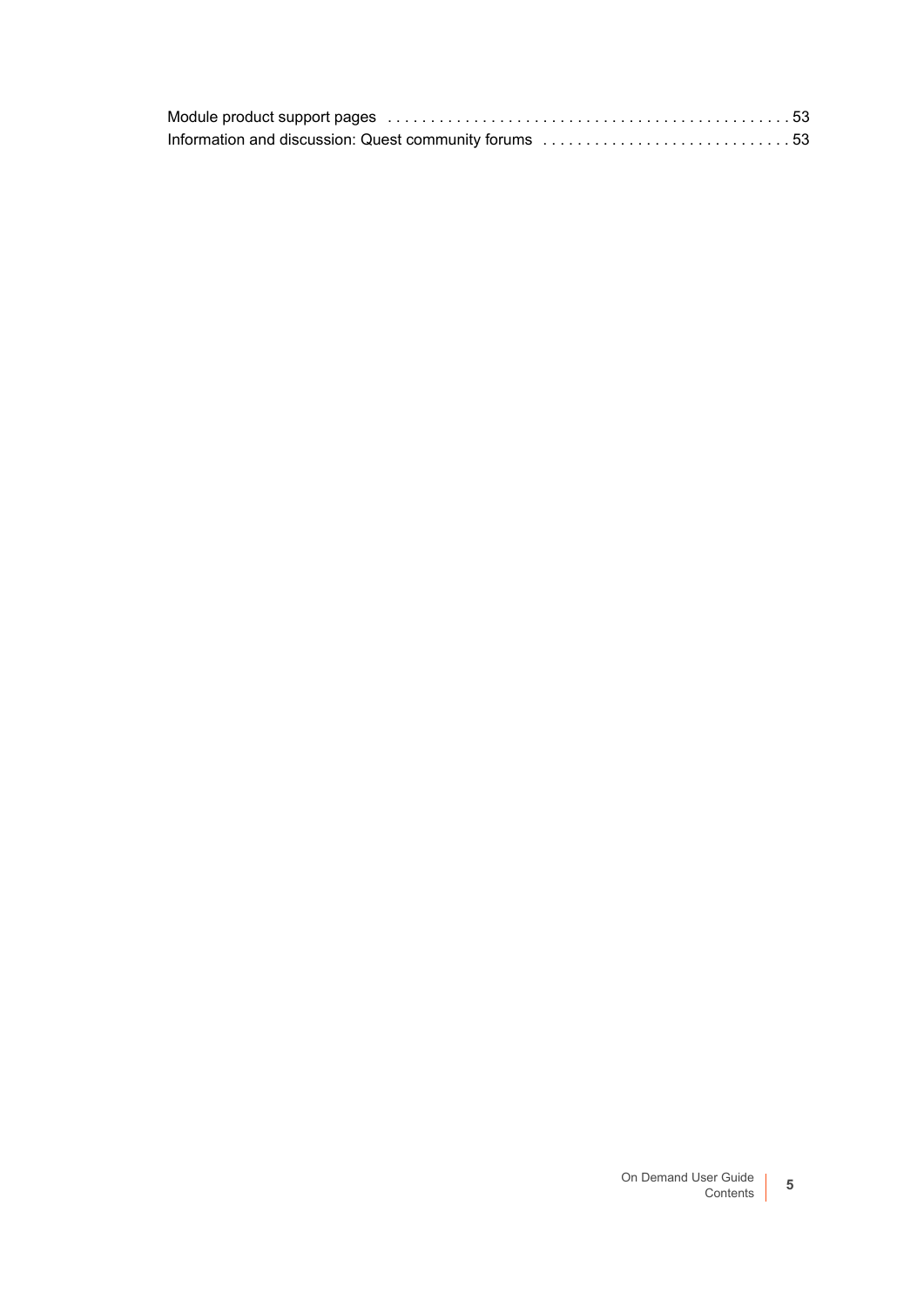# **Working with On Demand**

<span id="page-5-0"></span>Welcome to On Demand. For an overview of the application, see [Overview of On Demand.](#page-6-3) Use the links below for information on using On Demand.

| Signing up for On Demand                                | On Demand software is hosted in the cloud by Quest Software and<br>made available to users through the internet. This section contains<br>information regarding signing up for the On Demand service.                                                                                                  |
|---------------------------------------------------------|--------------------------------------------------------------------------------------------------------------------------------------------------------------------------------------------------------------------------------------------------------------------------------------------------------|
|                                                         | On Demand management is based on the concept of organizations. An<br>On Demand organization can subscribe to modules. Organization<br>administrators can use the tools provided by the modules to perform<br>administrative actions on Azure AD tenants.                                               |
|                                                         | <b>IMPORTANT:</b> To use the features of a module after you sign up, you<br>must have a subscription.                                                                                                                                                                                                  |
|                                                         | Trial licenses are available. See "Product Licensing" in the Global<br>Settings Release Notes.                                                                                                                                                                                                         |
| Managing your Azure tenants and on-<br>premises domains | A tenant houses the users in a company and the information about<br>them. You must add a Microsoft 365 tenant to On Demand to manage<br>the tenant properties using an On Demand module. For the U.S. region,<br>in addition to commercial tenants, you can add GCC and GCC High<br>tenants if needed. |
|                                                         | In addition to managing your Azure tenants, On Demand provides<br>support for connecting to on-premises domains in hybrid environments<br>to perform data collection and management activities.                                                                                                        |
| Managing organizations and regions                      | On Demand management is based on the concept of organizations. You<br>can create an On Demand organization and specify the region in which<br>the organization data is to be stored.                                                                                                                   |
| Adding users to an organization                         | Once you have created an organization, you can add additional users<br>and determine what tasks each user can perform.                                                                                                                                                                                 |
| On Demand Home page                                     | After signing in, users see the Dashboard. In addition to a tile for each<br>module, the Dashboard displays statistics and operational data for your<br>tenant.                                                                                                                                        |
| <b>Settings</b>                                         | Use settings to configure On Demand for your organization.                                                                                                                                                                                                                                             |
| Documentation roadmap                                   | Links to the User Guide and Release Notes for each module.                                                                                                                                                                                                                                             |
| <b>Technical Support</b>                                | Resources for On Demand technical support.                                                                                                                                                                                                                                                             |

**6**

**1**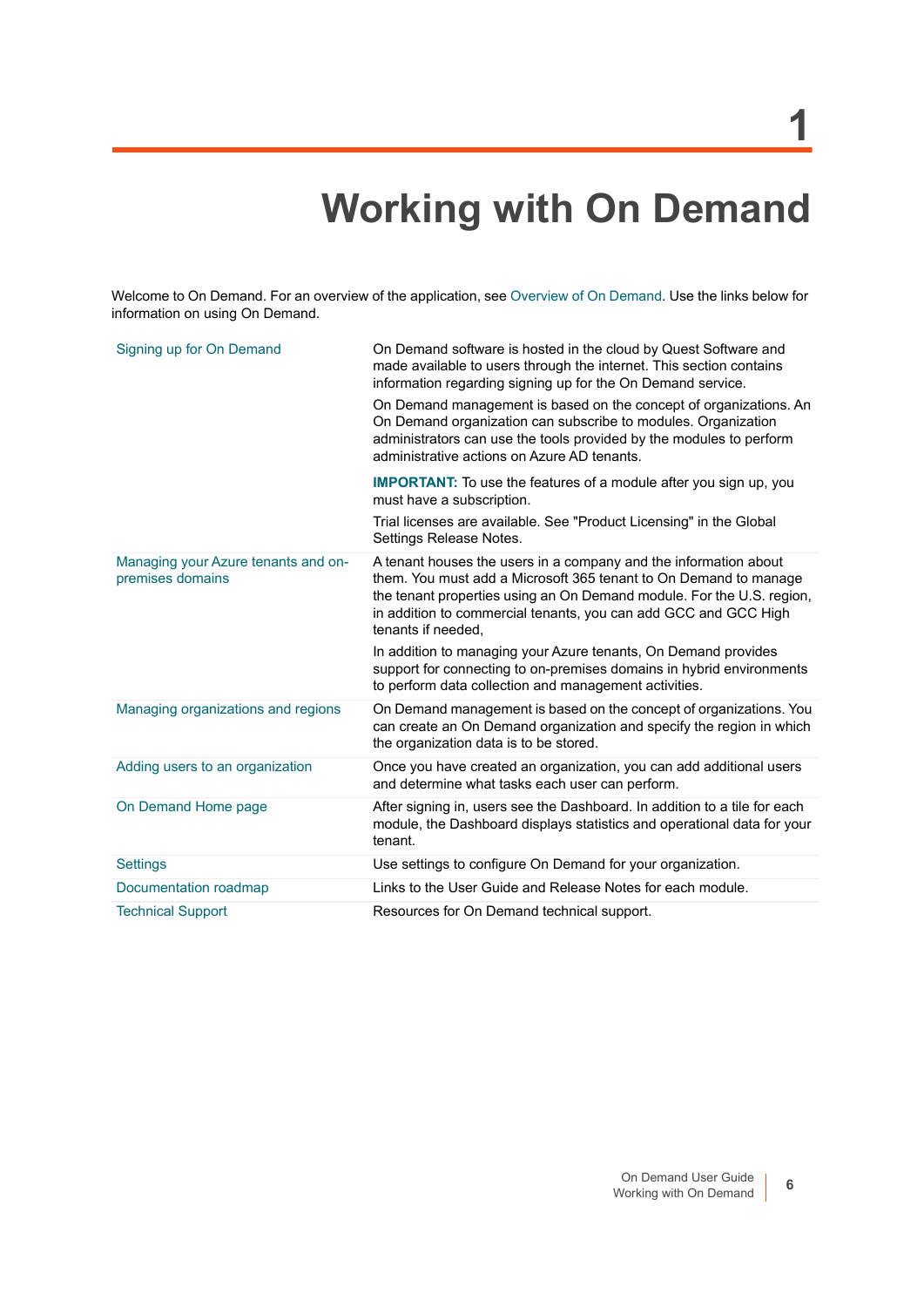**2**

<span id="page-6-3"></span><span id="page-6-0"></span>On Demand is a cloud-based management platform that provides access to multiple Quest Software tools for Microsoft product management through a unified interface. Cloud-based is a term that refers to applications, services, or resources that are made available to users on demand through the Internet. Quest On Demand is a Software as a Service (SaaS) application where application software is hosted in the cloud and made available to users through [quest-on-demand.com](https://quest-on-demand.com/#/landing).

On Demand management is based on the concepts of organizations, modules, and Azure Active Directory (AD) tenants. When you sign up for the On Demand service, you create an organization. The organization can subscribe to modules. Organization administrators can use the tools provided by the modules to perform administrative actions on Azure AD tenants.

# **Modules**

Each management tool is referred to as a module. Currently, the following modules are available:

- **•** Audit
- **•** Group Management
- **•** License Management
- **•** Migration
- **•** Recovery

## **Global Settings**

On Demand Global Settings refers to management tools and configuration settings that apply to all On Demand modules. This includes tenant management tasks and downloading activity trail logs.

# <span id="page-6-1"></span>**Organizations**

On Demand administration is based on organizations. When a user signs up for On Demand, an organization is created.

You can add users to an organization. To add a user, click **Settings** in the navigation panel on the left and then click **Permissions**.

# <span id="page-6-2"></span>**Azure Active Directory tenants**

Microsoft Azure also uses the concept of an organization. In Azure Active Directory (Azure AD), a tenant is representative of an organization. It is a dedicated instance of the Azure AD service that an organization receives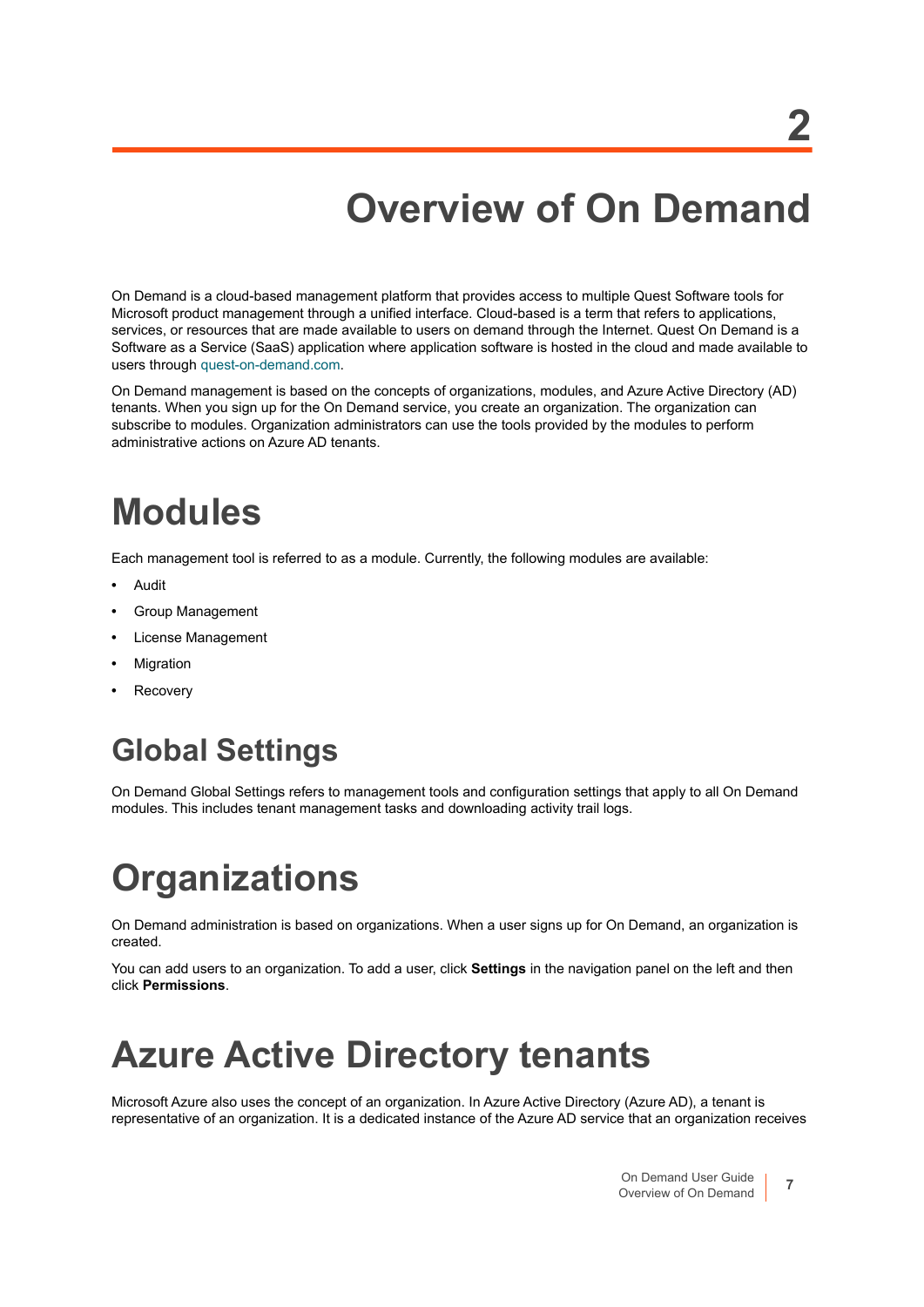and owns when it signs up for a Microsoft cloud service such as Azure, Microsoft Intune, or Microsoft 365. Each Azure AD tenant is distinct and separate from other Azure AD tenants.

A tenant houses the users in a company and the information about them - their passwords, user profile data, permissions, and so on. It also contains groups, applications, and other information pertaining to an organization and its security. For more information see this [Microsoft help page](https://docs.microsoft.com/en-gb/azure/active-directory/develop/quickstart-create-new-tenant).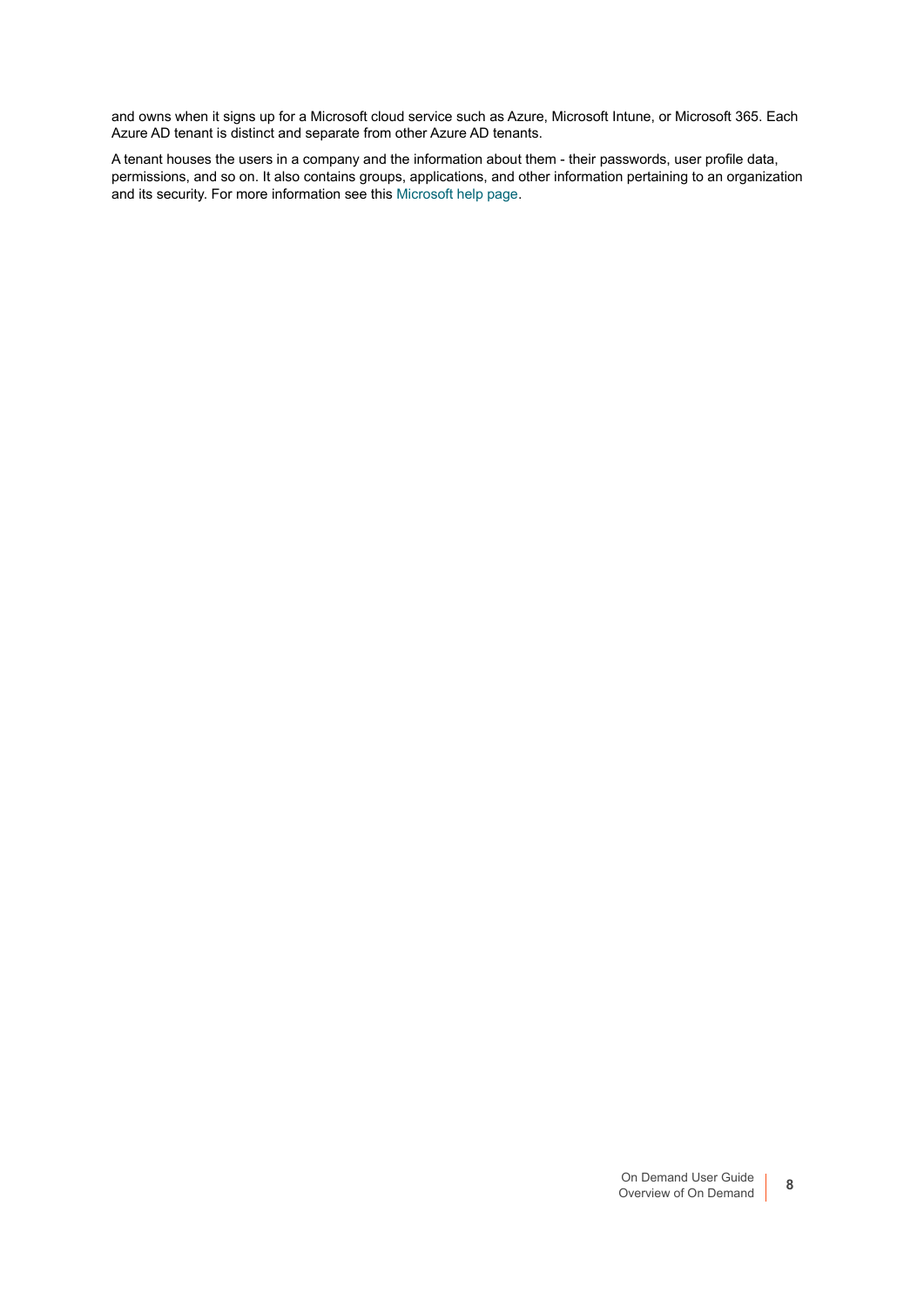# <span id="page-8-2"></span>**Signing up for On Demand**

<span id="page-8-0"></span>On Demand is a Software as a Service (SaaS) application. SaaS is a software licensing and delivery model in which application software is licensed on a subscription basis. The On Demand software is hosted in the cloud by Quest Software and made available to users through the internet. This section contains information regarding signing up for the On Demand service.

| Organizations and regions          | This section provides an overview of organizations and regions. You can<br>configure organizations and regions after you sign up. |
|------------------------------------|-----------------------------------------------------------------------------------------------------------------------------------|
| Signing up to On Demand            | Information on how to enable multi-factor authentication.                                                                         |
|                                    | On Demand trials and subscriptions You must start a trial or purchase a subscription to begin using On<br>Demand services.        |
| <b>Multi-factor Authentication</b> | A task flow of the sign up process with links to step by step procedures.                                                         |

# <span id="page-8-1"></span>**Organizations and regions**

On Demand management is based on the concepts of organizations. When you sign up for the On Demand service, you create an organization and you become the organization administrator. The organization can subscribe to modules. Organization administrators can use the tools provided by the modules to perform administrative actions on Azure AD tenants. You can add additional organization administrators and module administrators that have access to specific modules.

For most On Demand use cases, a customer creates a single organization. Multiple administrators and multiple tenants can be added to the organization.

#### **CAUTION: Adding a tenant to multiple organizations.** Ţ

Adding the same tenant to multiple organizations can result in conflicting application of polices and settings. When using multiple organizations to manage a tenant, the organization administrators must coordinate their management activities.

A Microsoft Azure region is a set of data centers deployed within a geographic area. Selecting the correct region for your organization lets you achieve higher performance and supports your requirements regarding data location. Specifying the region for your organization determines the geographical region where your data is stored.

During sign up, you can choose the region where your On Demand data will be hosted. The following regions are currently supported:

- **•** Australia
- **•** Canada
- **•** Europe
- **•** United Kingdom
- **•** United State

For more information, see [Geographic regions.](#page-13-3)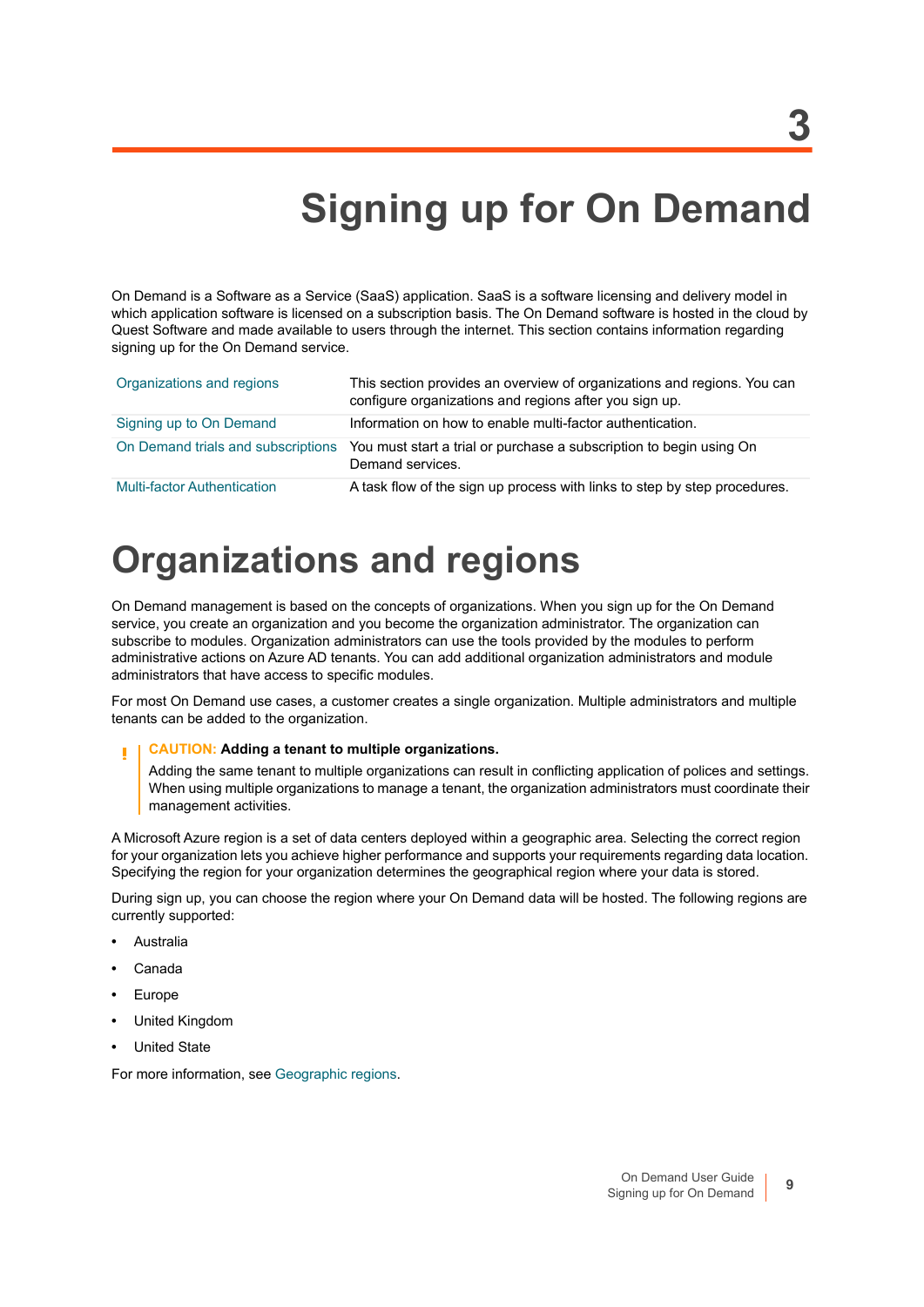# <span id="page-9-1"></span><span id="page-9-0"></span>**Signing up to On Demand**

The flow chart that follows shows the sign up process.

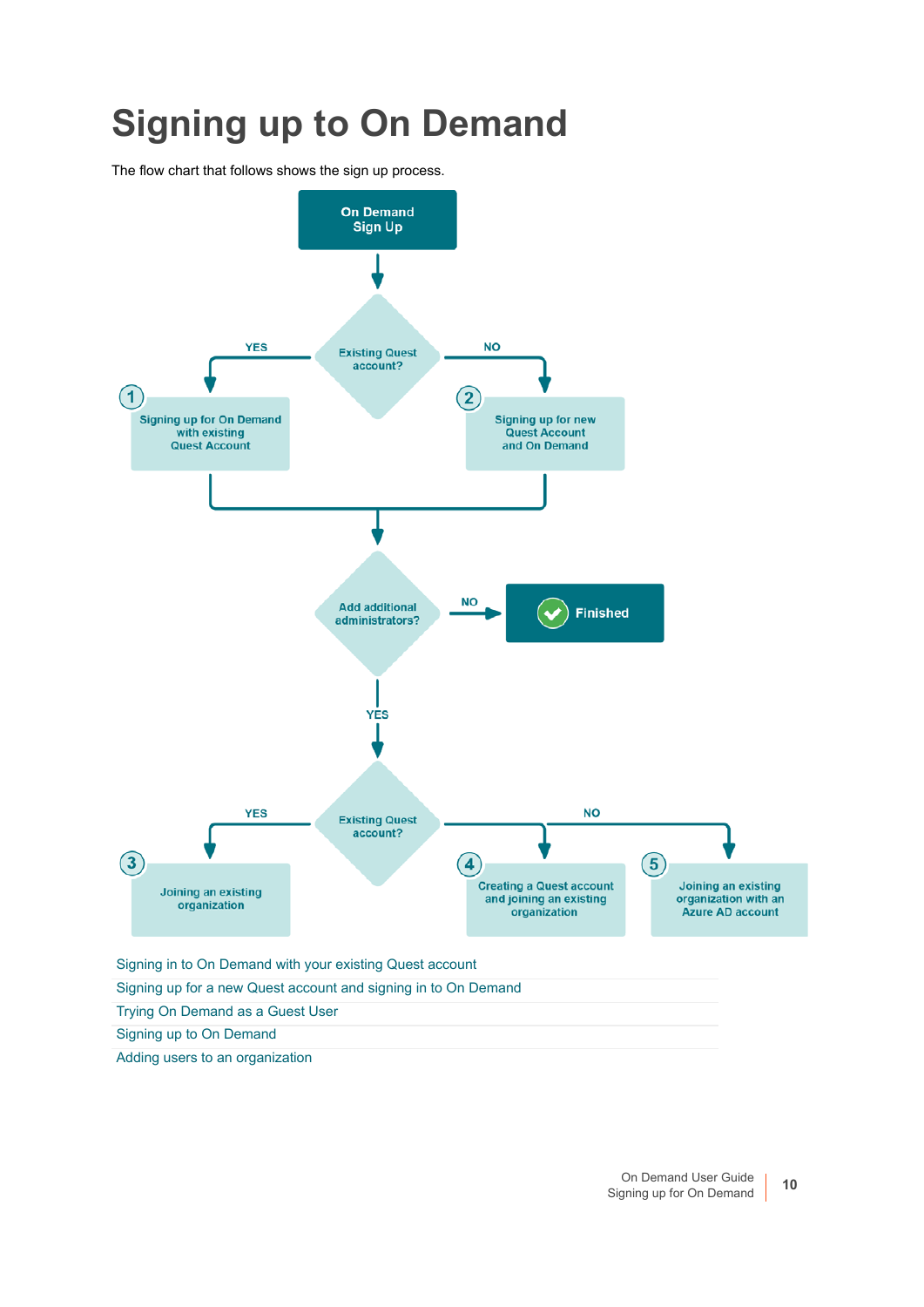## <span id="page-10-0"></span>**On Demand trials and subscriptions**

Once you have signed in to and created an organization, you have the option to begin a trial or purchase a subscription for modules. In the side navigation panel, click Services to open a page with module information and Learn More links that take you to the appropriate Quest web sites.

## <span id="page-10-1"></span>**Multi-factor Authentication**

Multi-factor authentication (MFA) increases the security of the sign in process. With MFA, a user is granted access only after presenting two or more pieces of evidence (or factors) to an authentication mechanism. Microsoft accounts can be MFA-enabled. To enable multi-factor authentication (MFA) when signing in to On Demand, select **Sign in with Microsoft** on the Sign In page and login with your Microsoft MFA-enabled account.

## <span id="page-10-2"></span>**Signing in to On Demand with your existing Quest account**

You may already have a Quest account if you currently use other Quest products. Use this procedure to sign in to with your Quest account and create a new On Demand organization.

**NOTE:** To enable multi-factor authentication (MFA) when signing in to OnDemand, select **Sign in with**  ÷ **Microsoft** on the Sign In page and login with your Microsoft MFA-enabled account.

### *To sign in to On Demand using your Quest account:*

- 1 Go to the web page [quest-on-demand.com.](http://www.quest-on-demand.com) The "Welcome to On Demand" page opens.
- 2 Under **Already have an account**, click **Sign In**. The "Sign in" page opens.
- 3 Enter your Quest account credentials.
- 4 Click **Sign In** A page opens that states, "We are unable to locate any organizations for your account".
- 5 Click the link **Click here**. The "Subscribe" page opens.
- 6 Complete the required fields. Use your Quest credentials for the email and password.
- 7 Click **Subscribe**. The Welcome to On Demand page opens.
- 8 In the **Add organization** name field, enter a name for your On Demand organization.
- 9 In the **Select Region** field, select the region where you want your data to reside.
- 10 Click **Create New Organization**.

You are signed in to your organization. You are an On Demand administrator for the organization.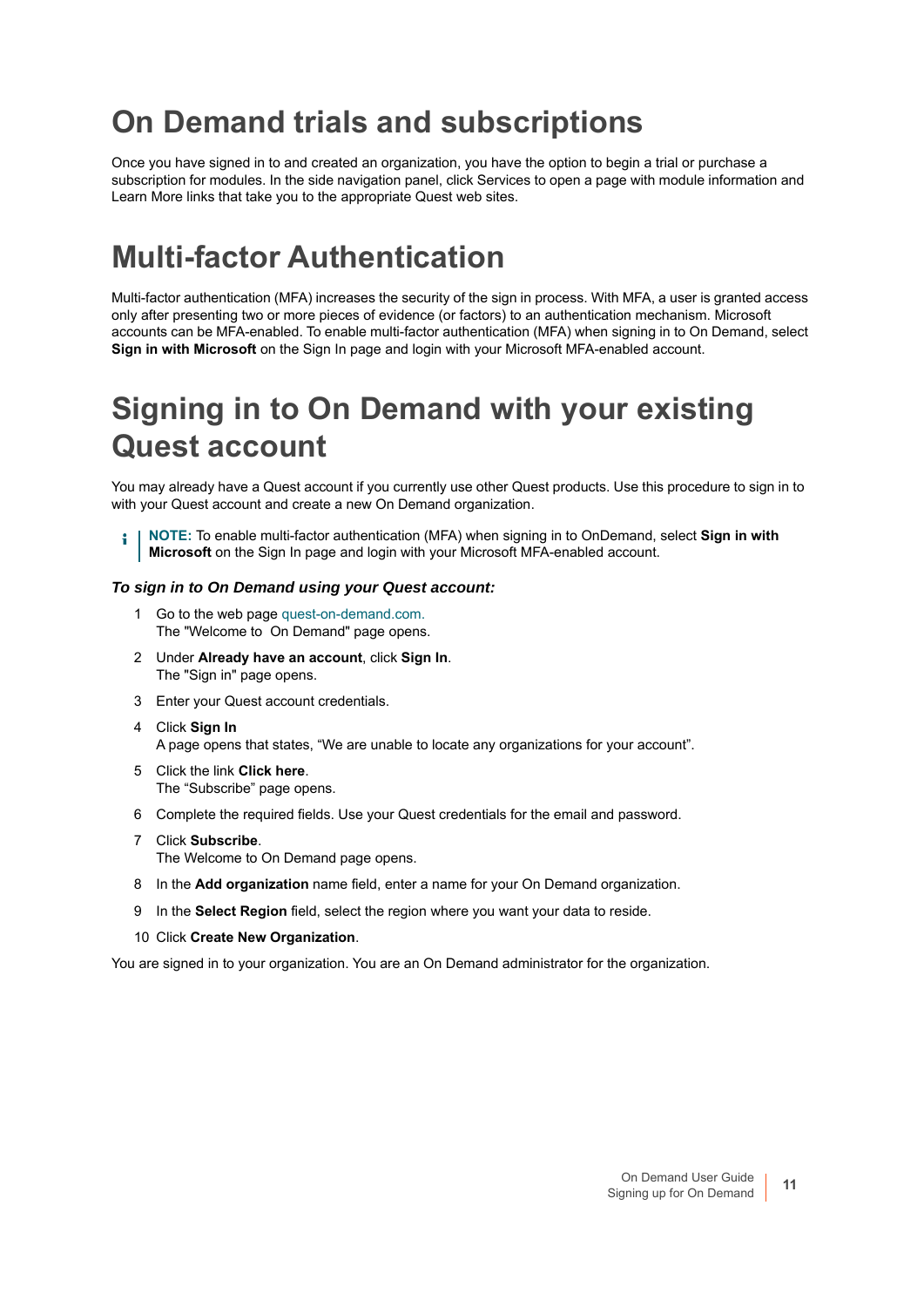## <span id="page-11-0"></span>**Signing up for a new Quest account and signing in to On Demand**

### **Prerequisites**

To perform this procedure, you must have a valid email account where you can receive a verification email from support.quest.com.

**NOTE:** To enable multi-factor authentication (MFA) when signing in to OnDemand, select **Sign in with**  f. **Microsoft** on the Sign In page and login with your Microsoft MFA-enabled account.

Use this procedure to create a Quest account and create a new On Demand organization.

### *To sign up for a new Quest account:*

- 1 Go to the web page [quest-on-demand.com.](http://www.quest-on-demand.com) The Welcome to On Demand page opens.
- 2 Under Create a Quest account click **Sign Up**. The Create an Account page opens.
- 3 Enter your credentials for your new Quest account. Note that the email and password entered here will. be the credentials you use to sign in to On Demand.
- 4 Click the check box to agree to Quest's privacy policy and terms of use.
- 5 Click **Sign Up**. The We've sent you an email page opens.
- 6 Go to your email account and open the email from support.quest.com.
- 7 Click on the **Verify email address** link. The Welcome to On Demand page opens.
- 8 In the **Add organization name** field, enter a name for your On Demand organization.
- 9 In the **Select Region** field, select the region where you want your data to reside.
- 10 Click **Create Organization**.

You are signed in to your organization. You are an On Demand administrator for the organization.

## <span id="page-11-1"></span>**Trying On Demand as a Guest User**

You can try On Demand by signing in with an email address and scanning your environment. This process provides a dashboard view based on your data.

When you sign in as a guest user, a Quest account is associated with your email address and an On Demand organization is created for you.

### **Prerequisites**

To scan your environment and provide a dashboard view based on your data, you must add a tenant. Admin consent is required to add a tenant to On Demand. Since only an Azure Global administrator can grant admin consent, you must be able to provide Azure Global administrator credentials for the tenant you are adding.

### *To sign in as a guest user*

1 Go to the web page [quest-on-demand.com.](http://www.quest-on-demand.com)

The Welcome to On Demand" page opens.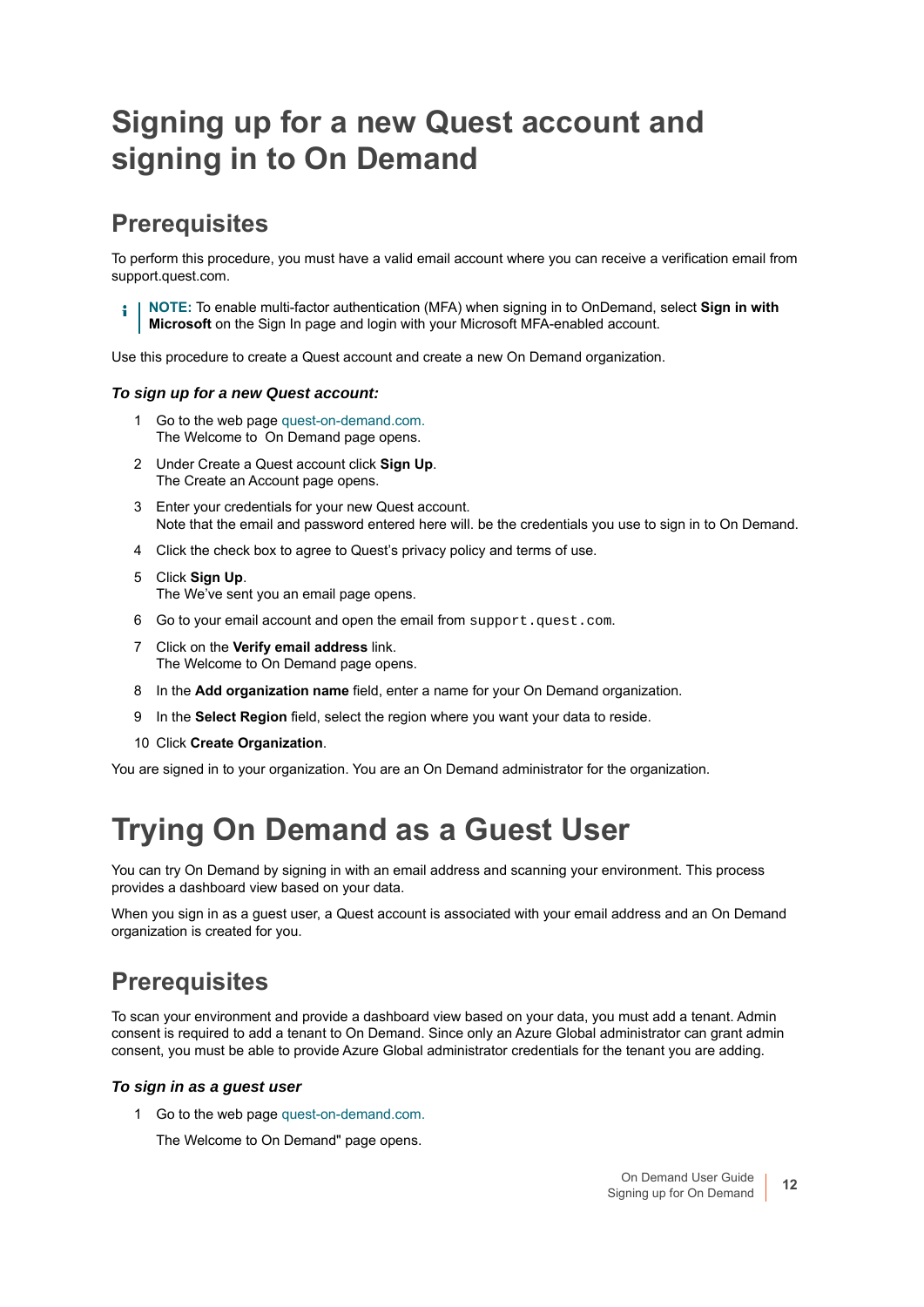2 Under **Explore On Demand** click **Continue as Guest**.

The Guest User Demo Dashboard opens.

3 In the top right of the screen, click **Scan My Environment** and follow the steps to add your Azure AD tenant.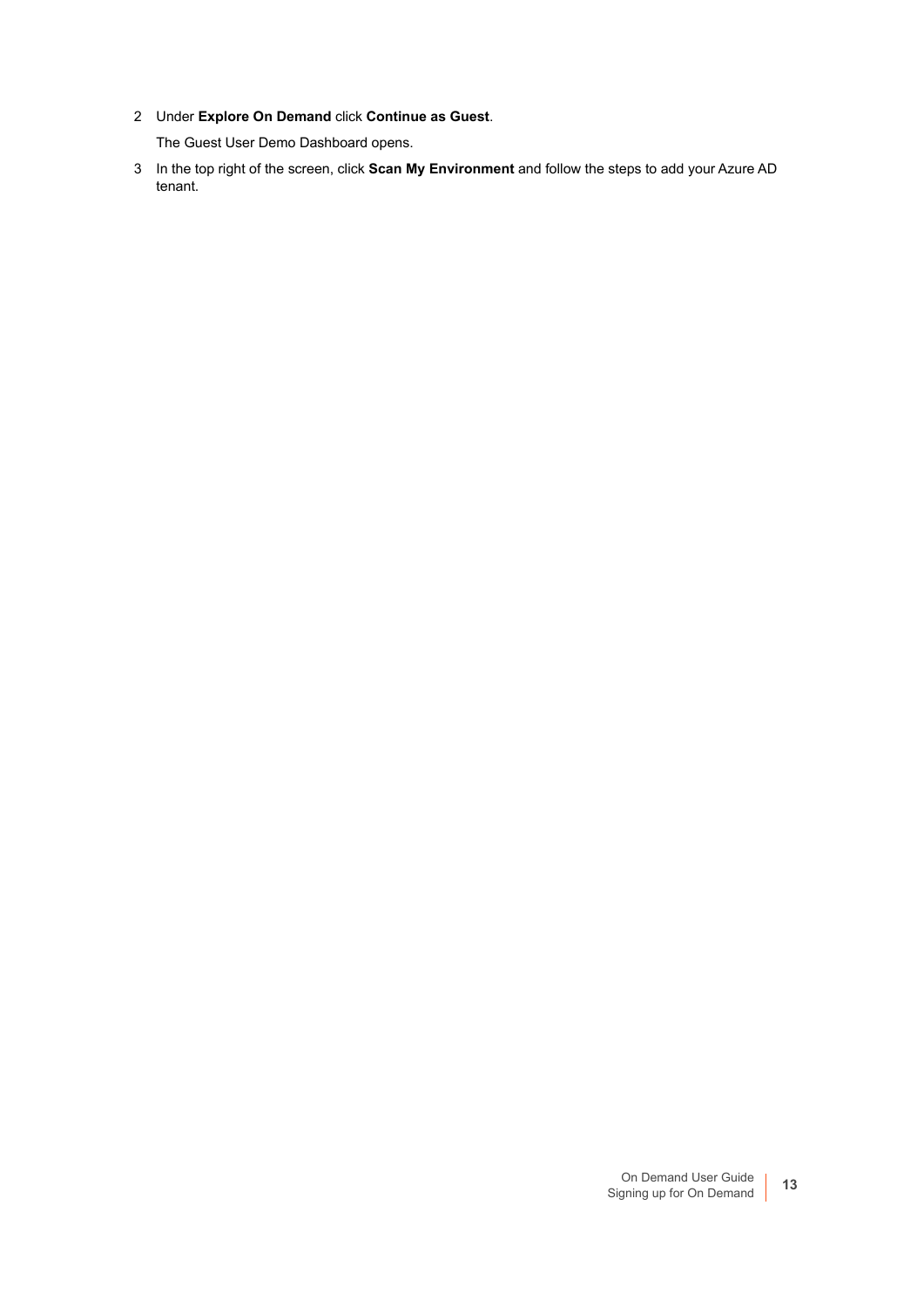# <span id="page-13-2"></span><span id="page-13-0"></span>**Managing organizations and regions**

On Demand management is based on the concept of organizations. An organization can subscribe to modules. Organization administrators can use the tools provided by the modules to perform administrative actions on Azure AD tenants.

When a user signs up for On Demand, an organization is created and the user and becomes an administrator for the organization. For most On Demand use cases, a customer creates a single organization. Multiple administrators and multiple tenants can be added to the organization. See [Signing up for On Demand.](#page-8-2)

Use the links below for more information on managing organizations and regions.

- **•** [Geographic regions](#page-13-1)
- **•** [Multiple organizations](#page-14-0)
- **•** [Displaying the current organization ID](#page-15-0)
- **•** [Creating a new organization](#page-15-1)
- **•** [Switching organizations](#page-16-0)
- **•** [Renaming organizations](#page-16-1)
- **•** [Displaying the organization ID](#page-17-0)
- **NOTE:** To delete an organization, contact [Technical Support.](#page-52-5)÷

# <span id="page-13-3"></span><span id="page-13-1"></span>**Geographic regions**

A Microsoft Azure region is a set of data centers deployed within a geographic area. Selecting the correct region for your On Demand organization enables you to achieve higher performance and supports your requirements and preferences regarding data location. Specifying the region for your organization determines the geographical region where your data is stored. For more information, see [Azure regions.](https://azure.microsoft.com/en-ca/global-infrastructure/regions/)

During sign up, you can choose the region where your On Demand data will be hosted. The following regions are currently supported:

- **•** United States
- **•** Europe
- **•** United Kingdom
- **•** Canada
- **•** Australia

## **Regional availability of modules**

Microsoft continues to deploy services across Azure regions. However, at this time, not all services are available in all regions. As a result, not all On Demand modules are available in all regions. The table below lists current module availability by region. When you create an organization in a region, only the available module tiles are displayed on your home page.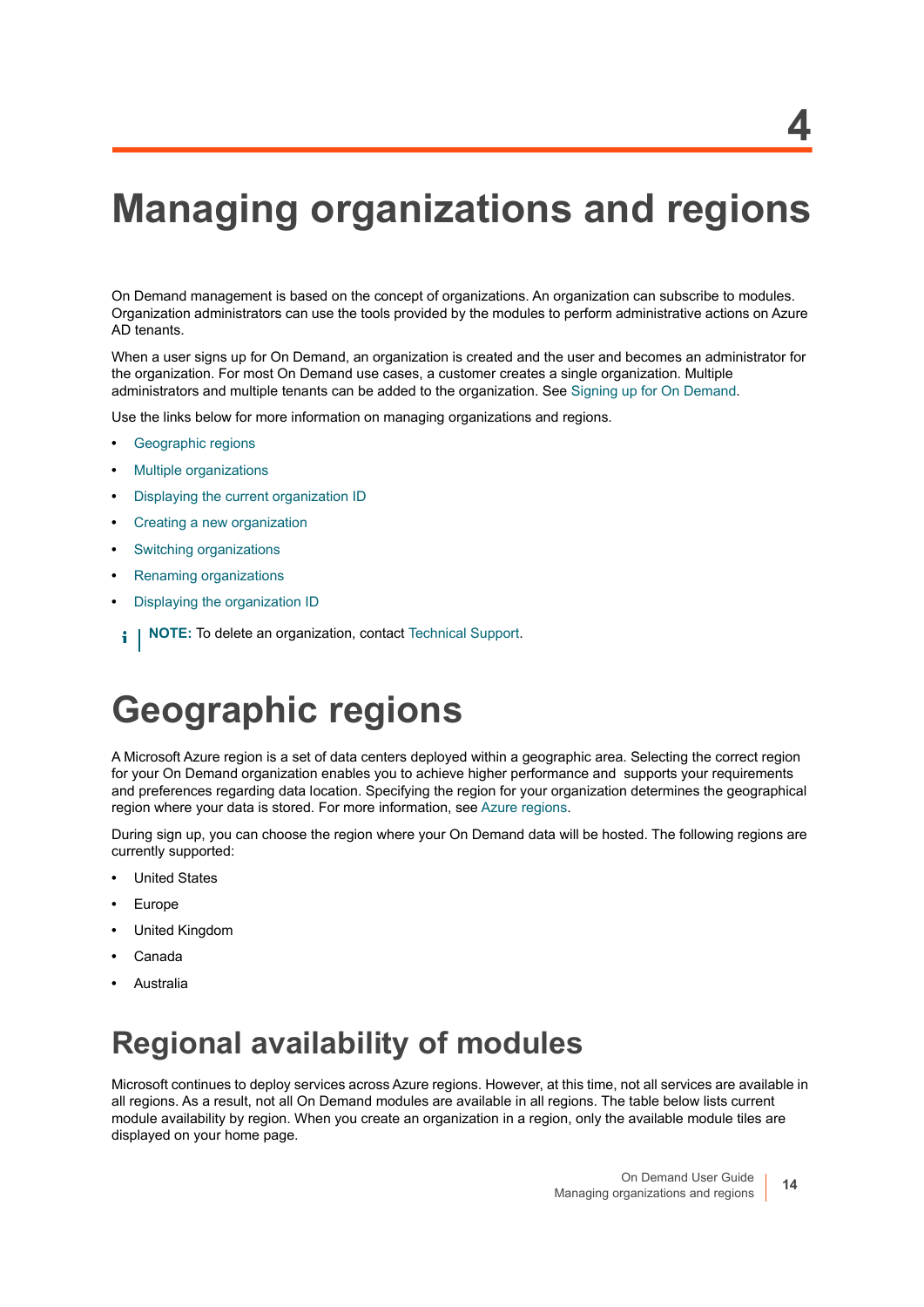| Region    | <b>Available Modules</b>                                                              |
|-----------|---------------------------------------------------------------------------------------|
| U.S.      | Audit<br>Group Management<br>License Management<br>٠<br>Migration<br>Recovery         |
| Europe    | Audit<br>$\bullet$<br>Group Management<br>License Management<br>Migration<br>Recovery |
| U.K.      | Audit<br>٠<br>Group Management<br>License Management<br>٠<br>Migration<br>Recovery    |
| Canada    | Audit<br>٠<br>Group Management<br>License Management<br>Migration<br>Recovery         |
| Australia | Audit<br>$\bullet$<br>Group Management<br>License Management<br>Migration             |

For the most up-to-date information, see [https://regions.quest-on-demand.com/.](https://regions.quest-on-demand.com/)

# <span id="page-14-0"></span>**Multiple organizations**

Some customers may want to create multiple organizations. For example:

- **•** A managed service provider (MSP) can create an organization for each client.
- **•** A global company can create separate organizations for employees by geographic region.

When you sign up for On Demand, you are prompted to name your organization. Users with multiple organizations associated with their email address are prompted to select an organization during sign in.

#### **CAUTION: Adding a tenant to multiple organizations.** f,

Adding the same tenant to multiple organizations can result in conflicting application of polices and settings. When using multiple organizations to manage a tenant, the organization administrators must coordinate their management activities.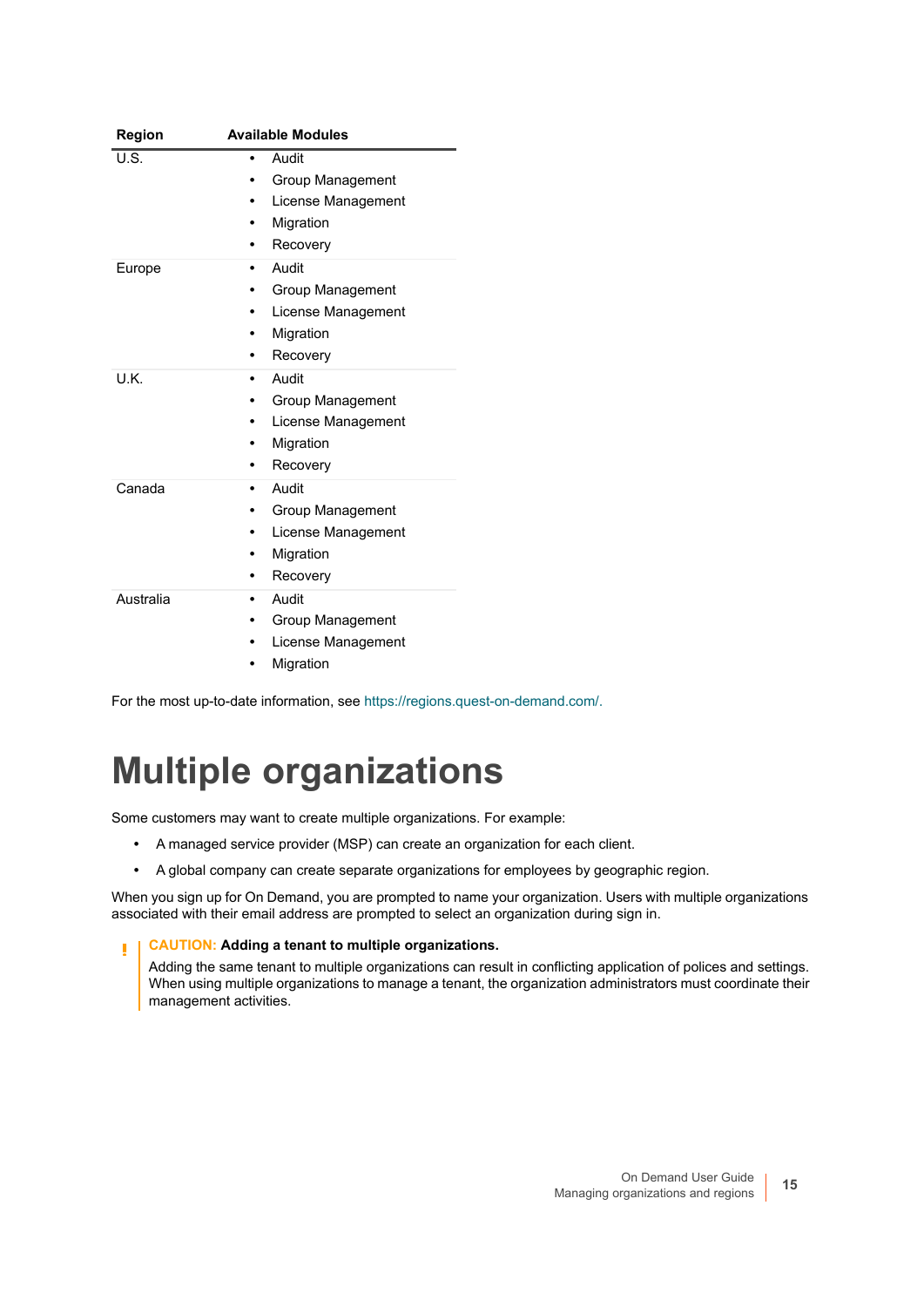# <span id="page-15-0"></span>**Displaying the current organization ID**

You can display the organization to which you are currently signed in and its region by clicking on your email address in the top menu bar.

In the menu list, if you have only one tenant, the organization is shown under the Organization Name title. Click the organization to display the Edit Organization page which shows the Organization ID.

If you have more than one tenant, the Manage Tenants option is shown under Organization Name. Click **Manage Tenants** to see the list of your tenants with the tenant to which you are connected indicated. The organization ID is displayed on the tile for each tenant.

# <span id="page-15-1"></span>**Creating a new organization**

As an On Demand user, there may be no organizations associated with your account. This can happen if you have been removed from all organizations. In this case, after you sign in, the Welcome to On Demand page opens where you can create a new organization. Use the following steps to create an organization.

If you are currently signed in, you can create a new organization by clicking your email address in the menu bar at the top of the page and selecting **Create Organization**. Follow the steps that follow to create an organization.

<sup>1</sup> | TIP: On the Create Organization page, if you decide not to create a new organization, click on your browser back button to return to your original organization.

### *To create a new organization:*

- 1 Enter an organization name.
- 2 Select a region.
- 3 Click **Create Organization**.
- **i** | NOTE: To delete an organization, contact [Technical Support.](#page-52-5)

## **Best practices when selecting a region for a new organization**

If you are creating an organization for use with an On Demand module, first determine the data location for your Microsoft 365 tenants.

You can view tenant-specific data location information in your Microsoft 365 Admin Center in **Settings | Org settings | Organization Profile | Data location**[. For details about where your data is stored, see the Microsoft](https://docs.microsoft.com/en-us/microsoft-365/enterprise/o365-data-locations?view=o365-worldwide)  [article: h](https://docs.microsoft.com/en-us/microsoft-365/enterprise/o365-data-locations?view=o365-worldwide)ttps://docs.microsoft.com/en-us/microsoft-365/enterprise/o365-data-locations?view=o365-worldwide

For most On Demand modules, select the On Demand deployment region that contains the data location of your Microsoft 365 tenant, if none of the available deployment regions match your Microsoft 365 tenant data location, select the deployment region that is closest to your Microsoft 365 tenant. For the On Demand Migration module see the section that follows.

### **Considerations when you create an On Demand organization for migration**

On Demand Migration, the following points should be considered when selecting an On Demand region for a new organization: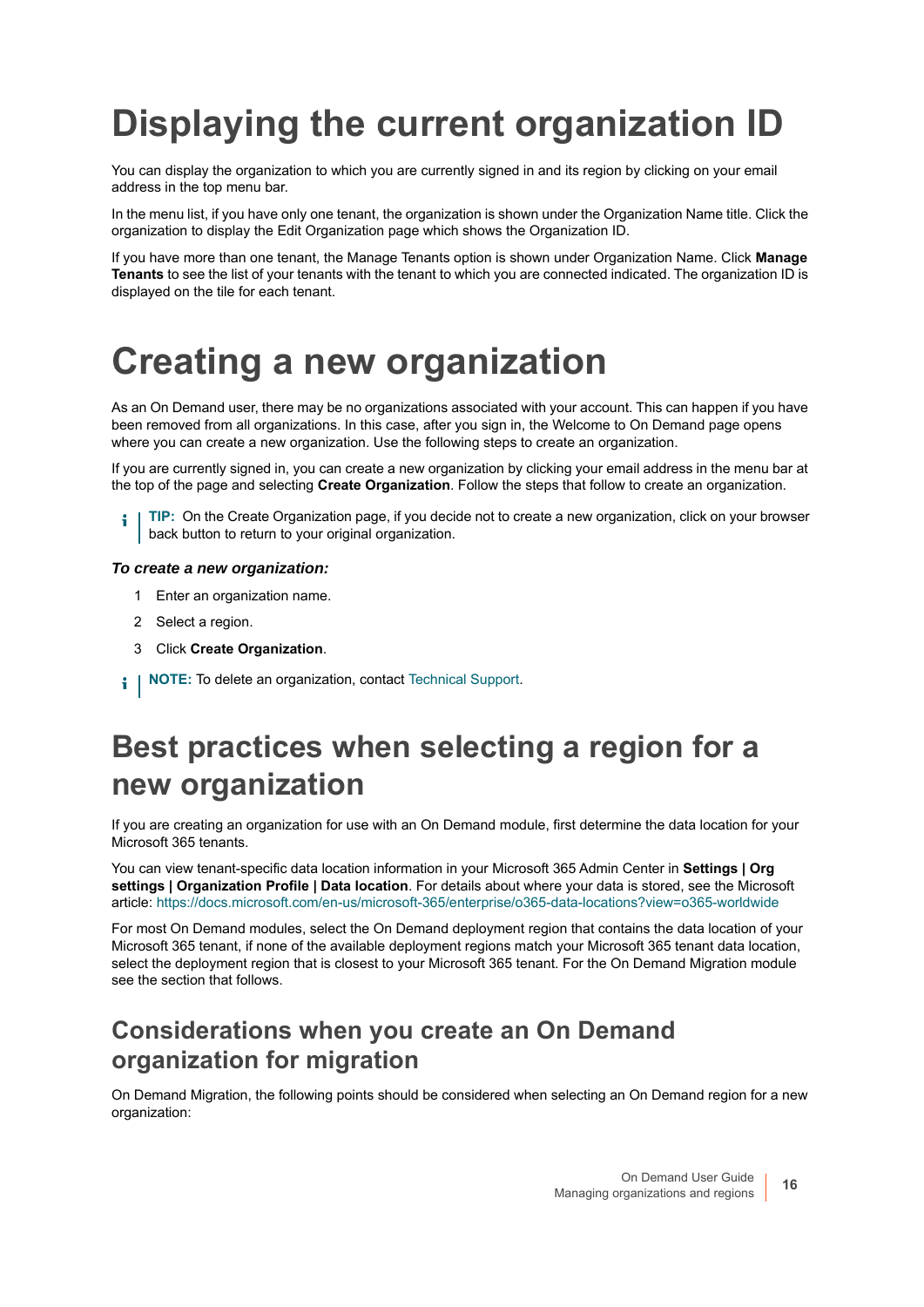- **•** Select the On Demand deployment region that contains at least one data location for your source and target Microsoft 365 tenancies.
- **•** If the source and target Microsoft 365 tenant data locations are in different On Demand deployment regions, select the region closest to the target tenant data location.
- **•** If neither the source nor target Microsoft 365 tenant data locations are in an On Demand deployment region, select a region that provides the shortest migration path *from* source tenant *to* On Demand deployment region *to* target tenant.
- **•** If the Microsoft 365 tenancies have Multi-Geo capability enabled, you might need to create separate On Demand organizations in different deployment regions. Consider the locations of each source and target combination and create On Demand organizations in a suitable deployment region.

# <span id="page-16-0"></span>**Switching organizations**

If you have multiple organizations associated with your email address, you are prompted to select an organization when you sign in. Once you are signed in, you can switch to another organization.

### *To switch to another organization:*

- 1 In the top menu bar, on the right hand side, click on your user email address.
- 2 Select **Switch Organization**.

The Choose an Organizations page opens.

- 3 locate the row that contains the organization to which you want to switch.
- 4 Click **Select**.

# <span id="page-16-1"></span>**Renaming organizations**

You can rename the organization to which you are currently signed in.

## **Prerequisites**

You must be an On Demand organization administrator to rename an organization.

### *To rename an organization:*

- 1 Sign in to the organization that you want to change.
- 2 In the top menu bar, on the right hand side, click on your user email address.
- 3 Click **Organization Name**.

The Edit Organization page opens.

- 4 In the **Organization Name** field, enter the new name.
- 5 Click **UPDATE ORGANIZATION NAME.**

The organization name is updated.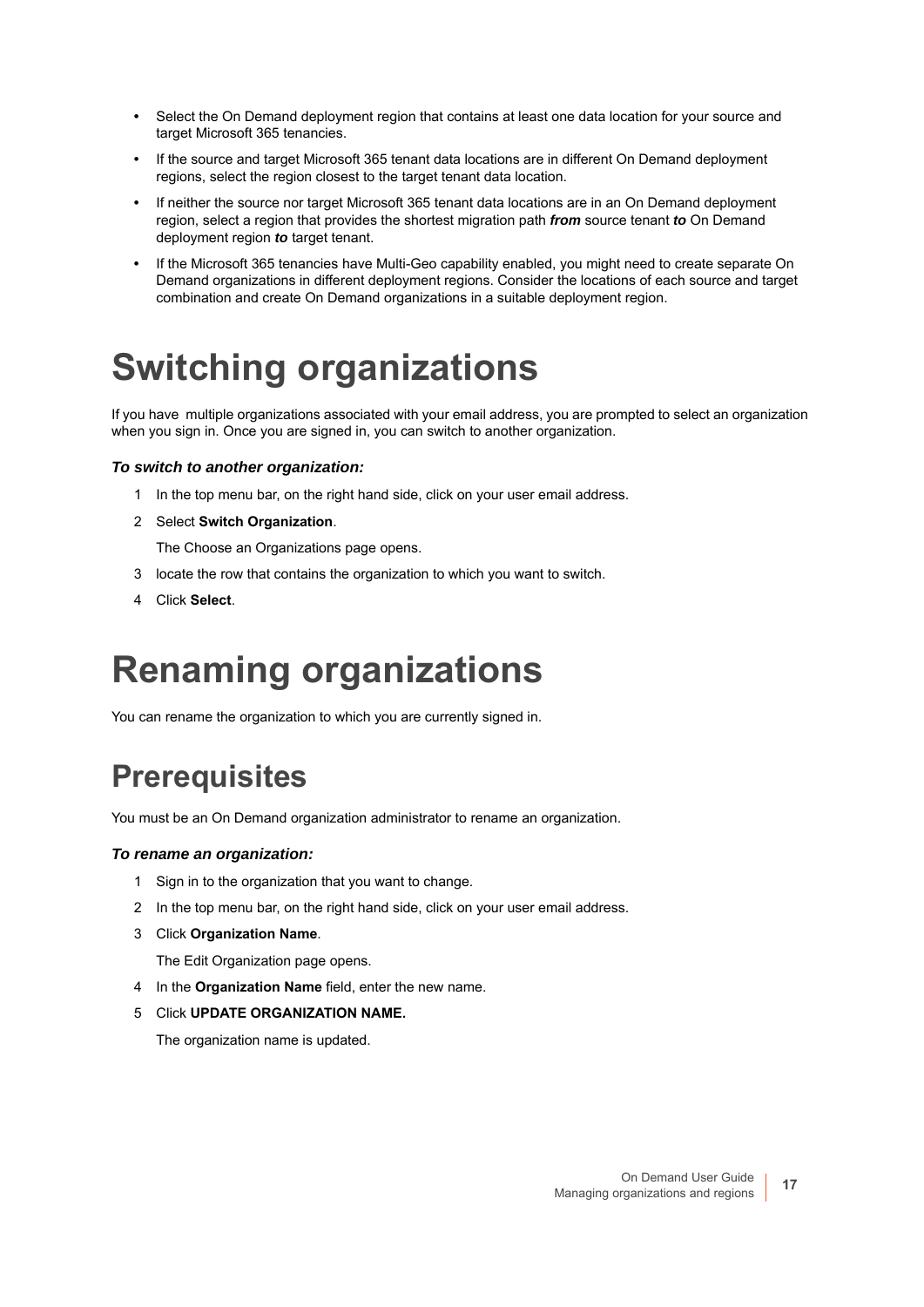# <span id="page-17-0"></span>**Displaying the organization ID**

Each organization has a unique organization ID. This ID may be required by technical support to troubleshoot issues. The Organization ID is displayed on the Manage Tenants page.

### *To display the organization ID:*

- 1 In the top menu bar, on the right hand side, click on your user email address.
- 2 Click **Organization Name**.

The Edit Organization page opens.

Make note of the organization ID.

3 Click the browser back arrow to return to the Home page.

In the menu list, if you have only one tenant, the organization is shown under the Organization Name title. Click the organization to display the Edit Organization page which shows the organization ID.

If you have more than one tenant, the Manage Tenants option is shown under Organization Name. Click **Manage Tenants** to see the list of your tenants with the tenant to which you are connected indicated. The organization ID is displayed for each tenant.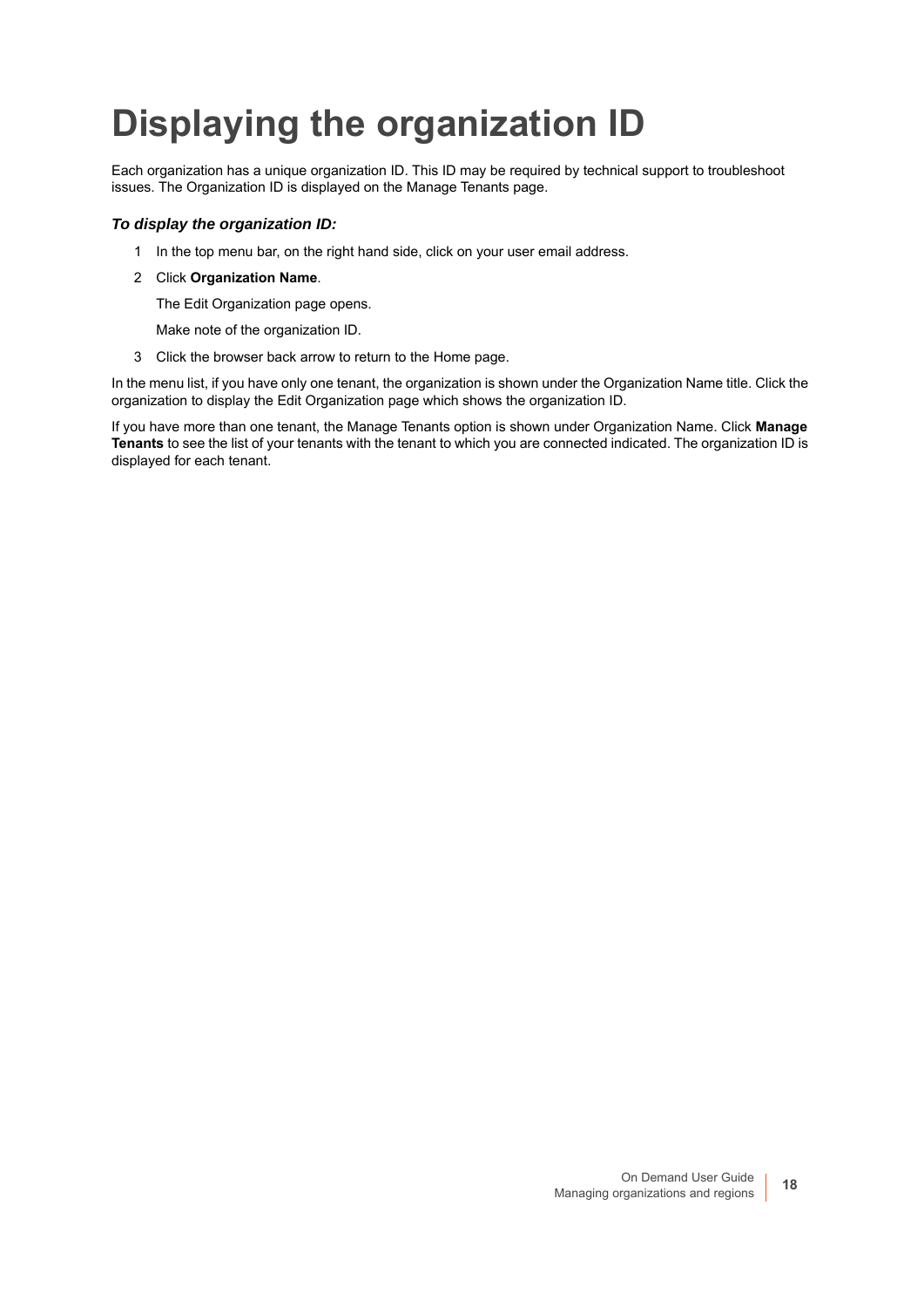<span id="page-18-5"></span><span id="page-18-0"></span>Once you have created an organization, you can add additional users and determine what tasks each user can perform.

For a list of access control procedures, see the task flow [Adding a user and assigning a role.](#page-20-0)

# <span id="page-18-1"></span>**Users and roles**

When you add a user to an organization, you also assign one or more roles. The role assignment determines what permission level a user has and what tasks the user can perform. Assigning roles and setting user permissions is referred to as access control.

Access control is a process by which users are granted access and certain privileges to systems, resources, or information. In On Demand, you can grant authenticated users access to specific resources based on your company policies and the permission level assigned to the user.

On Demand is configured with a number of default roles. The default role permission settings cannot be changed, but you can create custom roles with specific permission settings to align with your company policies. You can assign multiple roles to each user to combine permission sets.

**NOTE:** Every user must be assigned to at least one role. You cannot remove all roles from a user.i I

Default roles and their permission settings are described in the following sections.

The On Demand access control interface is comprised of two pages.

- **•** For information specific to configuring roles, see [Access Control: Roles](#page-22-0)
- **•** For information specific to managing users, see [Access Control: Users](#page-24-0)

# <span id="page-18-2"></span>**Default roles**

On Demand is configured with default roles that cannot be edited or deleted. You can duplicate default roles to create custom roles. The default roles are listed.

## <span id="page-18-3"></span>**On Demand administrator**

On Demand administrators have full access to global settings and all modules. The user who signed up for On Demand and created the organization is automatically assigned the On Demand Administrator role.

## <span id="page-18-4"></span>**Module administrator**

Module administrators only have access to the specific module where they have been added as an administrator. Module administrators do not have access to global settings or tenants.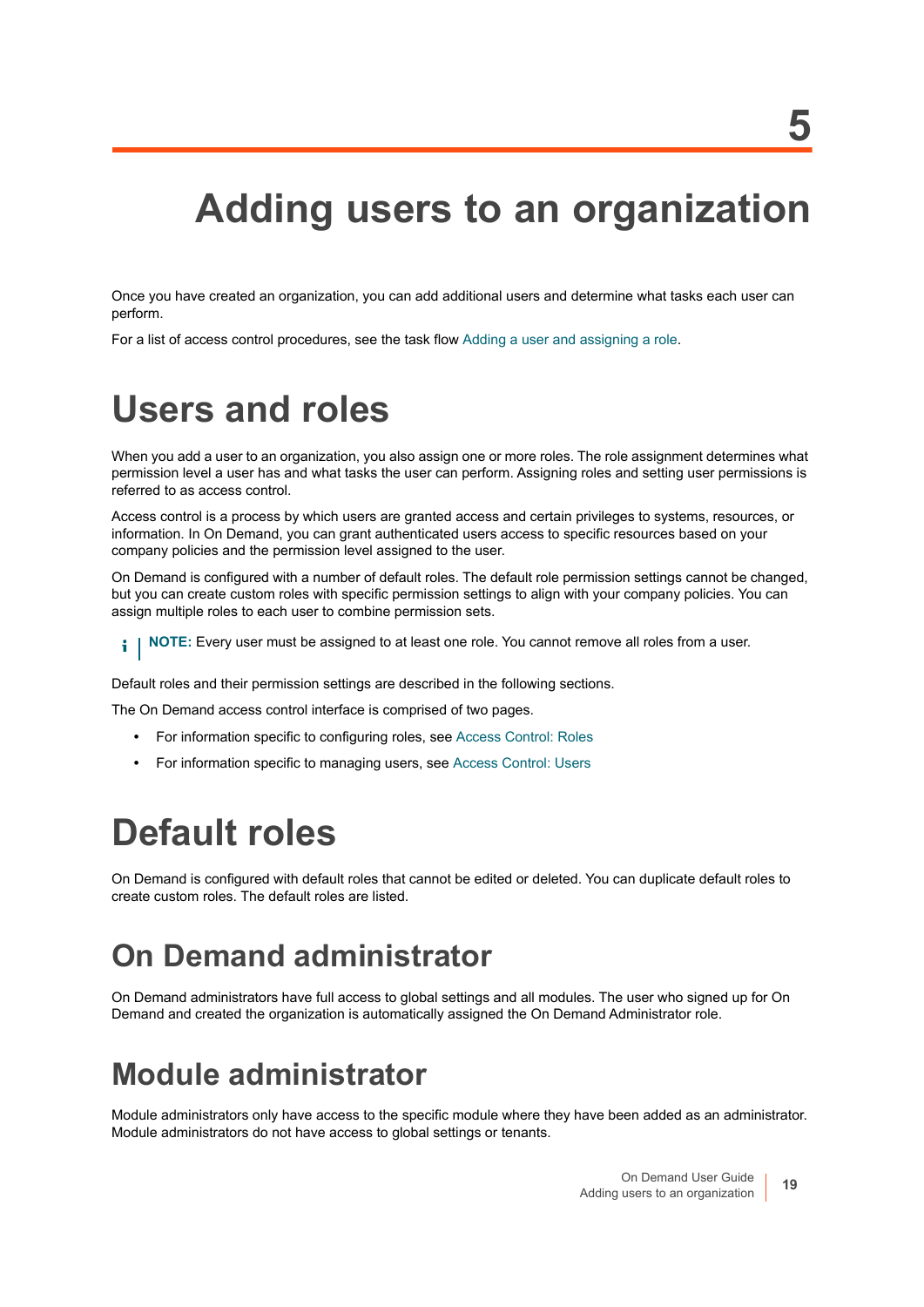## <span id="page-19-0"></span>**Default role permissions**

To view the current list of permissions available for each default role, expand **Access Control** in the side navigation panel and select **Roles**. Click any row the list of default roles to expand the table and view the individual role permissions.

For Migration, you can select nested permissions.

| Role                              | <b>Permissions</b>                                                          |
|-----------------------------------|-----------------------------------------------------------------------------|
| On Demand Administrator           | Can add and remove tenants                                                  |
| On Demand Organization            | Can configure agents<br>٠                                                   |
| (also has all module permissions) | Can create, delete, and assign access control roles<br>٠                    |
|                                   | Can export data<br>$\bullet$                                                |
|                                   | Specific services can be selected for this permission                       |
|                                   | Can read access control roles<br>$\bullet$                                  |
|                                   | Can read Activity Trail                                                     |
|                                   | Specific services can be selected for this permission.                      |
|                                   | Can rename the organization<br>$\bullet$                                    |
| <b>Audit Administrator</b>        | Can manage Azure AD tenant configuration for Audit<br>$\bullet$             |
|                                   | Can manage Change Auditor installation configuration<br>٠                   |
|                                   | Can manage organization private alerts and private alert plans<br>$\bullet$ |
|                                   | Can manage private alerts and private alert plans<br>$\bullet$              |
|                                   | Can manage private searches<br>$\bullet$                                    |
|                                   | Can manage shared alerts and shared alert plans<br>$\bullet$                |
|                                   | Can manage shared searches<br>$\bullet$                                     |
|                                   | Can run private searches<br>$\bullet$                                       |
|                                   | Can run quick search searches<br>$\bullet$                                  |
|                                   | Can run search visualization                                                |
|                                   | Can run shared searches                                                     |
|                                   | Can view dashboard<br>$\bullet$                                             |
|                                   | Can view event details<br>$\bullet$                                         |
|                                   | Can view event retention settings<br>٠                                      |
|                                   | Can view shared searches<br>٠                                               |
| Group Management Administrator    | Can approve, reject, or cancel a request<br>$\bullet$                       |
|                                   | Can configure and manage group management<br>$\bullet$                      |
| Governance                        | Can manage Governance<br>$\bullet$                                          |
| License Management Administrator  | Can manage licenses<br>$\bullet$                                            |
|                                   | Can read licenses<br>$\bullet$                                              |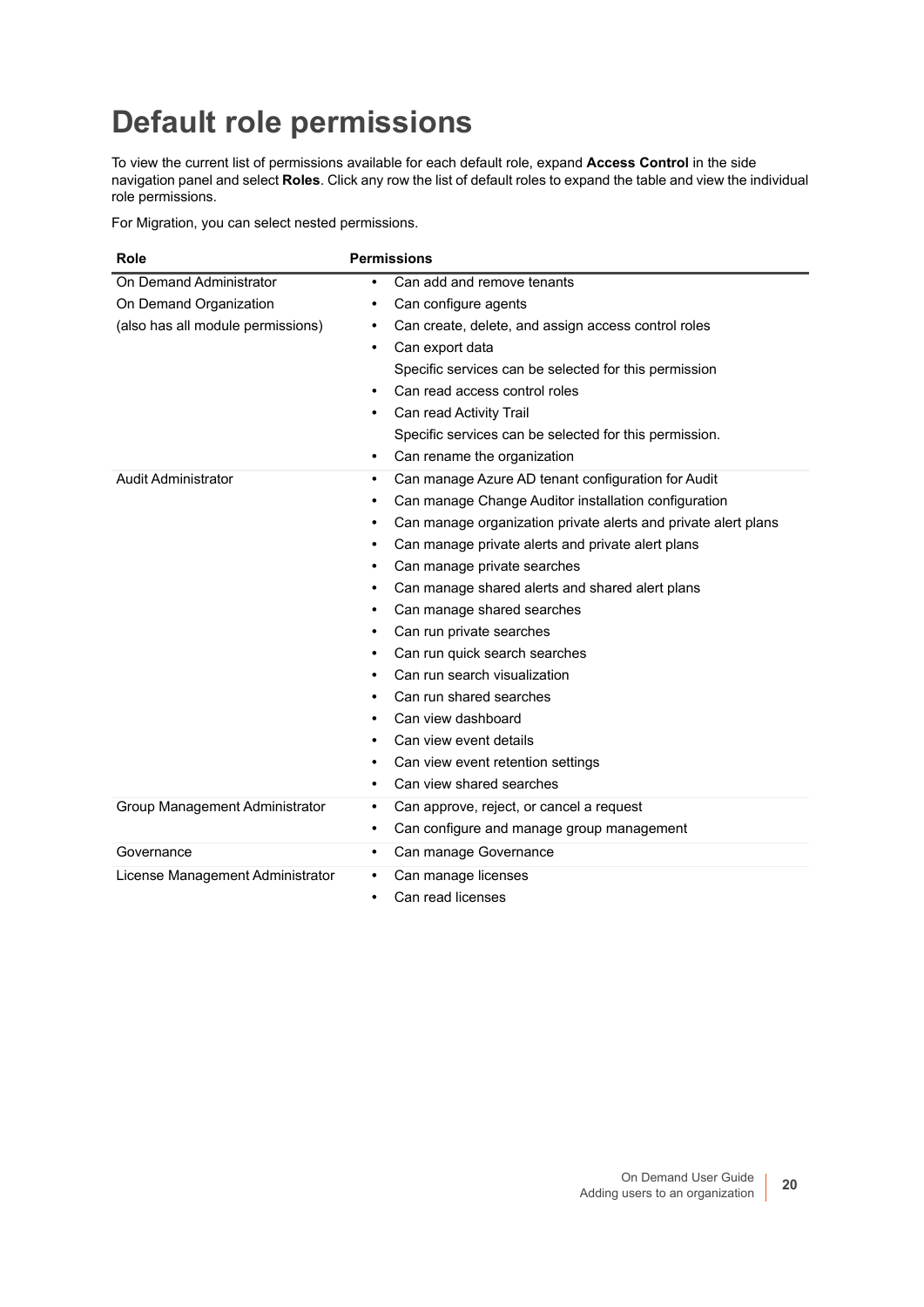| <b>Role</b>                    | <b>Permissions</b>                    |
|--------------------------------|---------------------------------------|
| <b>Migration Administrator</b> | Can configure and run migrations<br>٠ |
| Recovery Administrator         | Can download hybrid credentials<br>٠  |
|                                | Can manage backup settings<br>٠       |
|                                | Can manage events<br>٠                |
|                                | Can manage project settings           |
|                                | Can read backup history               |
|                                | Can read differences                  |
|                                | Can read events<br>٠                  |
|                                | Can read restore attributes           |
|                                | Can read task history                 |
|                                | Can read UI collections               |
|                                | Can read UI projects                  |
|                                | Can read unpacked objects             |
|                                | Can restore from differences          |
|                                | Can restore from objects              |
|                                | Can run backup manually               |
|                                | Can run difference report             |
|                                | Can unpack backups                    |

# <span id="page-20-0"></span>**Adding a user and assigning a role**

The flow chart that follows shows the process for adding users and assigning a role. The first step is to view the default role permissions settings. If required, you can create custom roles with specific permission settings to align with your company policies.

Once you have added a user, you must invite the user to sign in to the organization.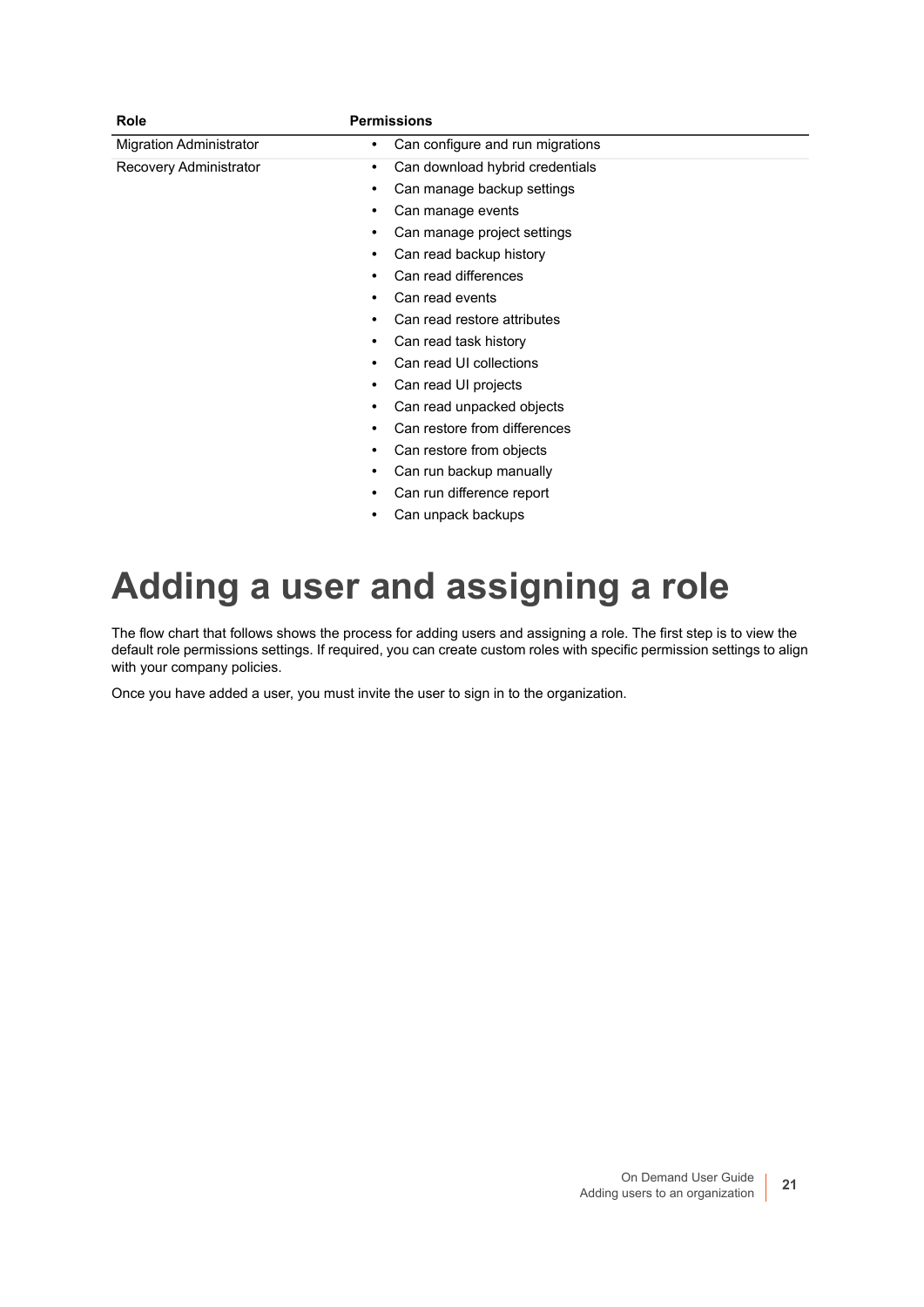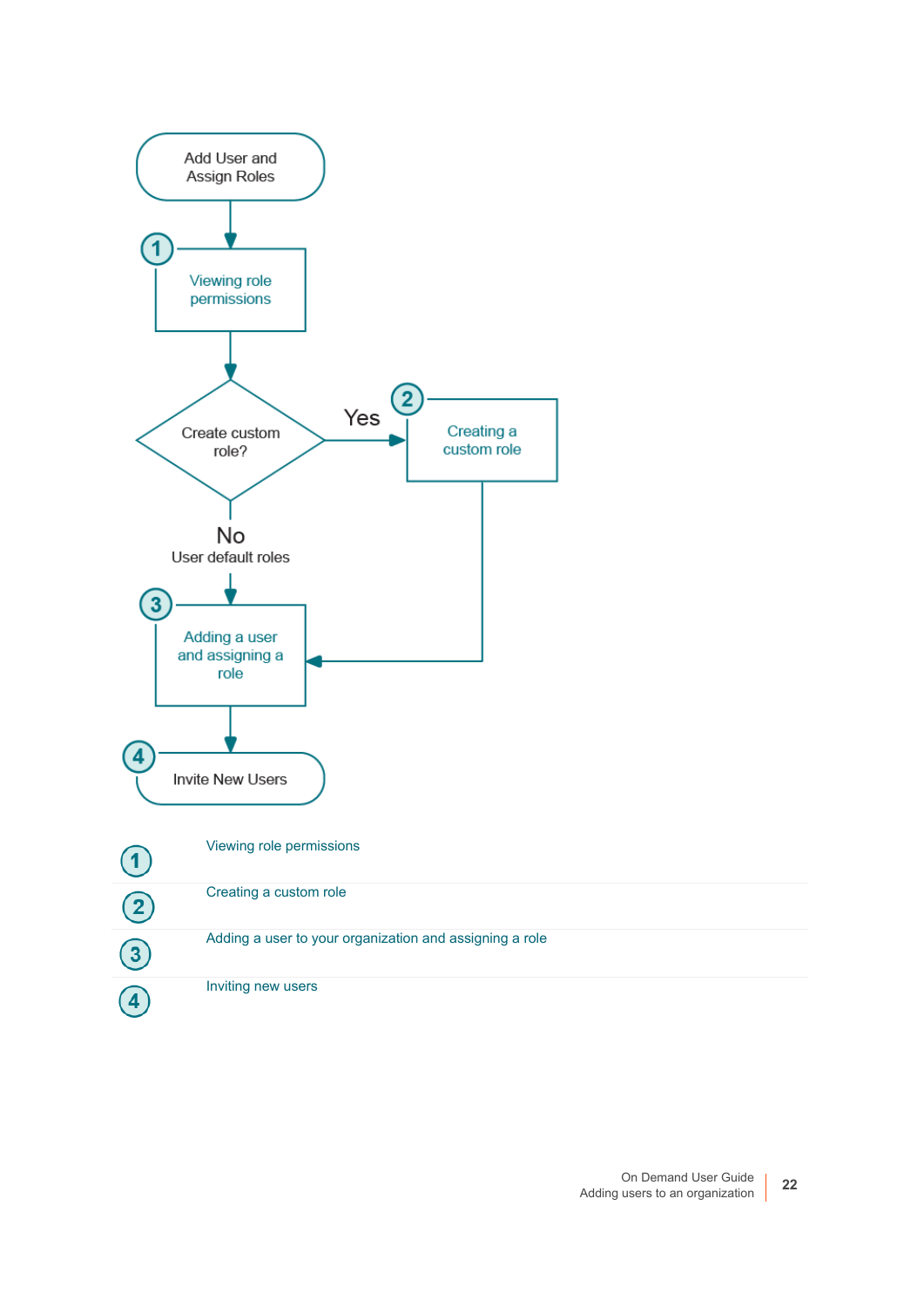# <span id="page-22-0"></span>**Access Control: Roles**

Each access control role has a specific set of permissions that determines what tasks a user assigned to the role can perform Your On Demand organization comes configured with a number of default roles. The default role permissions settings cannot be changed, but you can create custom roles with specific permission settings to align with your company policies.

**NOTE:** To manage access control roles, you must have the permission "Can create, delete, and assign i access control roles".

Perform the following tasks from the Access Control | Roles page:

- **•** [Viewing role permissions](#page-22-1)
- **•** [Creating a custom role](#page-22-2)
- **•** [Editing a custom role](#page-23-0)
- **•** [Adding a user to a role](#page-23-1)
- **•** [Deleting a custom role](#page-23-2)

## <span id="page-22-1"></span>**Viewing role permissions**

Use the Roles page to view the list of roles defined for your organization. You can also view the users assigned to each role.

### *To view roles and permissions*

- 1 In the side navigation panel, expand the **Access Control** item and select **Roles**.
- 2 Click on a role name to open a read only page that displays the **Role Permissions**. The panel on the right is a list of users assigned to the role.
- 3 To add users to the role, see [Access Control: Users.](#page-24-0)

### <span id="page-22-2"></span>**Creating a custom role**

You can create roles with a custom set of permissions. Default roles cannot be edited. You must create a custom role to enable editing.

### *To create a role*

- 1 In the side navigation panel, expand the **Access Control** item and select **Roles**.
- 2 At the top right of the Roles page, click **Create Role**.

**NOTE:** You can define a role based on an existing role. In the Roles list, click on the **Action** menu for a role and select **Duplicate**.

- 3 On the Create Role page, enter a **Role Name** and **Description**.
- 4 Under Role Permissions, select the check boxes for the permissions you want to assign to the role.

Some role permissions are partitioned into services. If available, you can configure access to a service using the **Selected Services** field.

- 5 At the top right of the page, click **Create Role**.
	- You are returned to the Roles page and there is a prompt to **Assign Users**.
- 6 To add a user to the role, click **Assign Users**.
- 7 In the **Add User to <custom\_role>** field, enter the email address of the user you want to add.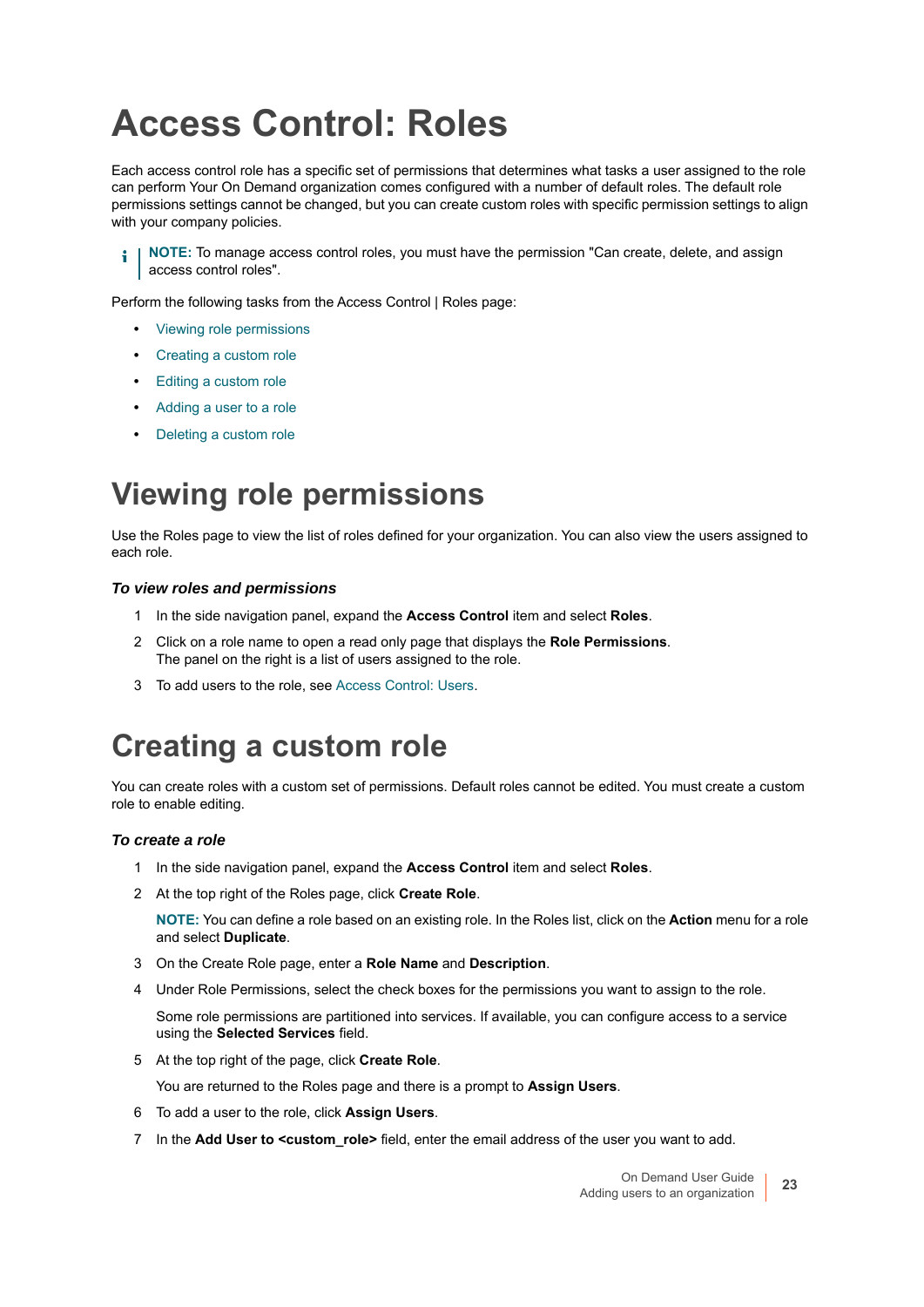8 Click **Add User**.

If the user is not currently a member, they are added to the organization.

## <span id="page-23-0"></span>**Editing a custom role**

Note that you cannot edit a default role. You can duplicate a default role and edit it to create a custom role.

### *To edit a role*

- 1 In the side navigation panel, expand the **Access Control** item and select **Roles**.
- 2 In the **Roles** list, click on the **Action** menu for a role and select **Edit**.
- 3 On the Edit Role page. you can edit:

#### **Name Description Role Permissions**.

Some role permissions are partitioned into services. If available, you can configure access to a service using the **Selected Services** field.

4 Click **Save**.

You are returned to the Roles page and there is a prompt to **Assign Users**.

- 5 To add a user to the role, click **Assign Users**.
- 6 In the **Add User to <custom\_role>** field, enter the email address of the user you want to add.
- 7 Click **Add User**.

If the user is not currently a member, they are added to the organization.

## <span id="page-23-1"></span>**Adding a user to a role**

### **NOTE: Email notification**

When a user is added to a role, the user receives an email informing them of the action.

#### *To add a user to a role*

- 1 In the side navigation panel, expand the **Access Control** item and select **Roles**.
- 2 In the **Roles** list, click on the **Action** menu for a role and select **Assign Users**.

The Assign Role page opens.

- 3 In the **Add a user to this role** field, enter the email address of the user you want to add. The user name must use the email address format *username@domain.*
- 4 Click **Add User**.

The user is assigned to the role and has the permission set defined by the role.

## <span id="page-23-2"></span>**Deleting a custom role**

You cannot delete a default role.

Before deleting a role, you must remove all users from the role and either assign them a new role or remove them from the organization.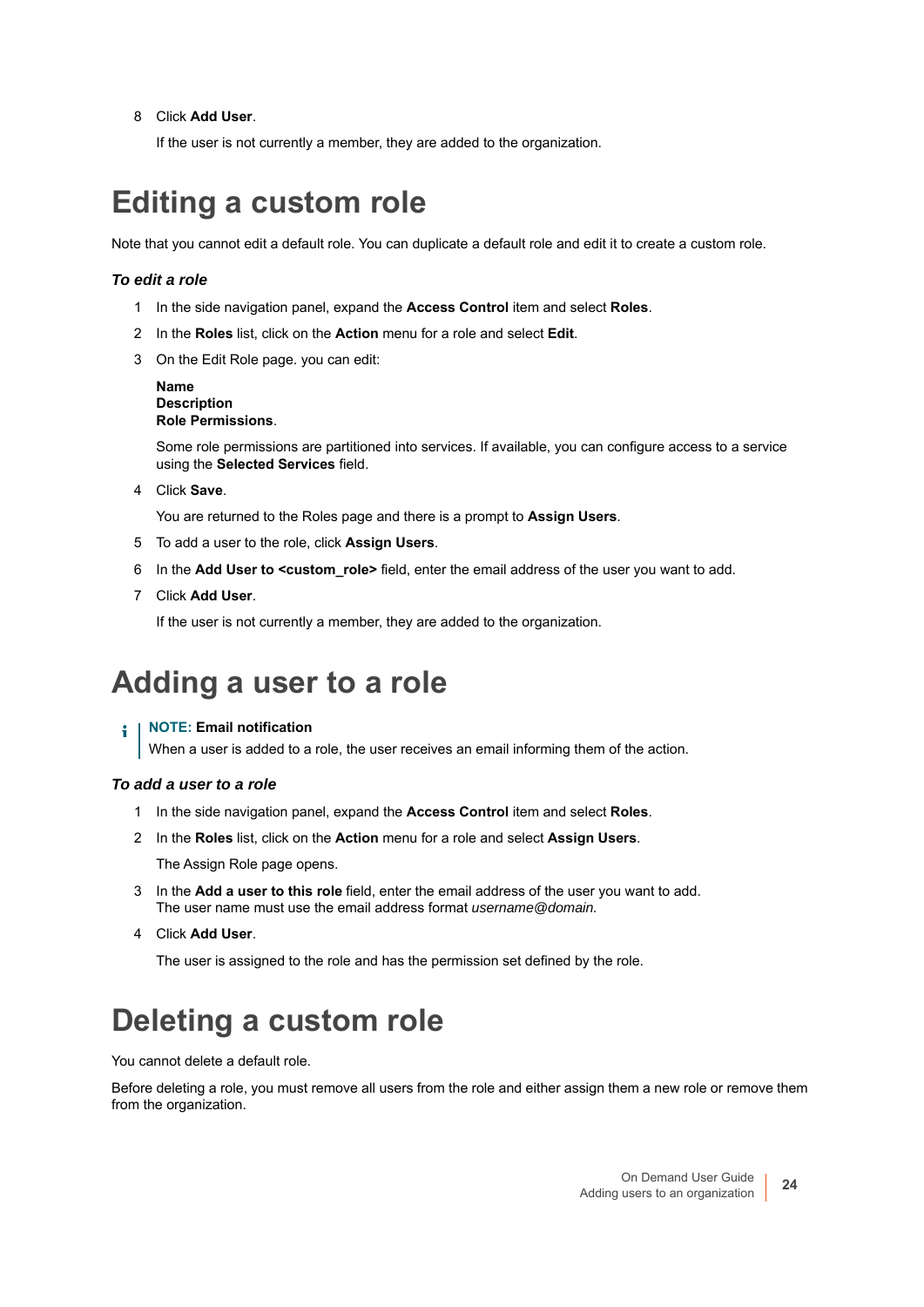### *To delete a role*

- 1 In the side navigation panel, expand the **Access Control** item and select **Roles**.
- 2 In the **Roles** list, click on the **Action** menu for a role and select **Delete**.
- 3 In the confirmation window, click **Delete**.

You are returned to the Roles page.

# <span id="page-24-0"></span>**Access Control: Users**

Organization user credentials are based on email addresses. To log in to On Demand using the email address, the user must create a On Demand account with the email address. To create an On Demand account, see [Signing](#page-9-1)  [up to On Demand.](#page-9-1)

Perform the following tasks on the access control Users page:

- **•** [Adding a user to your organization and assigning a role](#page-24-1)
- **•** [Editing user roles](#page-24-2)
- **•** [Removing a user from the organization](#page-25-0)

Once you have added a user, inform them that they have been added to an organization and specify the email address or Azure AD account used. Direct the new users to sign in to the organization using the procedures under [Inviting new users.](#page-25-1)

## <span id="page-24-1"></span>**Adding a user to your organization and assigning a role**

On Demand is configured with default roles. To create a custom role, see [Access Control: Roles](#page-22-0).

### **NOTE: Email notification**

When a user is added to a role, the user receives an email informing them of the action.

#### *To add a user*

- 1 In the side navigation panel, expand the **Access Control** item and select **Users**.
- 2 In the **User Name** field, enter the email address of the user you want to add. The user name must use the email address format <local part>@<domain>.
- 3 In the **Assigned Role** field, enter the role name. An auto-complete list offers suggestions based on your input.
- 4 Select a role to enable the **Add** button.
- 5 Click **Add**.

## <span id="page-24-2"></span>**Editing user roles**

On Demand is configured with default roles. To create a custom role, see [Access Control: Roles](#page-22-0).

#### **NOTE: Email notification** ÷

When a user is added to a role, the user receives an email informing them of the action.

#### *To assign a new role*

1 In the side navigation panel, expand the **Access Control** item and select **Users**.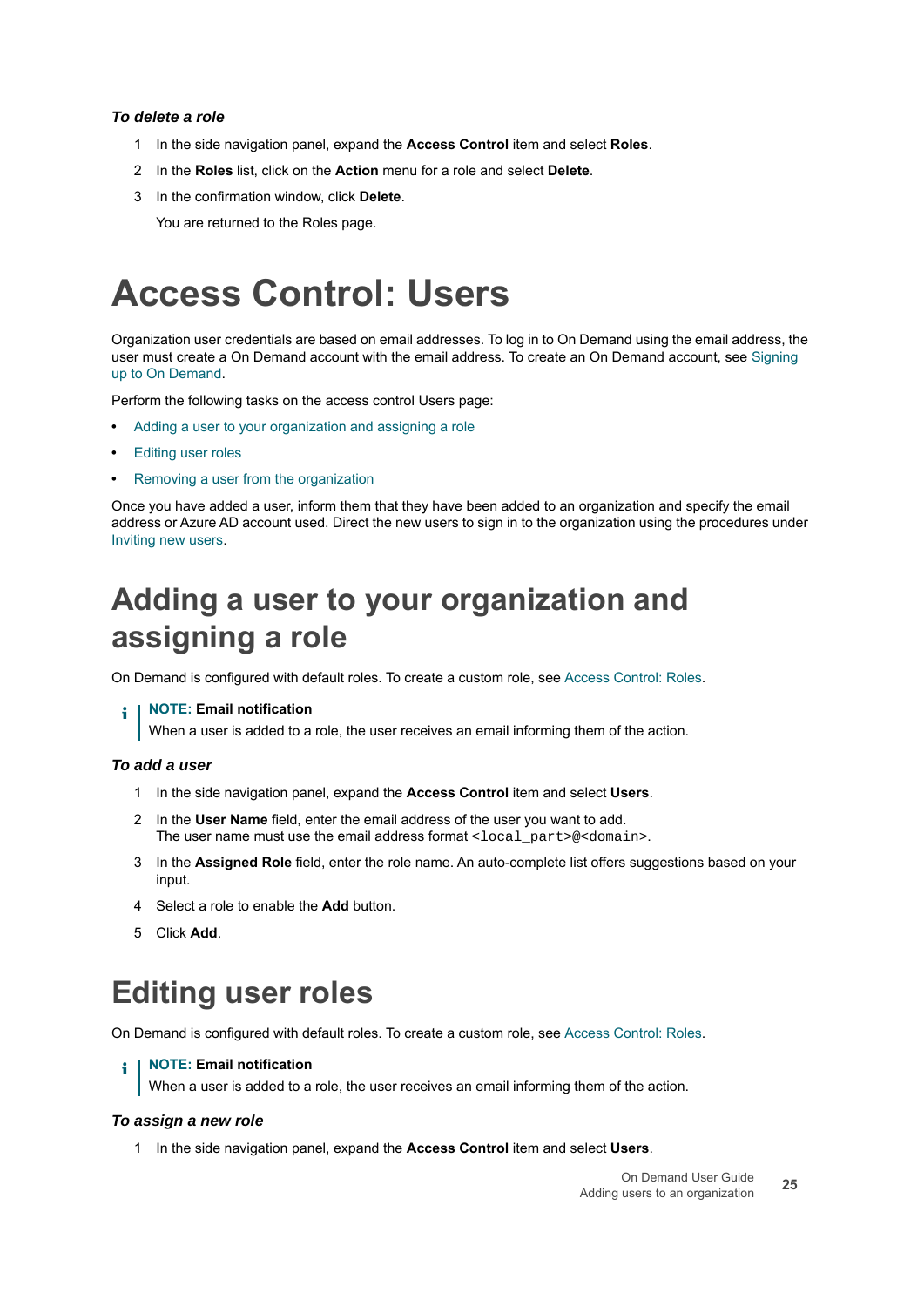- 2 In the list of users, locate the user you want to edit in the **User Name** column.
- 3 On the right side of the **Role** field for the user, click the edit icon to make the **Role** field editable.
- 4 Click inside the editable **Role** field and begin typing the name of the role you want to add. An autocomplete list offers suggestions based on your input.
- 5 Enter the role name you want to add. An auto-complete list offers suggestions based on your input.
- 6 Select the role from the list.
- 7 Add additional roles or remove assigned roles as required.
- 8 Click the check mark to confirm the role assignment.

## <span id="page-25-0"></span>**Removing a user from the organization**

### *To remove a user*

### **NOTE: Email notification**

When a user is removed from the organization, they receive an email informing them that they no longer have access to the organization.

- 1 In the side navigation panel, expand the **Access Control** item and select **Users**.
- 2 In the list of users, locate the user you want to delete in the User **Name** column.
- 3 In the **Action** field for the user, click the delete icon.
- 4 In the confirmation window, click **Remove**.

## <span id="page-25-1"></span>**Inviting new users**

Once you have added a user, inform them that they have been added to an organization and specify the email address or Azure AD account used. Direct the new users to the following procedures to sign in to the organization.

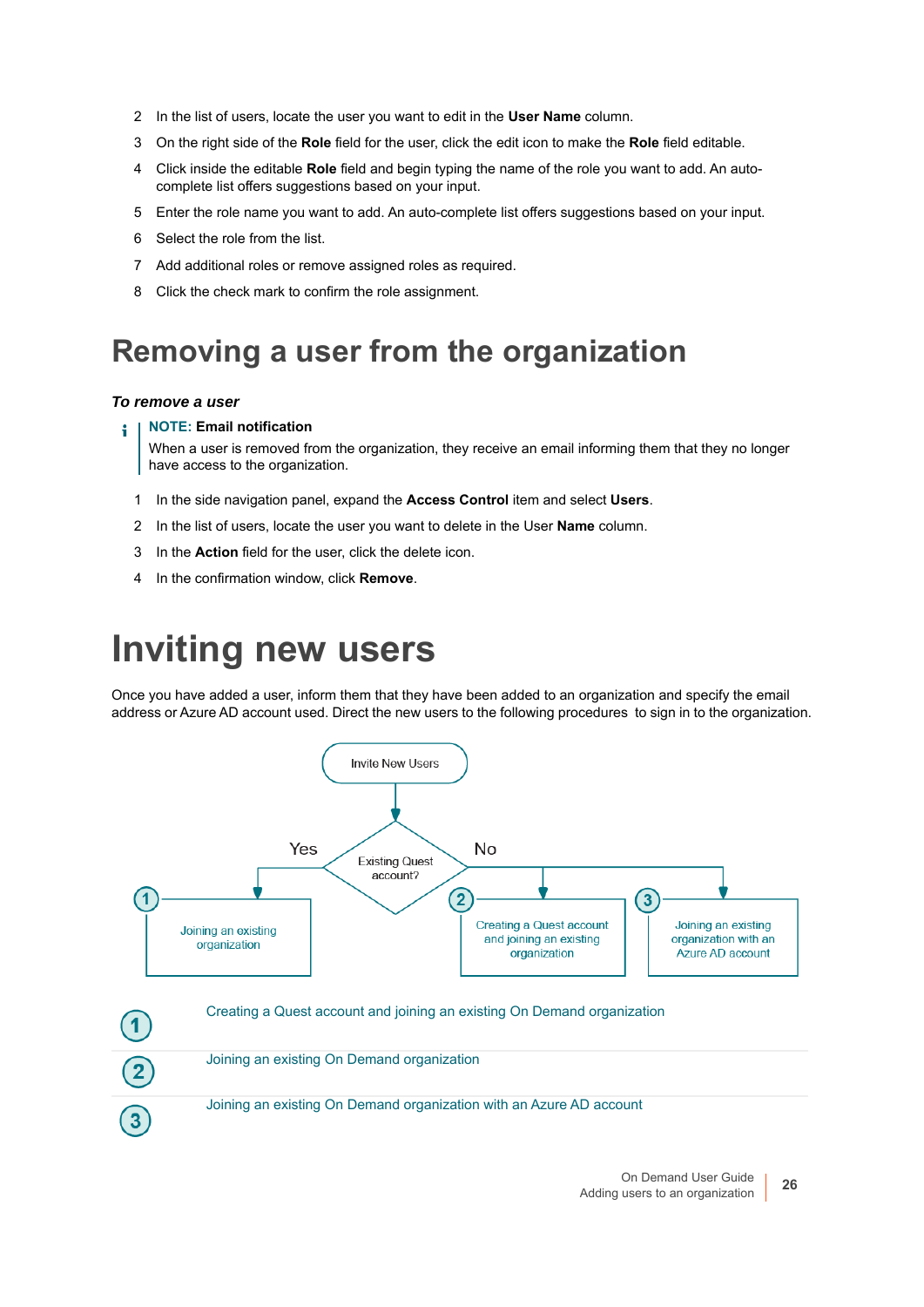## <span id="page-26-0"></span>**Creating a Quest account and joining an existing On Demand organization**

This procedure is for new On Demand users. You do not need to create a Quest account to join an existing On Demand organization. However, creating a Quest account allows you to access On Demand resources such as the support site.

If do not want to create a Quest account or you already have an On Demand account and an administrator has added you to their organization, see [Joining an existing On Demand organization.](#page-26-1)

### **Prerequisites**

The following prerequisites must be met:

- **•** You must have a valid email account where you can receive a verification email from *support.quest.com*.
- **•** An administrator for the organization must have added you to the organization.

### *To join an organization*

- 1 Go to the On Demand web page [quest-on-demand.com](http://www.quest-on-demand.com) and under Create a Quest account, click **Sign Up**. The Create a Quest Account page opens.
- 2 Enter your credentials for your new account.

The email and password you enter will be the credentials you use to sign in to On Demand.

- 3 Click the check box to agree to Quest's privacy policy and terms of use.
- 4 Click **Sign Up**.

The We've sent you an email page opens.

- 5 Open your email account and open the email from Support.quest.com.
- 6 Click the **Verify email address** link.

The On Demand home page opens. You are signed in to the organization to which you were added.

## <span id="page-26-1"></span>**Joining an existing On Demand organization**

This procedure is for users who want to join an existing organization.

### **Prerequisites**

The following prerequisites must be met:

- **•** An administrator for the organization must have added you to the organization.
	- **i** | NOTE: An administrator can add you to an organization by specifying your Azure AD account. See [Joining an existing On Demand organization with an Azure AD account](#page-27-0).
- **•** If multiple On Demand organizations are associated with your email account, you must know the name of the organization to which you want to sign in. After sign in, the Select Organization page is displayed and you must select the organization that you want.

### *To join an organization*

1 Go to the web page [quest-on-demand.com.](http://www.quest-on-demand.com)

The Welcome to On Demand page opens.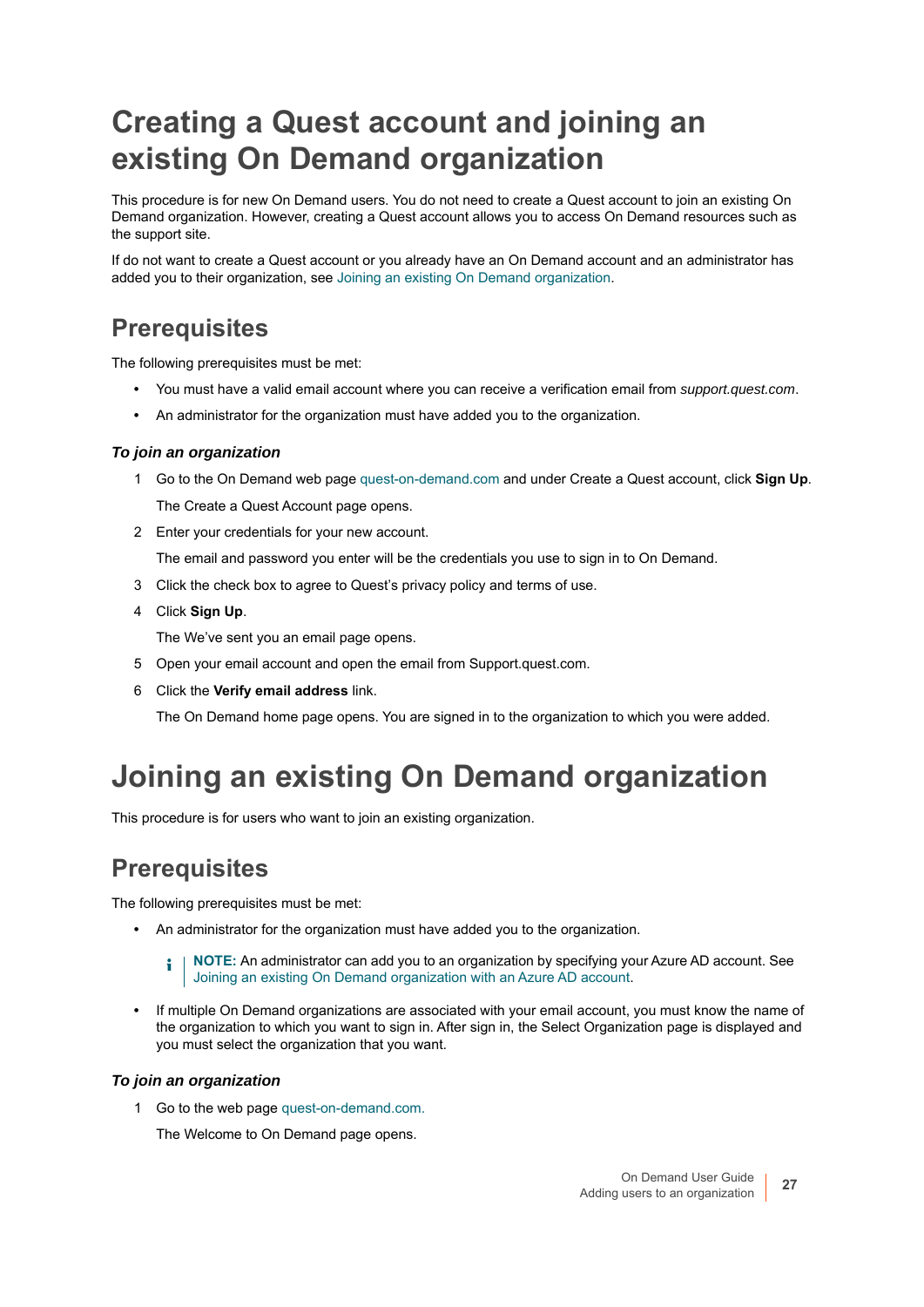- 2 Under Already have an account, click **Sign In**.
- 3 Enter your email account credentials.
- 4 Click **Sign In**.
	- **▪** If only one organization is associated with your email account, the On Demand home page opens. You are signed in to the organization to which you were added.
	- **▪** If there are multiple organizations associated with your email account, the Multiple Organizations Found page opens with a list of organizations. Click the organization you want and click **Select Organization**.

## <span id="page-27-0"></span>**Joining an existing On Demand organization with an Azure AD account**

You can use your Azure AD account to join an existing On Demand organization. Using your Azure AD account is referred to as federated identity management.

Federated identity management can increase security and lower risk by enabling an organization to identify and authenticate a user once, and then use that identity information across multiple systems, including external partner websites such as On Demand.

### **Prerequisites**

- **•** An administrator for the organization must have added you to the organization.
- **•** If multiple On Demand organizations are associated with your email account, you must know the name of the organization you want to sign in to. After sign in, the Select Organization page is displayed where you must select the organization that you want to sign in to.

### *To join an organization with an Azure AD account*

1 Go to the web page [quest-on-demand.com.](http://www.quest-on-demand.com)

The Welcome to On Demand page opens.

- 2 Under Already have an account, click **Sign In**.
- 3 At the bottom of the page, click **Sign in with Microsoft**.
	- **▪** If only one organization is associated with your email account, the On Demand home page opens. You are signed in to the organization that your were added to.
	- **▪** If there are multiple organizations associated with your email account, the Multiple Organizations Found page opens with a list of organizations. Click the organization you want and click **Select Organization**.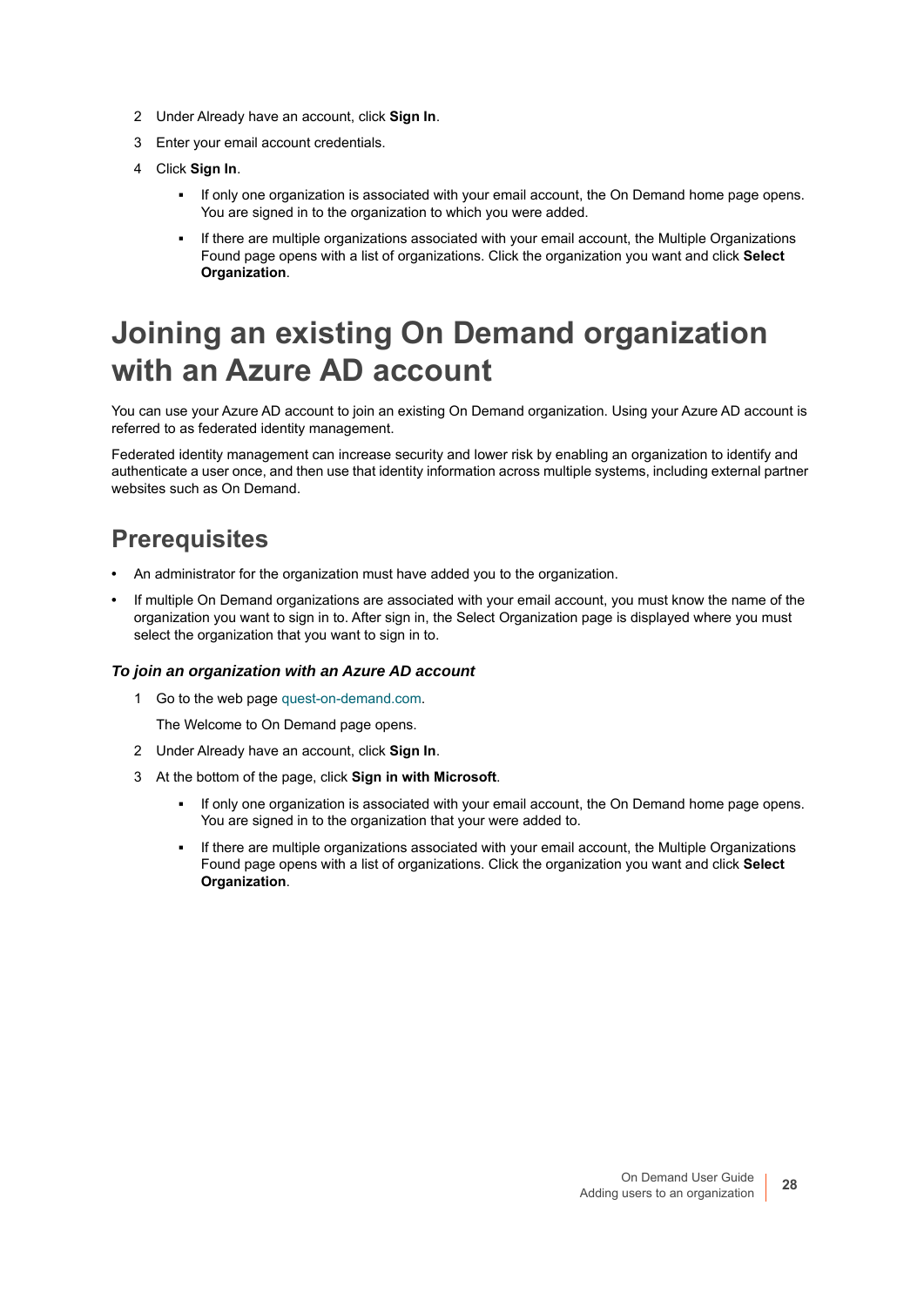# <span id="page-28-2"></span><span id="page-28-0"></span>**Managing your Azure tenants and on-premises domains**

A tenant is a dedicated instance of Azure Active Directory that your Microsoft organization receives and owns when it signs up for a Microsoft cloud service such as Azure or Microsoft 365. For more information, see this [Microsoft help page](https://docs.microsoft.com/en-us/previous-versions/azure/azure-services/jj573650(v=azure.100)?redirectedfrom=MSDN).

This section contains information about the following activities involved in setting up your On Demand environment to manage your Azure tenants and on-premises domains:

- **•** [Tenants overview](#page-28-1)
- **•** [Adding tenants](#page-29-0)
- **•** [Managing admin consent permissions](#page-30-0)
- **•** [Removing a tenant](#page-33-0)
- **•** [Managing your on-premises domains](#page-34-0)
- **•** [Adding an on-premises agent](#page-35-0)
- **•** [Configuring an agent](#page-37-0)
- **•** [Removing an agent](#page-37-1)
- **•** [Adding an Active Directory domain](#page-38-0)
- **•** [Removing a domain](#page-39-0)

## <span id="page-28-1"></span>**Tenants overview**

The Tenants page provides an overview of all your tenants. It shows the number of users, consent status, and provides access to admin consent for the different On Demand modules.

On the Tenants page, each tenant tile lists the number of users in the tenant. The user count is divided into **Cloud only** and **Hybrid** users. Hybrid users are Microsoft identities that can access both on-premises and cloud-based resources.

## **About an Azure Active Directory tenant**

A tenant houses the users in a company and the information about them. You must add a Microsoft 365 tenant to manage the tenant properties using an On Demand module.

Applications used to manage Azure AD tenant properties must participate in the consent flow provided by Azure AD. This means an Azure Global Administrator must provide admin consent when adding a tenant to On Demand. Admin consent is granted on behalf of the Microsoft Azure organization.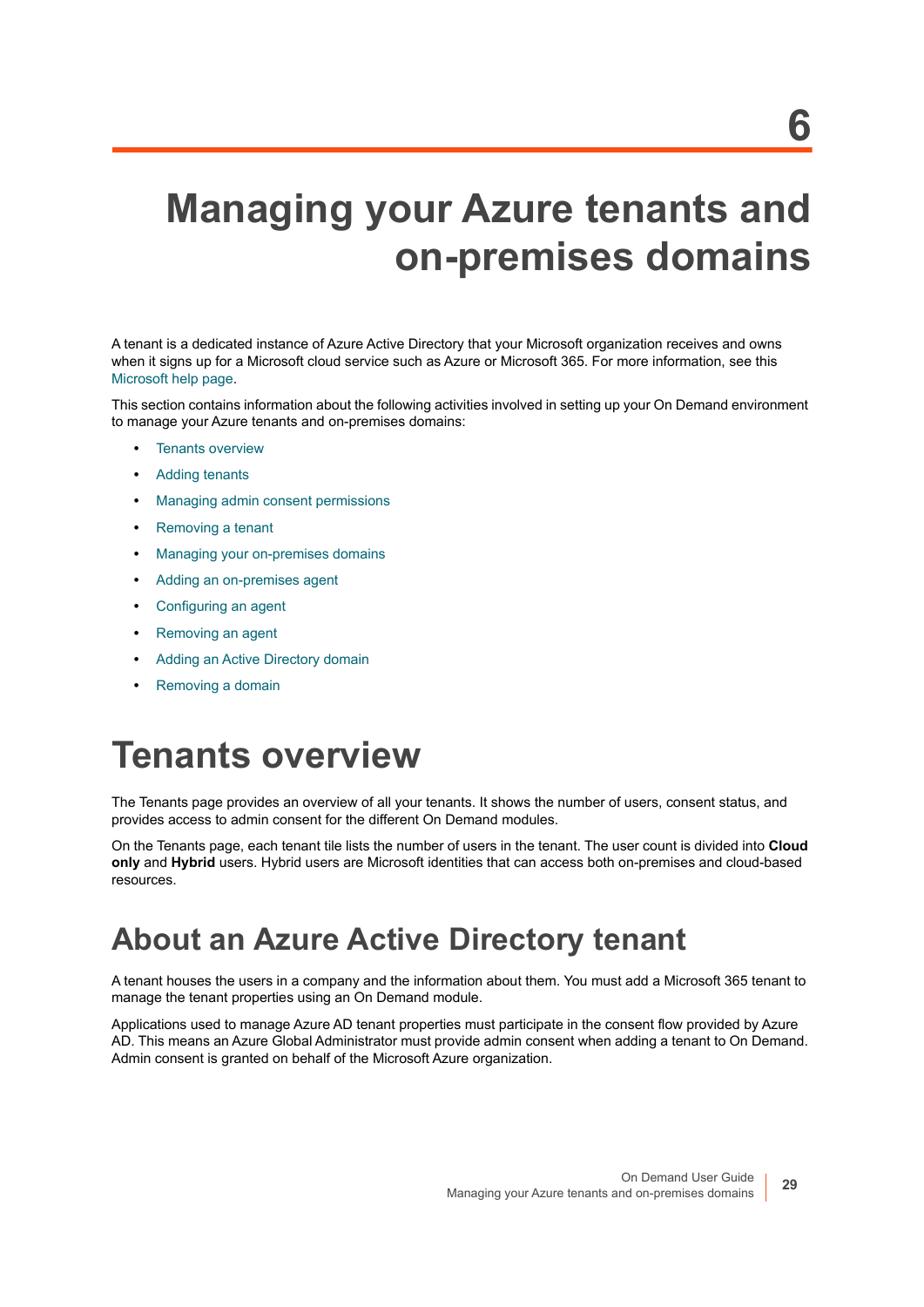### **B2C tenants**

In addition to the standard Azure AD tenant, you can also add an Azure AD B2C tenant. On the Tenant page, Azure AD B2C tenants can be distinguished by the following icon next to the tenant name:



For more information on B2C tenants, see this [Microsoft help page.](https://azure.microsoft.com/en-ca/services/active-directory-b2c/)

# <span id="page-29-0"></span>**Adding tenants**

When you add a tenant, you must have Global Administrator credentials in Microsoft Azure since part of the process of adding a tenant is done in the Microsoft Azure portal.

The Azure Global Administrator role is the top level administrator role and has access to all features. By default, the person who signs up for an Azure subscription is assigned the Global Administrator role for the tenant. Additional users can be assigned to the Global administrator role.

If you are in the U.S. region, once you select **Tenants** and click **Add Tenant**, you must select the type of tenant you are adding, whether commercial, GCC, or GCC High. When you click **Add Commercial or GCC Tenant** (or **Add GCC High Tenant**) you are redirected to the Microsoft tenant administration login page where you must log in with the Global Administrator credentials for the tenant.

If you are in any other region, you select **Add Tenant** and are immediately redirected to the Microsoft tenant administration login page where you must log in with the Global Administrator credentials for the tenant. After successful authentication, the Consent Grant dialog is displayed. You must confirm the consent grant.

## **About GCC and GCC High tenants**

GCC or a GCC High tenants are available only for deployments in the U.S. region. Currently, only the On Demand Migration module supports GCC and GCC High tenants.

Microsoft 365 GCC tenants are typically used by US public sector organizations and the contractor organizations that service them.GCC High tenants provide Microsoft 365 services that adhere to additional US Department of Defense security requirements. Customer eligibility to GCC High tenants is restricted.

## **Prerequisites for adding tenants**

Admin consent is required to add a tenant to On Demand. Since only an Azure Global Administrator can grant admin consent, you must be able to provide Azure Global administrator credentials for the tenant you are adding.

### *To add a tenant*

- 1 Log in to On Demand using the credentials you used to sign up for On Demand.
- 2 In the navigation panel on the left, click **Tenants**.

The Office 365 Tenants page is displayed by default.

3 Click **Add Tenant**.

If you are in any region other than the U.S region, such as Europe, United Kingdom, Canada, or Australia, you are immediately redirected to the Microsoft login page.

- 4 If you are in the U.S. region, you must select the type of tenant that you are adding:
	- **▪** Click **Add Commercial or GCC Tenant**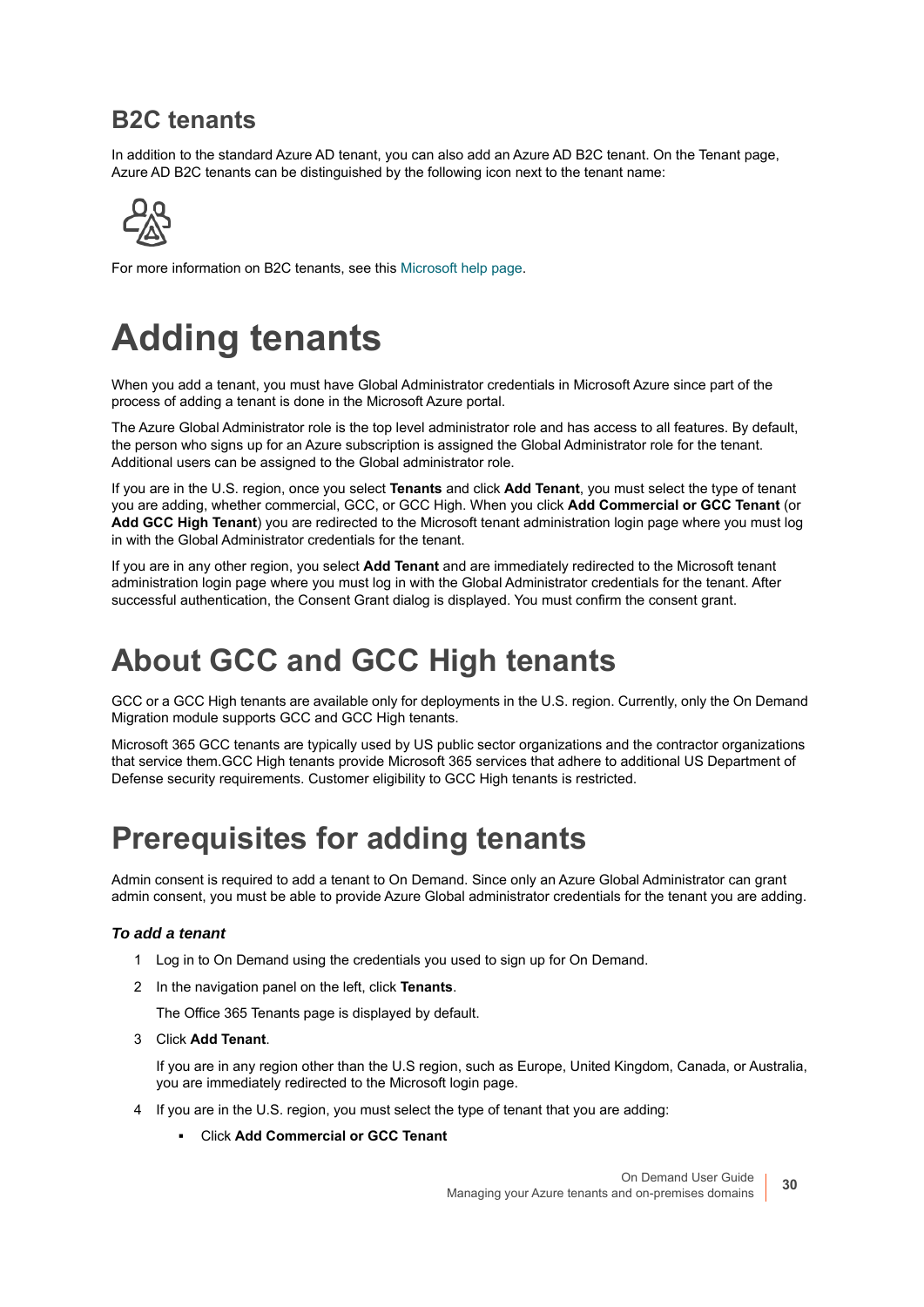$-$  OR  $-$ 

#### Click **Add GCC High Tenant**

**NOTE:** Currently, only the On Demand Migration module supports GCC and GCC High tenants.

You are redirected to the Microsoft login page.

5 Enter your Azure AD Global Administrator credentials and click **Next**.

A page opens with the list of permissions that you are granting.

6 Click **Accept**.

The Office 365 Tenants page is displayed.

7 On the Office 365 Tenants page, at the bottom of the tile for the newly added tenant, click **Edit Consents**.

The Admin Consent status page opens.

8 If the minimum permission settings granted when the tenant was added are sufficient for a module, the Status for the module is **Uses Base**. If the module requires additional permissions, the **Status** is **Not Granted**.

If you need to have additional permissions for a module, click **Grant Consent.** You are redirected to the Microsoft login page.

9 Enter the Azure AD Global Administrator credentials and click **Next**.

A page opens with the list of permissions settings you are granting.

10 Click **Accept**.

The Office 365 Tenants page is displayed. GCC or GCC High tenants are identified with a GCC or GCC High tag in the right corner of the tenant tile.

If you click **Edit Consents** on a GCC or GCC High tenant tile, in addition to the domain name and the tenant ID, you will also see the country code for the tenant.

### **Displaying tenant name change**

At a later date, if a tenant name has changed in Microsoft Azure Active Directory, you must refresh the tenant for the new tenant name to display in On Demand.

To refresh the tenant, display the Tenants page and click the refresh icon  $\oint$  that displays beside the tenant name on the tenant tile.

# <span id="page-30-0"></span>**Managing admin consent permissions**

Once you add a tenant, you are redirected to a page that lists the permissions that will be granted. You must click **Accept** and provide admin consent for the On Demand application. Once the Global Administrator adds a tenant to On Demand, an application record is created in the tenant indicating that admin consent has been provided.

**i** | NOTE: Global Admin credentials are only required to grant admin consent for the minimal list of permissions required by On Demand. Global Admin credentials are not stored, shared, or used for any other purpose.

For security, when you first add a tenant, only the minimum permission settings are granted. Some modules require additional permissions for specific activities. Once a tenant has been added to On Demand, you can grant additional permissions on the Tenant Consents page.

On May 19, 2022, On Demand introduced a new consent experience using Microsoft Authentication Library (MSAL) which required that consent be regranted for modules that use delegated permissions. For details about MSAL, see [About the Microsoft Authentication Library \(MSAL\) on page 33](#page-32-1).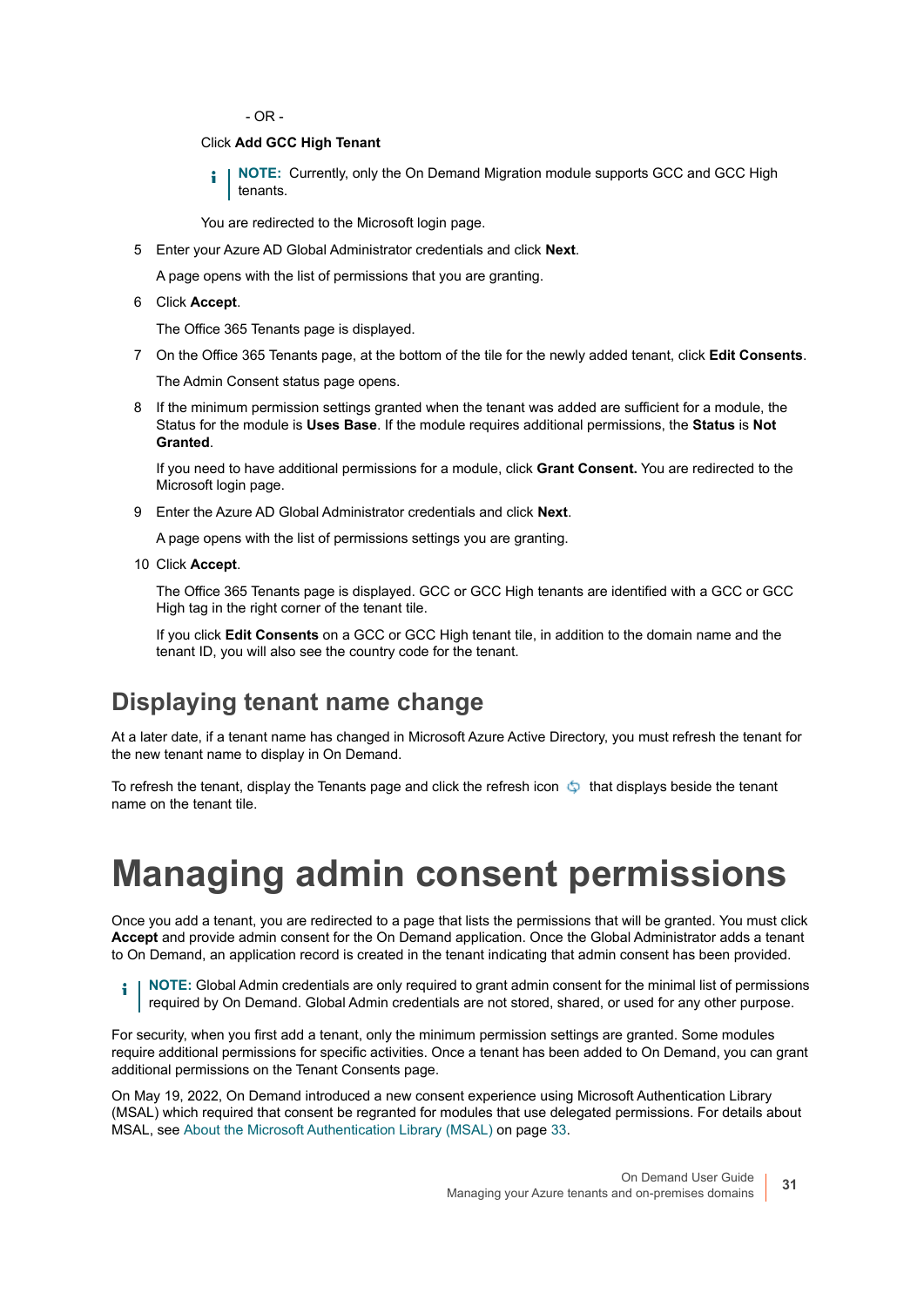To open the Tenant Consents page, click **Tenants** in the navigation page and click **Edit Consents** on the tenant tile.

You can view the specific permissions for each On Demand application by clicking **View Details**. You can also see the last time that consent was granted and which On Demand user granted the consent.

- **•** [About admin consent status](#page-31-0)
- **•** [Granting and regranting admin consent](#page-31-1)
- **•** [About revoking admin consent](#page-32-0)

## <span id="page-31-0"></span>**About admin consent status**

On the Tenant Consents page, you can view the module admin consent status for each tenant that you have added. The process of approving the use of an application for the whole Microsoft Azure AD organization by the Microsoft Global administrator is referred to as admin consent. A Microsoft Global administrator must provide admin consent when granting consents to any application listed on the page.

When a tenant is first added, On Demand requests base admin consent permissions. Some modules can function using the base permission set while other require a higher level of admin consent permissions.

### *To edit admin consents*

- 1 Click **Tenants** in the navigation panel on the left.
- 2 At the bottom of a tenant tile, click **Edit Consents**.
	- The Tenant Consents page for the tenant opens.

In the Status and Actions column, the status information indicates whether admin consent has been granted for the module consent type.

- **•** If the current status is **Not Granted**, you can enable the module consent type for this tenant by clicking **Grant Consent**.
- **•** If the current status is **Regrant Consent,** a change in the required permissions or new functionality might mean that you must regrant consent for a previously granted consent.

To view the permissions that are granted for each consent type, click **View Details**.

**NOTE:** If additional admin consent permissions are required to perform specific tasks within a module, ÷ these consent types are listed below the core or basic consent type for the module.

## <span id="page-31-1"></span>**Granting and regranting admin consent**

You must grant specific admin consents for each On Demand tenant. For example, if you grant access for MyCompany tenant in organization A, and add the MyCompany tenant to organization B, you must grant consent for organization B. In some situations, you might have to regrant consent for an application used by your tenant.

For the following scenarios, click **Grant Consent** or **Regrant Consent** in the Status and Actions column.

**•** The admin consent token for the module expired, resulting is a status of **Consent Required**. The status of Consent Required indicates that On Demand cannot obtain a token with delegated permissions based on a previously granted admin consent. To restore the interrupted services, you must regrant consent.

The Consent Required status can be caused if the Azure Global Administrator account used to grant consent has been changed such as: password change, user role change in the organization, user account was disabled or removed, or all tokens were invalidated for a tenant after a tenant policy update.

**•** A new feature in an On Demand module can require that additional permissions be granted. In this scenario, you would click **Regrant Consent**. For example, when On Demand implemented the new Microsoft Authentication Library (MSAL) in June 2022, admin consents had to be regranted for modules that use delegated permissions.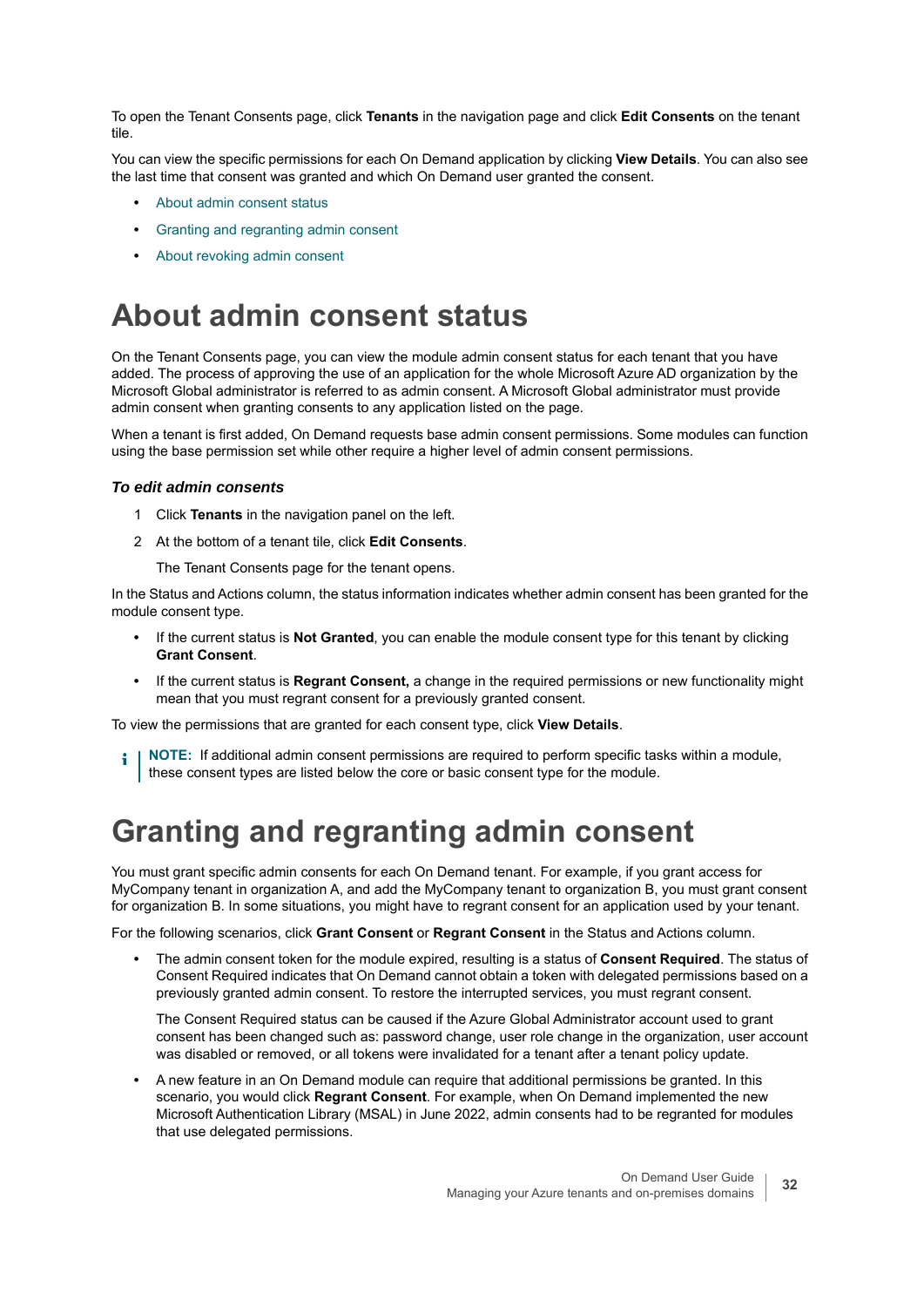The following On Demand application registrations required that consent be regranted:

- **On Demand Recovery Basic**
- **▪** On Demand Recovery Teams
- **▪** On Demand Migration Teams
- **On Demand License Management Self Service License Reporting**
- **▪** On Demand Group Management

For more information, see [About the Microsoft Authentication Library \(MSAL\) on page 33.](#page-32-1)

**•** Admin consent has been revoked in the Azure AD portal, resulting in a status of **Revoked**. If you revoke the Core Basic admin consent in the tenant you will see **Revoked** status for Core Basic and **Not Available** for all other modules. The Core Basic application is used to determine the consent status for your tenant. If that consent is revoked, On Demand cannot determine consent status for the rest of the modules. Consent might be granted for the modules, but On Demand cannot verify it.

For this reason, it is strongly recommended that you do not revoke Core Basic consent.

### <span id="page-32-1"></span>**About the Microsoft Authentication Library (MSAL)**

The Microsoft Authentication Library (MSAL) is the recommended library that replaces the deprecated Azure Active Directory Authentication Library (ADAL). MSAL provides improved security, is resilient, and allows tokens to be generated with a very granular scope. Since MSAL supports generated tokens with a granular scope, On Demand can use tokens with a narrowed scope when accessing your tenant.

This feature provides a more secure and granular approach for accessing your data. For more information, see [Permissions and consent in the Microsoft identity platform.](https://docs.microsoft.com/en-us/azure/active-directory/develop/v2-permissions-and-consent)

### **Prerequisite for Self Service License Reporting access**

For the License Management module, to use Self Server License Reporting, you must grant additional permissions over the Base permissions.

Sometimes, when you grant consent for Self Service License Reporting, you might see an error that indicates that the app requires access to a service that your organization has not subscribed to or enabled. This error occurs if the Microsoft M365 License Manager API, required to gather self-service policy data, is not enabled in the tenant by default. You can resolve the error by enabling the M365 License Manager API in the tenant.

#### *To enable the M365 License Manager API*

- 1 Install the [Azure PowerShell Az](https://docs.microsoft.com/en-us/powershell/azure/new-azureps-module-az?view=azps-4.3.0) module if it is not already installed.
- 2 Run the Connect-AzAccount cmdlet to log into your tenant using an account that has Azure AD administrative rights.
- 3 Run the following command:

New-AzADServicePrincipal -ApplicationId aeb86249-8ea3-49e2-900b-54cc8e308f85

After you complete these steps, you can complete the Grant Consent for Self Service License Reporting without errors.

## <span id="page-32-0"></span>**About revoking admin consent**

Completely revoking admin consent removes all permissions granted for the On Demand application. Revoking admin consent is a manual process that must be performed in the Microsoft Azure portal.

**NOTE:** You can revoke or disable consent in the Microsoft Azure Portal.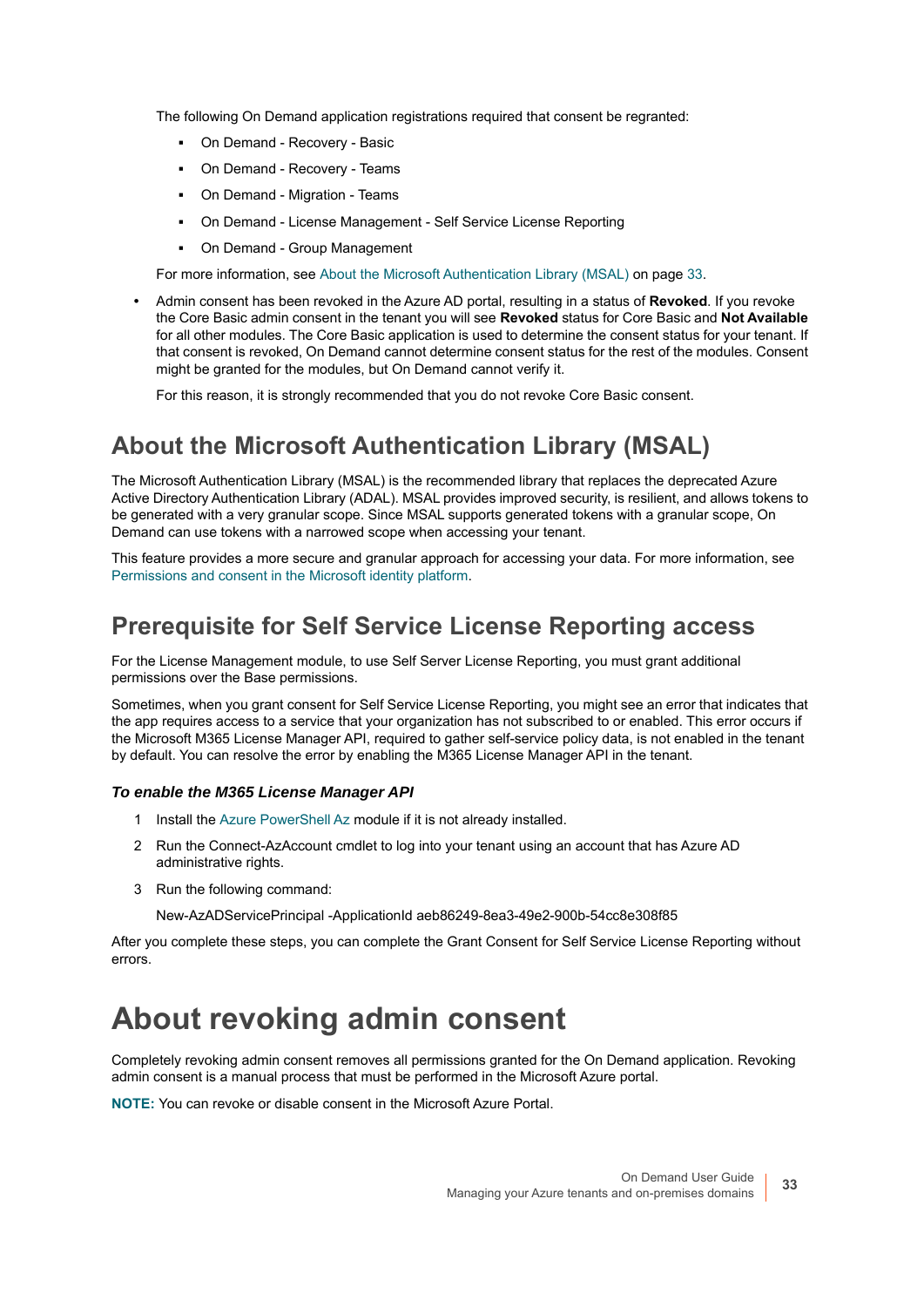### **Revoking admin consent in the Azure Portal**

Revoking admin consent removes all permissions granted for the On Demand application.

### *To revoke admin consent*

- 1 Log in to the Azure Resource Manager with the credentials for the Azure Active Directory tenant.
- 2 Click on the **Azure Active Directory** icon in the left menu.
- 3 In the Active Directory panel, select **Enterprise applications**.
- 4 In the Enterprise applications panel, select **All applications**.
- 5 Search for and select the Quest On Demand application.
- 6 In the Manage section of the left menu, select **Properties**.
- 7 At the top of the Properties pane, select **Delete**, and then select **Yes** to confirm you want to delete the application from your Azure AD tenant.

Alternately, to disable consent, you can disable a user from signing in.

#### *To disable a user from signing in*

- 1 Sign in to the Azure portal as the global administrator for your directory.
- 2 Search for and select **Azure Active Directory**.
- 3 Select **Enterprise applications**.
- 4 Search for and select the Quest On Demand application.
- 5 Select **Properties**.
- 6 Select **No** for Enabled for users to sign-in?.
- 7 Select **Save**.

## <span id="page-33-0"></span>**Removing a tenant**

By removing a tenant, you are beginning the process of disabling all module functions related to the tenant. When you remove a tenant, you are removing the tenant from the On Demand organization for all users and this action cannot be undone.

All module operations will stop after 30 days. At that point, the following operations are halted:

- **•** Active backups and provisioning actions are canceled.
- **•** Audit event data are no longer collected.
- **•** Attestation will no longer be initiated.
- **•** All license reports and cost data is no longer collected.
- **•** Governance data collection and assessments will be stopped.
- **NOTE:** If a tenant was inadvertently removed, it might be possible to restore a tenant and all the associated ÷ On Demand configuration for up to 30 days after it was removed from On Demand. In this situation, contact [Technical Support](#page-52-5).

You must provide the tenant name, your organization ID, and the tenant region.

#### *To remove a tenant*

- 1 Click **Tenants** in the navigation panel on the left.
- 2 On the tenant tile for the tenant you want to remove, click **Remove**.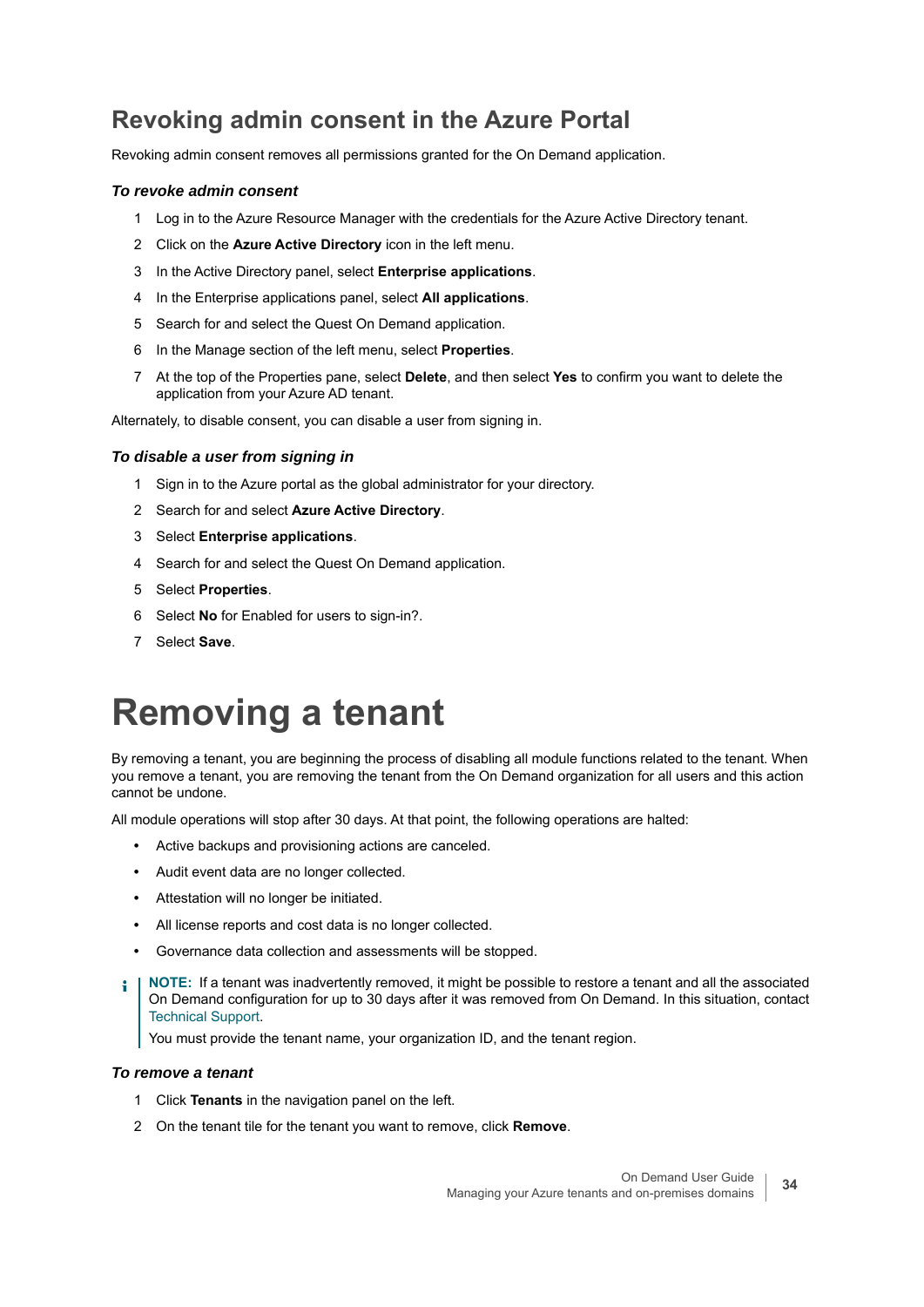- 3 Review the list of results from the remove action and select each check box**.**
- 4 Click **Remove Tenant**.

When you previously added the tenant, a Service Principal was created in your tenant, under Enterprise applications, for each consent that you granted for this tenant. To remove the consents, log in to the Microsoft Azure portal and go to the Azure Active Directory Admin Center. Browse to Enterprise Applications, search for *Quest on Demand -*, and delete all the application records that you do not need.

# <span id="page-34-0"></span>**Managing your on-premises domains**

In addition to managing your Azure tenants, On Demand provides support for connecting to on-premises domains in hybrid environments to perform data collection and management activities.

By installing an agent with a unique key and specifying domains to which the agent is connected, you can review information and perform actions in your hybrid environment. You start the process to install and configure an agent by selecting **Tenants** in the left navigation bar and selecting **Hybrid Agents**.

You can add on-premises domains to On Demand selecting **Tenants** in the left navigation bar and selecting **Active Directory Domains**. You can also add domains as part of the agent configuration process.

## <span id="page-34-1"></span>**Agent prerequisites**

To add and configure agents and to add on-premises domains, you must have the On Demand Organization Admin role and specifically must have the Can Configure Agents (core.configureAgents) permission.

You must also have a valid paid subscription for the On Demand module with which you are using the agent. Currently, only On Demand License Management supports this feature.

The login account that you use to run the agent setup program must have local administrator rights.

The agent setup program will prompt you for service account credentials (username and password) that are used to run the agent service. The agent service account must be a domain account and must have local administrator rights on the computer on which the agent is being installed. Also, for License Management, the service account must have Write Members permissions on the directory group objects.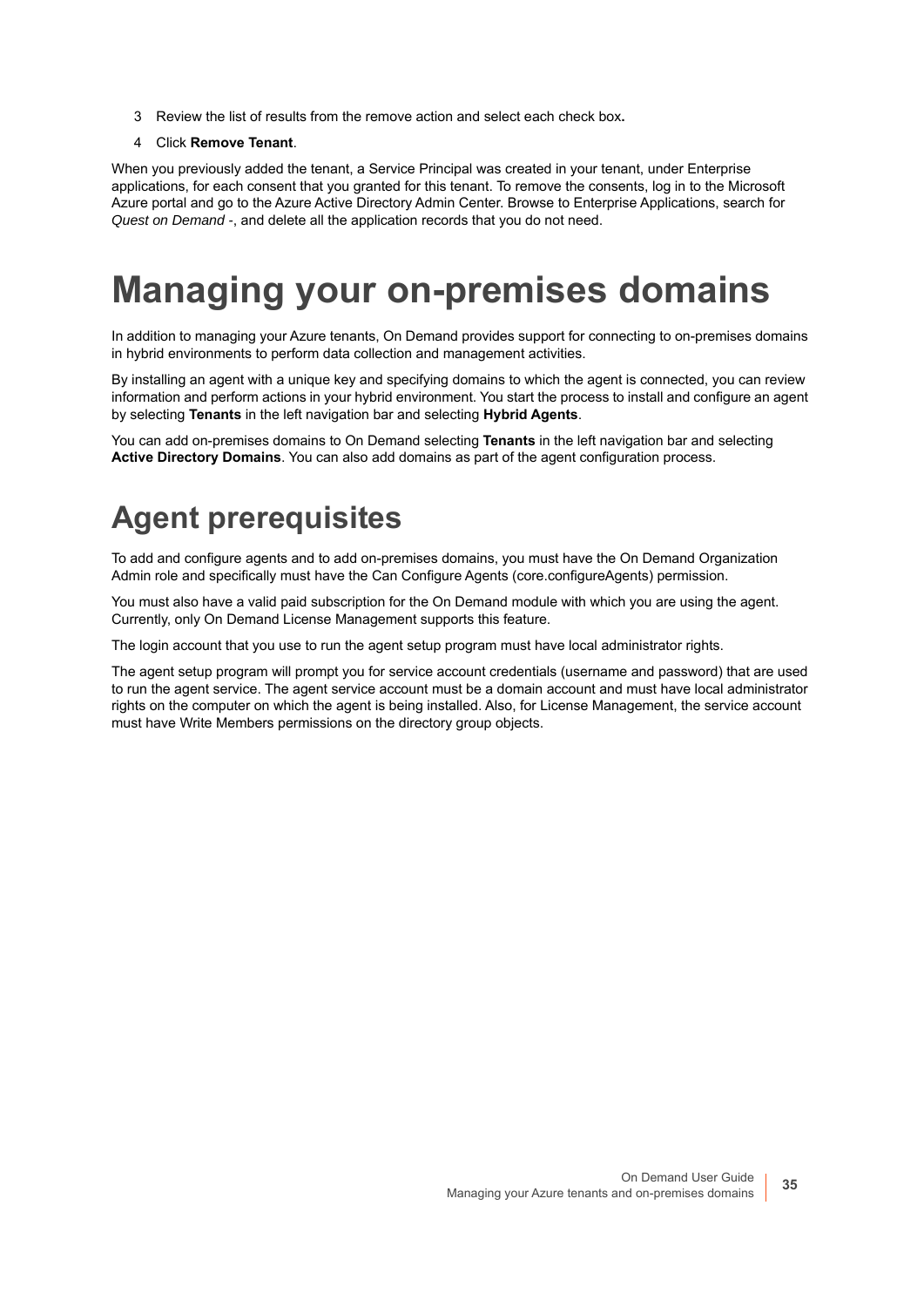# <span id="page-35-0"></span>**Adding an on-premises agent**

The following steps describe the general process for installing and configuring the On Demand on-premises agent. For the detailed procedures, see [To add an agent on page 36](#page-35-1) and [To configure an agent on page 38.](#page-37-2)

For information about the permissions required to install an agent and the permissions needed by the agent service account, see [Agent prerequisites on page 35](#page-34-1).

1 Add the agent to On Demand.

An agent package is generated with unique key.

- 2 Download the agent package and copy it to the member server on which you want to run the agent.
- 3 Install the agent, specifying the required information.

Once agent is installed it connects to the On Demand organization.

4 Configure the agent specifying the actions it can perform and domains with which it works.

### <span id="page-35-1"></span>*To add an agent*

- 1 Log in to On Demand using the credentials you used to sign up for On Demand.
- 2 In the navigation panel on the left, click **Tenants**.
- 3 Click **Hybrid Agents**.
- 4 Click **Add Agent**, read the procedure information and click **Continue**.
- 5 Once the installation package is ready, click **Download**.

The agent package with a unique key is downloaded to your computer.

- **IMPORTANT:** You must install the agent within 10 days or the unique key will expire. Also, you î. cannot re-use an agent package, even if you have removed the agent from a previous installation. You must download and install a separate agent on each server.
- 6 Copy the agent package to the server and double-click the AgentSetup.exe file.

The installer is packaged as a self-extracting executable. If you run the installer without arguments, it prompts you for the required installation parameters, including the folder where the agent should be installed. For information about the available arguments, see [Installing the agent using the command shell](#page-36-0) [on page 37.](#page-36-0)

- 7 In the command line console, enter the following information in response to the prompts:
	- **▪** Agent installation path: The folder to which the agent files will be extracted. If you do not specify the path, the default path is set to C:\QuestAgent.
	- **▪** Enter Y when you are prompted to install Quest On Demand On-Premises Agent.
	- **▪** Agent name optional. If you do not specify an agent name, the NETBIOS name of the computer is used.
	- **▪** Credentials (user name and password) of the account that is used to run the agent service. The account specified must be a domain account and must have local administrator rights on the computer where the agent is being installed. Other required rights depend on the modules with which the agent will be used.

## **About agent installation**

Depending on your browser and the download options that you configured, when you click Download, the AgentSetup.exe file is downloaded to the location you specify. In most cases the AgentSetup.exe file is downloaded to your Downloads folder.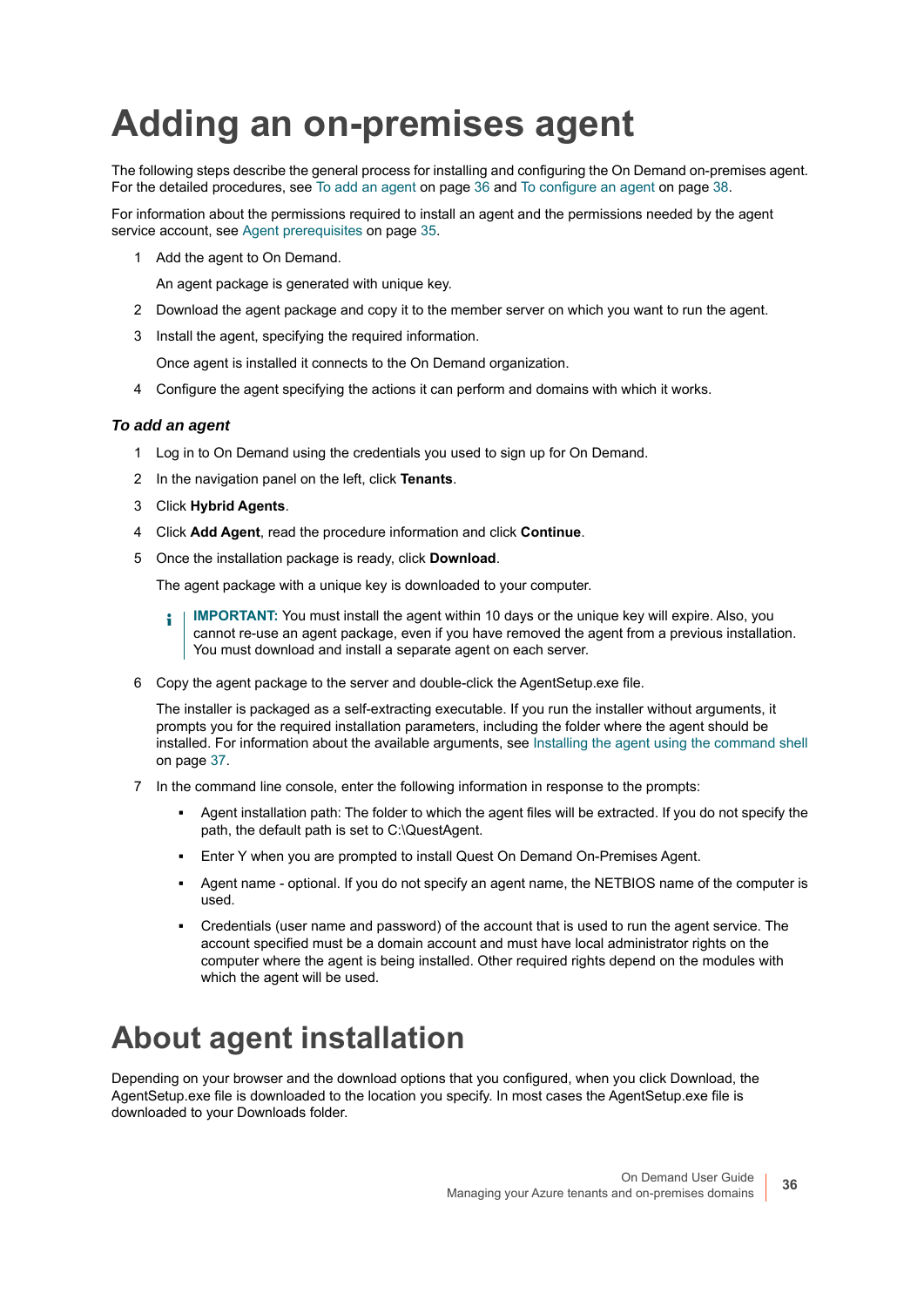The setup program is a console application. If you double-click the AgentSetup.exe file, a console window is opened and you are prompted for information such as installation folder and service user name and password. Optionally, you can open a command shell and manually execute the installer from the command line which allows you to specify arguments

The file name of the downloaded file is AgentSetup.exe. The installer is packaged as a self-extracting executable. If you run the installer without arguments, it prompts you for all required installation parameters, including the folder where the agent should be installed.

You can run the AgentSetup.exe from any directory (as long as you run the program on the computer on which it is to be installed). The self-extracting executable prompts you for the folder to which the agent files will be extracted. The self-extracting installation package extracts the files to the specified target folder and runs the setup program (Setup.exe) from the target folder.

Once an agent installation package is used to install the agent on a computer, you cannot use the same package to install the agent on another computer.

**IMPORTANT:** The installation key included in the installer is a unique one-time key that cannot be used ÷ again to install the agent elsewhere, even if you uninstall the agent from the current computer.

## <span id="page-36-0"></span>**Installing the agent using the command shell**

If you open a command shell, you must open it with elevated permissions (such as "Run as administrator"). The setup program requires admin rights.

You can provide the parameters for agent installation through command line switches. This method allows the agent to be installed without any prompts. The supported switches are as follows:

--outdir <output\_directory>

Provides the target directory where the agent files will be extracted. This is the only switch that is handled directly by the self-extracting executable. All other switches are forwarded to the agent setup program that is executed after the files are extracted.

--quiet

Prevents prompting. When you use this switch, you must also specify all parameters that do not have default values through the command line. If any parameters are missing, the installation will fail.

--name <name>

The name used to identify the agent. The agent name is displayed in the On Demand Agent configuration page once the agent installation is completed. If no name is provided, the NETBIOS name of the computer is used as a default value.

--user <username>

The Windows user account under which the agent service is run. This is a required parameter. The user account specified must be a domain account and must have local administrator rights on the computer where the agent is being installed. The local administrator rights are needed to allow the agent to perform an auto-update when new versions of the agent become available.

Additional permissions depend on the workload being performed by the agent. Refer to the documentation for the specific On Demand module for more information. For example, to manage on-premises groups in License Management, the agent service account must have Write Members rights on the group object in Active Directory.

The account is granted Log On As Service rights on the local system during installation.

--password <password>

The password of the Windows user account under which the agent service is run. It is a required parameter. This password is not stored anywhere within On Demand. The password is only used to configure the startup properties of the Windows service.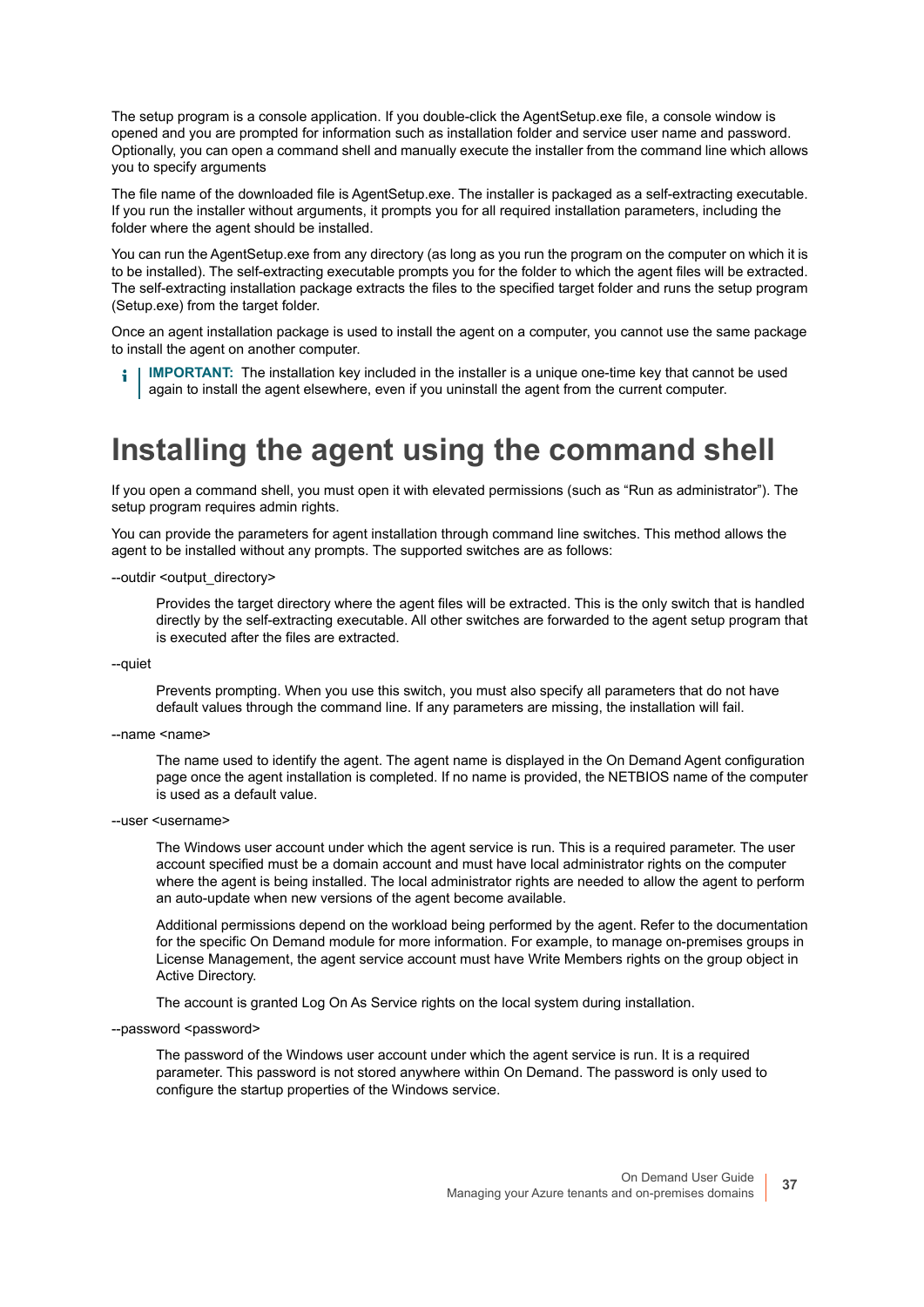# <span id="page-37-0"></span>**Configuring an agent**

After you have installed the agent, you must configure the agent with the on-premises domains to which the agent is connected and the actions the agent can perform.

### <span id="page-37-2"></span>*To configure an agent*

1 Click **Tenants** in the left navigation bar and select **Hybrid Agents**.

A tile for the newly installed agent is displayed. The text under the headings for Domains and Agents shows Not Configured.

- 2 Click **Edit Configuration**.
- 3 In the Actions section, view the list of actions and select the actions that the agent is allowed to perform.

For example, you could select **Modify group membership** if you want to be able to assign a user license through an on-premises group in the On Demand License Management module.

- 4 In the Connected Domains section, do one of the following steps:
	- **▪** Click **Add New** and add an on-premises domain to On Demand that will be connected to this agent. For information about adding a domain, see [Adding an Active Directory domain on page 39.](#page-38-0)

- OR -

- **▪** Click **Select Existing** and select a domain that has already been added to On Demand.
- 5 Click **Save**.

## **Editing an agent configuration**

After an agent is configured, you can update the agent configuration at any time. When you view an agent tile for a configured agent, you can see the computer on which the agent is installed and the number of allowed actions and the number of connected agents.

### *To update an agent configuration*

1 On the agent tile, click **Edit Configuration**.

Basic information about the agent such as the agent name, the name of the computer on which the agent is installed is shown. Additionally you can see the configuration details including the allowed actions for the agent and the domains to which the agent is connected.

- 2 You can update the agent configuration as follows:
	- **▪** For actions, you can click **Select Actions** to update the allowed actions.
	- **▪** For connected domains, you can click either **Add Domain** or **Select Existing** to add a new domain for the agent or to connect the agent to an existing domain.
- 3 When you have made your changes, click **Save**.

When viewing the information for the configured agent, you also have the option of removing an action or a connected domain.

To remove the action or domain from the displayed agent configuration, click  $\Theta$  beside the action or domain.

## <span id="page-37-1"></span>**Removing an agent**

There are two stages in removing an agent:

**•** You remove the agent from On Demand.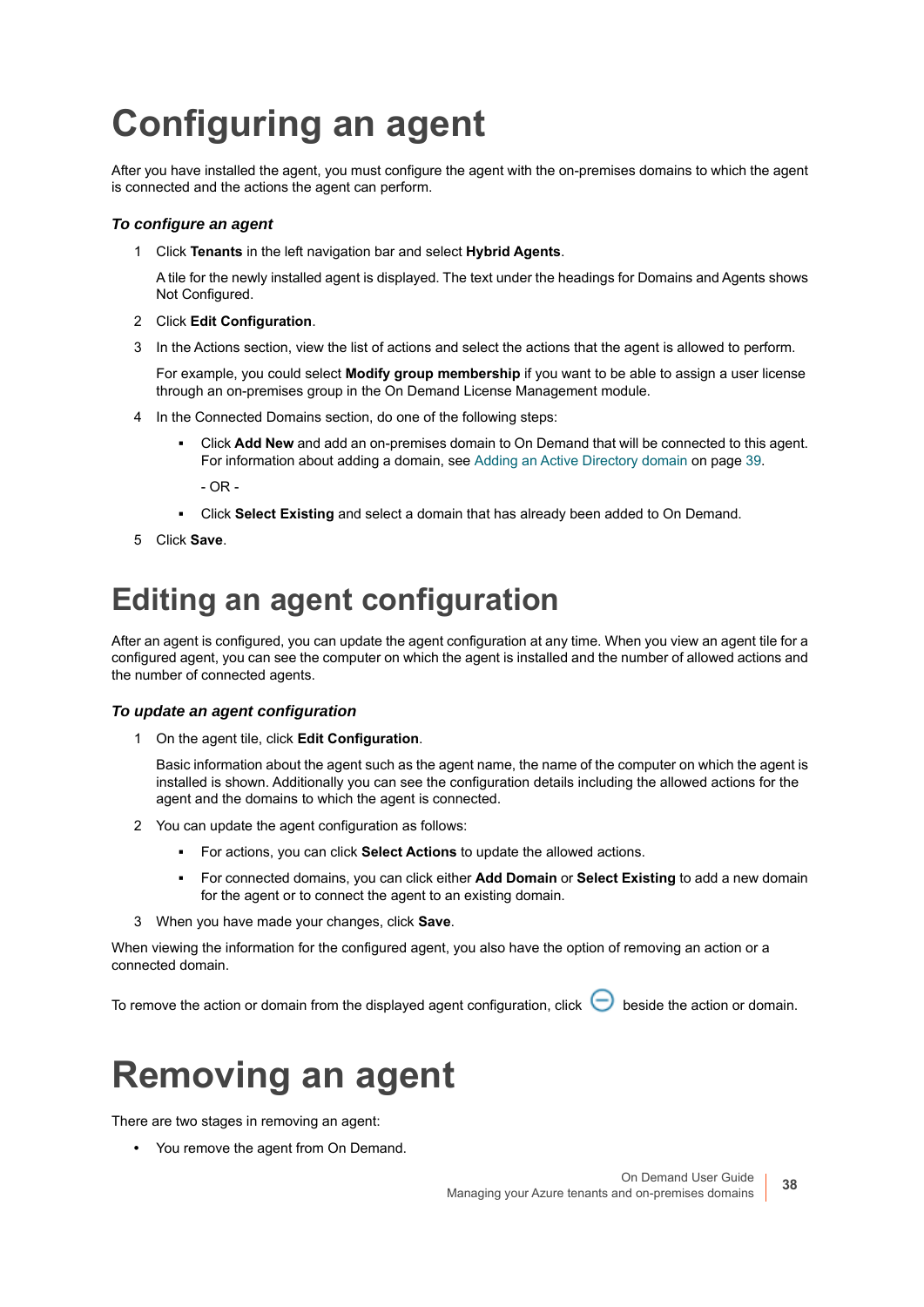**•** You uninstall the agent from the server on which it was installed.

### *To remove an agent*

- 1 Log in to On Demand using the credentials you used to sign up for On Demand.
- 2 In the navigation panel on the left, click **Tenants**.
- 3 Click **Hybrid Agents**.
- 4 Select the tile for the agent you want to remove and click **Remove**.
- 5 Review the list of results from the remove action and select each check box**.**
- 6 Click **Remove Agent.**

At this point, the agent will be disconnected from On Demand cloud services. The agent is no longer linked to any On Demand domains and cannot perform any configured allowed actions.

### **Uninstalling the agent**

After the agent is removed from On Demand, you can uninstall it from the command line using the following steps:

- 7 Open a command prompt with administrative privileges (such as Run as Administrator).
- 8 Switch to the folder in which you installed the agent. By default, the path is C:\QuestAgent unless otherwise specified.
- 9 Type the following command: **setup --uninstall**

# <span id="page-38-0"></span>**Adding an Active Directory domain**

When you select **Tenants** in the navigation panel on the left, a tab titled **Active Directory Domains** is shown. Select the tab to view information about your domains and to add new domains. You add domains to On Demand by specifying the FQDN (Fully Qualified Domain Name) for each domain that you want to add. In an Active Directory multi-domain forest, you must add each parent and child domain with which you want to work.

Optionally, if you add your agents first, you can add a domain when you are configuring an agent.

### *To add a domain*

- 1 In the navigation panel on the left, click **Tenants**.
- 2 Click **Active Directory Domains**.
- 3 Click **Add Domain**.
- 4 Enter the FQDN (Fully Qualified Domain Name) for the on-premises domain you want to add.
- 5 If there is a preferred DC (domain controller) that you want to use, enter the name for the DC. This is optional.
- 6 Click **Save**.

After you have added your domains, you can install and configure the agents that will work with those domains.

## **Editing a domain configuration**

You cannot change the FQDN (Fully Qualified Domain Name) for a domain in On Demand. If the FQDN for an onpremises domain has changed, or if you accidentally entered the FQDN incorrectly, you must remove the domain from On Demand and add a new domain with the new FQDN.

You can modify the preferred domain controller for a domain.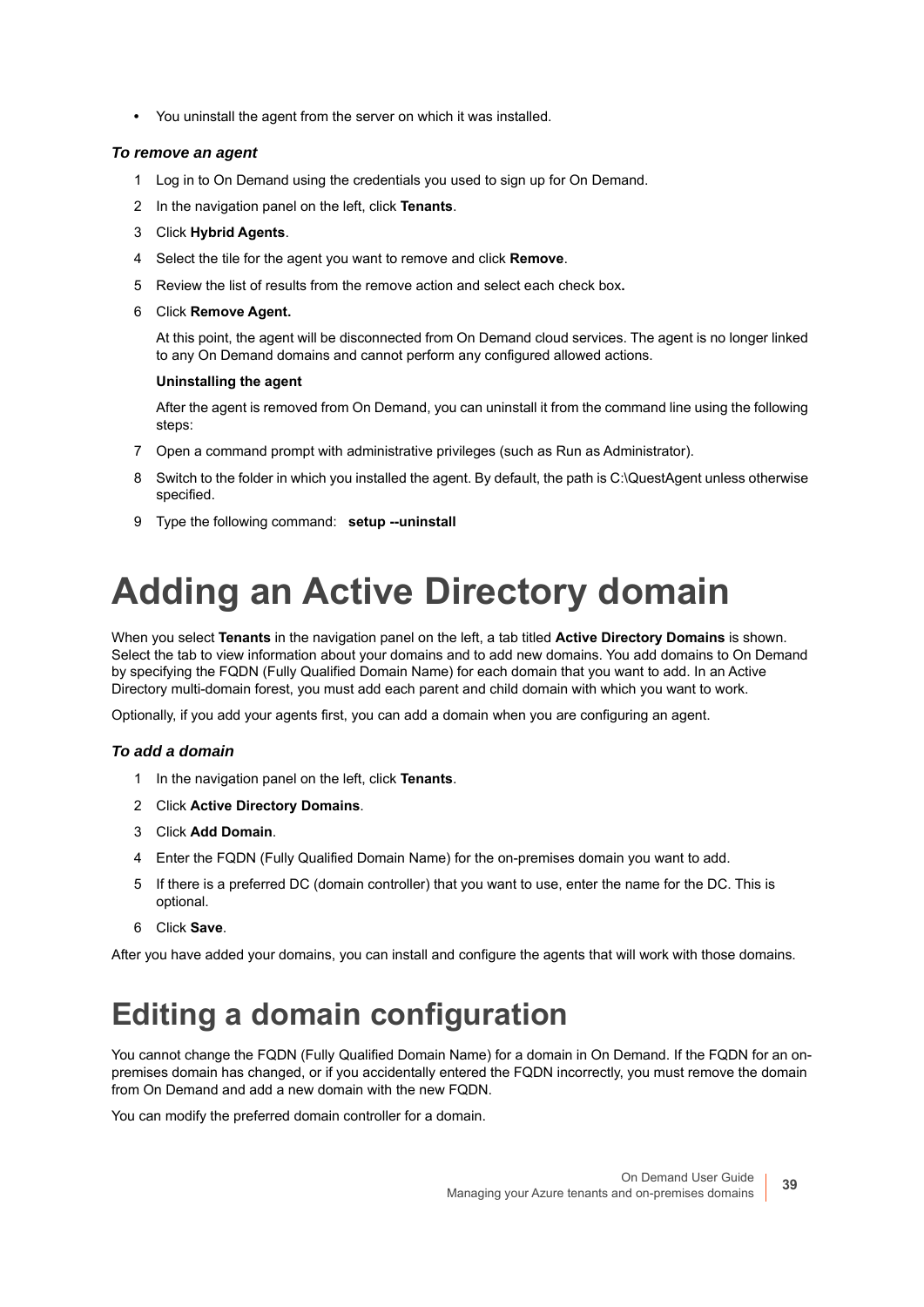# <span id="page-39-0"></span>**Removing a domain**

You can remove a domain from On Demand. When you remove a domain, the association with your on-premises domain is removed and the domain is removed from all linked agents. Active Directory group membership will not be updated and Active Directory data is no longer collected.

### *To remove a domain*

- 1 In the navigation panel on the left, click **Tenants**.
- 2 Click **Active Directory Domains**.
- 3 On the tile for the domain that you want to remove, click **Remove**.
- 4 Review the list of results from the remove action and select each check box**.**
- 5 Click **Remove Domain**.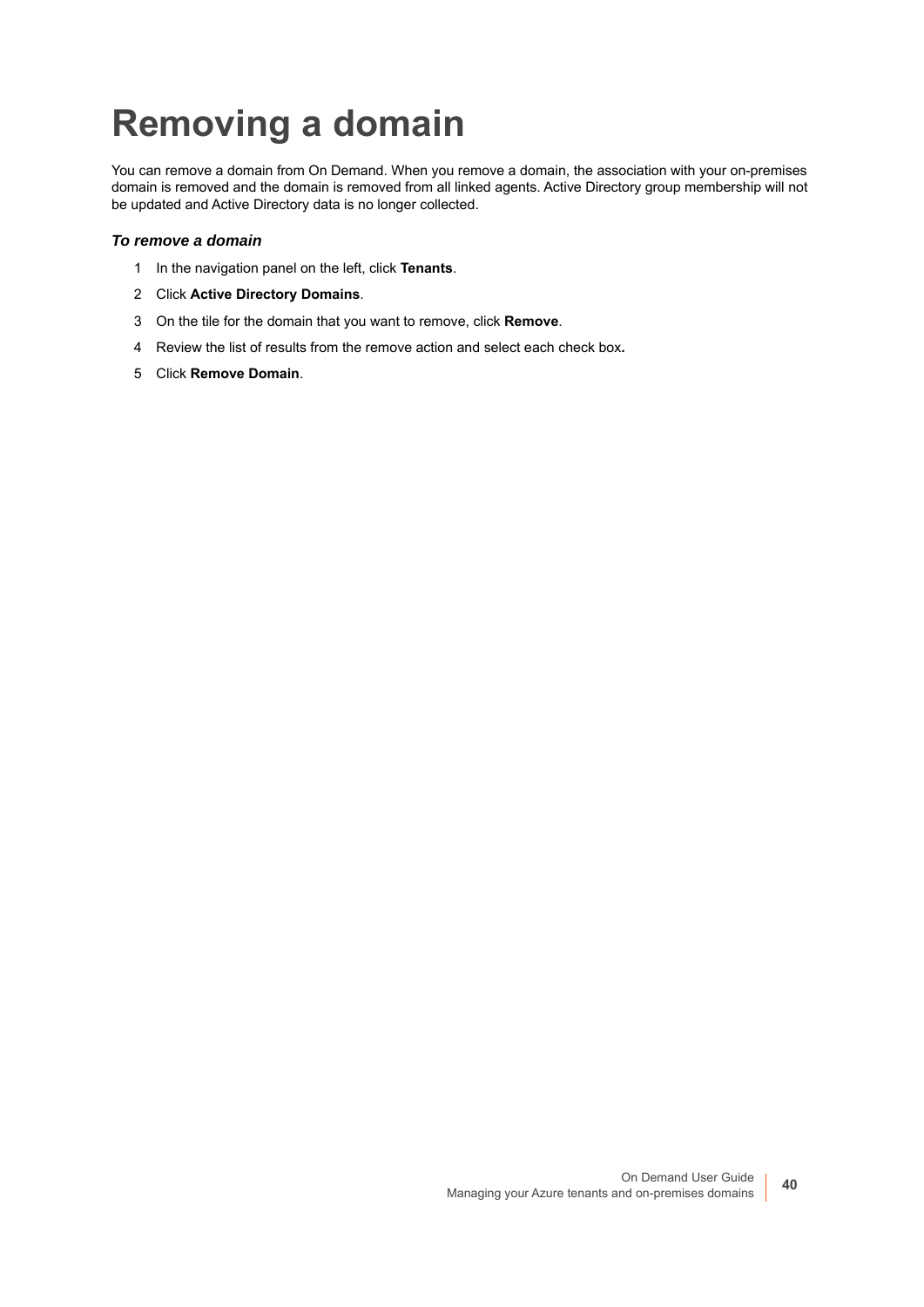# <span id="page-40-3"></span>**On Demand Home page**

<span id="page-40-0"></span>The Home page contains the following components.

| Masthead              | The masthead displays your current user ID and provides information<br>about your organization.                          |
|-----------------------|--------------------------------------------------------------------------------------------------------------------------|
| Side navigation panel | The side navigation panel is always available as you move through the<br>On Demand site.                                 |
| Dashboard             | In addition to a tile for each module, the <b>Dashboard</b> displays statistics<br>and operational data for your tenant. |

# <span id="page-40-1"></span>**Masthead**

The masthead displays the On Demand name on the left and on the right side shows the following:

- **•** Your user ID with a drop down menu arrow.
- **•** An information icon **(i)** that opens the On Demand information window.
- **•** A status icon and a message that indicates the system status for the modules in your organization. You can expand the status to view the individual modules that might be affected. You can click the **Status Overview**  link to view the On Demand Status page.
	- **•** If all your modules (such as Auditing, License Management, and Recovery) are operational, the icon is green and displays **All Systems Operational**. If you click the status text, you can see the individual modules with green icons indicating systems are operational.
	- **•** If one or more modules has a status of degraded performance or partial outage, the icon is yellow and displays **Partial System Outage**. When you click the status text, yellow icons appear beside the affected modules.
	- **•** If one or more modules has a status of major outage the icon is red and the text link displays **Major Service Outage** in red. When you click the status text, red icons appear beside the affected modules .

You can click the **Status Overview** link to display details about outages, past incidents, and all planned maintenance in the near future in the [On Demand Status page](#page-41-1).

If there is scheduled maintenance planned that will include system downtime, a blue banner is displayed at the top of the masthead that includes information about the scheduled outage. You can click **Read more** to view the maintenance details on the [On Demand Status page.](#page-41-1)

## <span id="page-40-2"></span>**Masthead drop-down menu**

Clicking anywhere on your user ID opens the drop-down menu to perform the following tasks:

- **•** View your current **Region Name** and **Organization Name**.
- **•** Perform organization management [Managing organizations and regions](#page-13-2).
- **•** Configure your user settings by clicking My Account.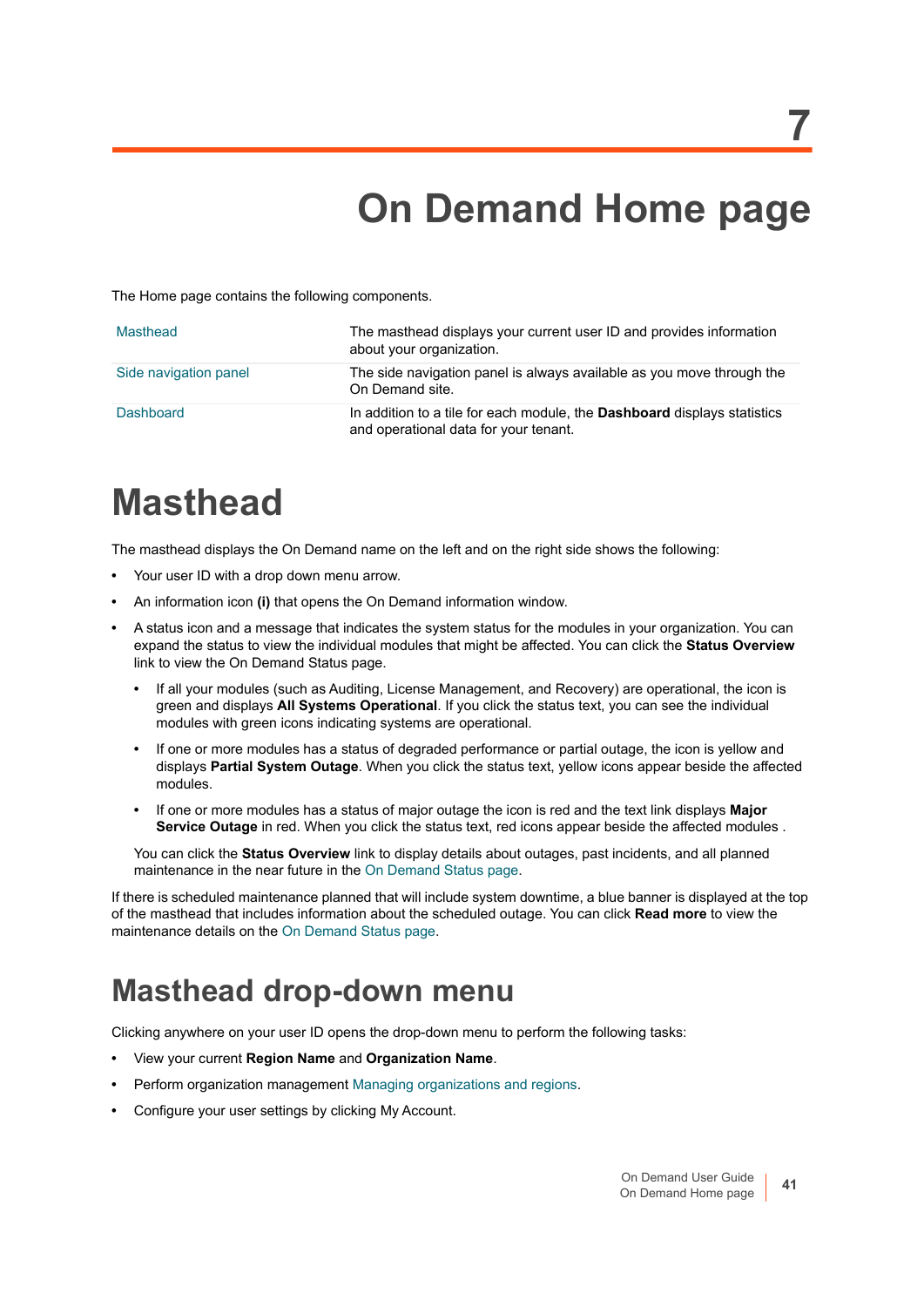- **•** Use of Cookies: You can enable or disable the use of a cookie for session monitoring. The initial state of this setting is determined by your response to the cookie notice when you join an organization. Note that this setting is by region. If you join an organization in a different region, you receive the cookie notice again.
- **Sign Out** from your current session. Note that you are automatically logged out after 30 minutes of inactivity.

## <span id="page-41-0"></span>**Information window**

The On Demand information window contains the following tabs:

- **About:** Version numbers and copyright information.
- **Third Party:** The list of third party components used in the product. This information is also contained in the Release Notes.
- **Contact:** Information on how to contact [Technical Support](#page-52-5).

## <span id="page-41-1"></span>**On Demand Status page**

When expand the system status on the masthead and click the **Status Overview** link, you can view the On Demand Status page. The page provides detailed information about outages, past incidents, and planned maintenance. If there are partial outages or degraded performance for some modules, you can view an expanded list that indicates which geographic locations are affected.

If a blue banner displays at the top of the masthead, you can click **Read more** to see the scheduled maintenance list in the On Demand Status page. The list provides the date for each scheduled maintenance activity and indicates whether downtime is expected during the maintenance activity.

You have the option to subscribe to updates through email notifications whenever Quest On Demand creates, updates or resolves an incident.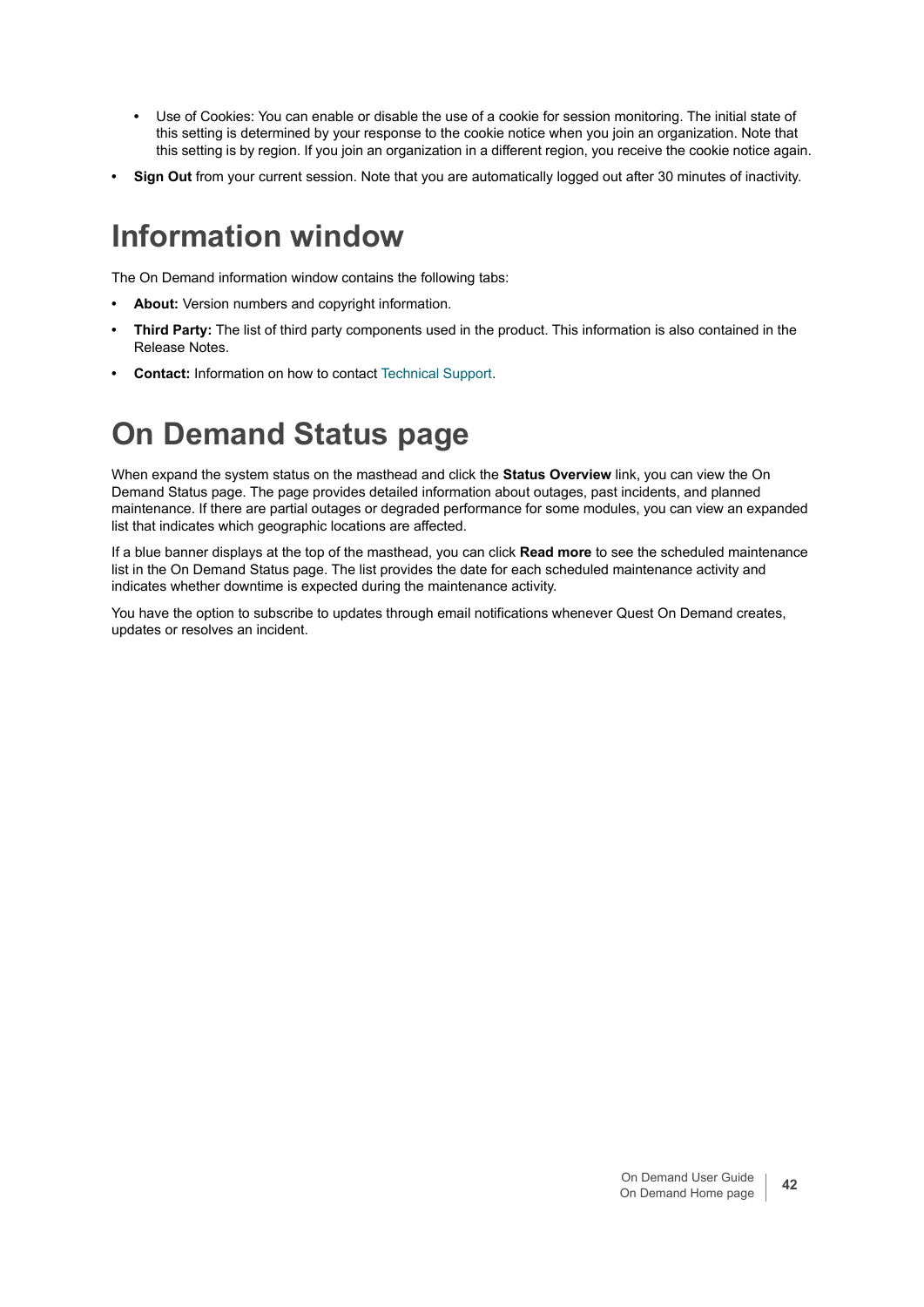# <span id="page-42-0"></span>**Side navigation panel**

|               |                         | <b>Minimize the panel</b>                                                                                                                                            |
|---------------|-------------------------|----------------------------------------------------------------------------------------------------------------------------------------------------------------------|
|               |                         | Click on the arrow at the top to minimize the side navigation panel.                                                                                                 |
| 昍             | <b>My Dashboard</b>     | <b>My Dashboard</b>                                                                                                                                                  |
|               |                         | Click to return to the Home page.                                                                                                                                    |
| ♨             | Tenants                 | <b>Tenants</b>                                                                                                                                                       |
| ⊕             | Recovery                | Opens the Tenants page. For information, see Managing your Azure<br>tenants and on-premises domains.                                                                 |
|               |                         | <b>Module links</b>                                                                                                                                                  |
| $\Rightarrow$ | Migration               | Use the module links to quickly open a module page.                                                                                                                  |
| Q٦            | Audit                   | <b>Access Control</b>                                                                                                                                                |
|               |                         | Manage users and their assigned roles. See Adding users to an<br>organization.                                                                                       |
| ஆ             | <b>Group Management</b> | <b>Services</b>                                                                                                                                                      |
| 圁             | License Management      | Provides information on all available modules and provides a link to the<br>Quest product page for the module.                                                       |
| 自             | <b>Access Control</b>   | <b>Help and Release Notes</b>                                                                                                                                        |
|               |                         | Help opens a User Guide                                                                                                                                              |
| ®.,           | Services                | Release Notes opens a document with information on the currently<br>deployed software version and technical support information.                                     |
| ⊡             | Help                    | When you are on the On Demand Home page, the Global Settings<br>documents open. When you are on a module page, these links open<br>the documentation for the module. |
| $\square$     | <b>Release Notes</b>    | <b>Settings</b>                                                                                                                                                      |
|               |                         | Activity trail                                                                                                                                                       |
|               | Settings                | Agents                                                                                                                                                               |
|               |                         | Notifications                                                                                                                                                        |
|               |                         | Subscriptions                                                                                                                                                        |
|               |                         |                                                                                                                                                                      |

# <span id="page-42-1"></span>**Dashboard**

The dashboard contains the following components:

- **•** [Tenant filter](#page-43-0)
- **•** [Tenant summary](#page-43-1)
- **•** [Needs your attention!](#page-43-2)
- **•** [Module tiles](#page-44-0)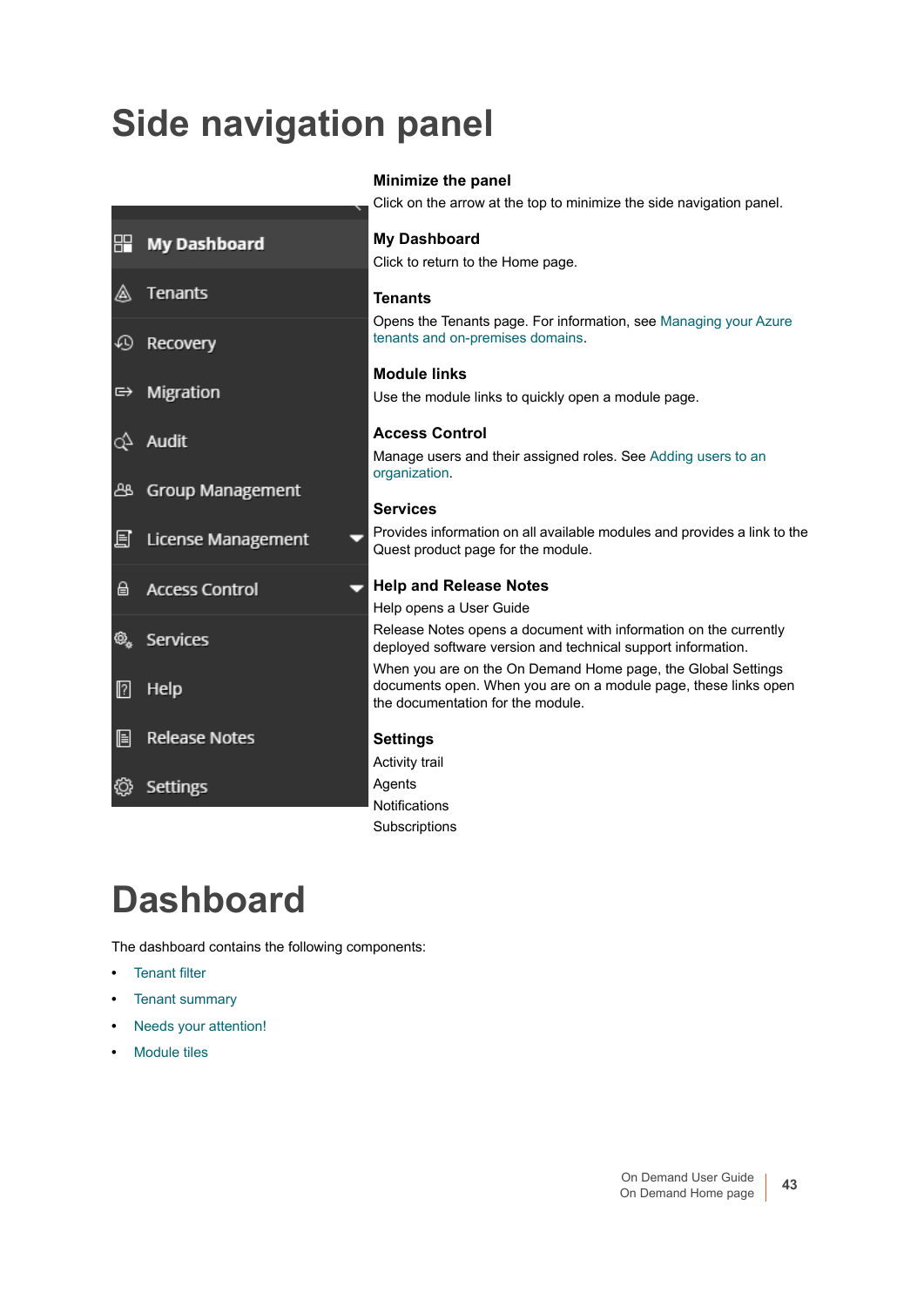## <span id="page-43-0"></span>**Tenant filter**

Located in the top right of the dashboard, the tenant filter determines what data is displayed on the dashboard. You can choose to display all tenants, a subset, or a single tenant.



## <span id="page-43-1"></span>**Tenant summary**

The tenant summary indicates which tenants are currently selected and provides a summary of licenses, users and groups in the selected tenant.

| 血 Tenant                    | © Office 365 Licences |            | & Users    |        | <b><i>AGroups</i></b> |        |
|-----------------------------|-----------------------|------------|------------|--------|-----------------------|--------|
| <b>All Tenants Selected</b> | Assigned              | Unassigned | Cloud only | Hybrid | Cloud only            | Hybrid |
| <b>SHOW DETAILS</b>         | .234                  | 150        | 1.200      | 3.100  | 200                   | 300    |
|                             |                       |            |            |        |                       |        |

## <span id="page-43-2"></span>**Needs your attention!**

The Needs your attention! tile displays a summary of alerts and cautions from all of the modules you are currenlty subscribed to. It also displays information on the status of your subscription or trial if it is close to expiry.

| Group modifications by Admin | 21    | <b>VIEW</b>   |
|------------------------------|-------|---------------|
| Failed backups               | 5     | <b>VIEW</b>   |
| Groups without owners        | 4,568 | <b>ASSIGN</b> |
| Something to warn you about  | 2     | <b>VIEW</b>   |
| Something strange happened   | з     | <b>VIEW</b>   |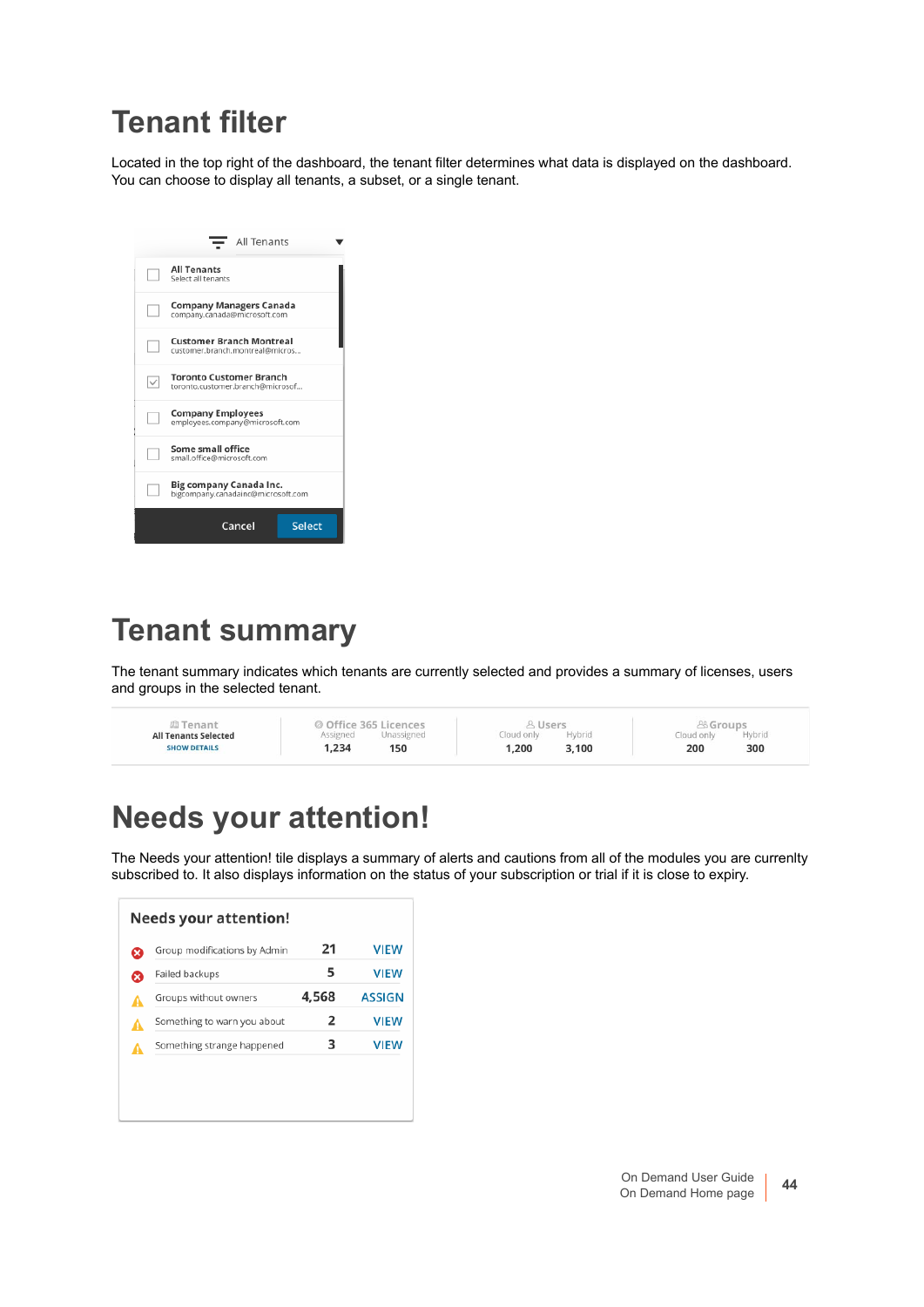## <span id="page-44-0"></span>**Module tiles**

If you have a subscription to a module, the module tile displays status information for your tenant.

**NOTE:** GCC High and GCC tenants are supported only by the On Demand Migration module and are only available in the US region. Totals shown for other On Demand modules do not include GCC High or GCC tenants.

| Recovery<br>PROTECTION STATUS      |                |
|------------------------------------|----------------|
| 4 of your 6 tenants are protected. |                |
| PROTECTED TENANTS                  | Last backup    |
| Quest Managers                     | 1 hour ago     |
| Quest Employees                    | 31 minutes ago |
| Some small company                 | 2 days ago     |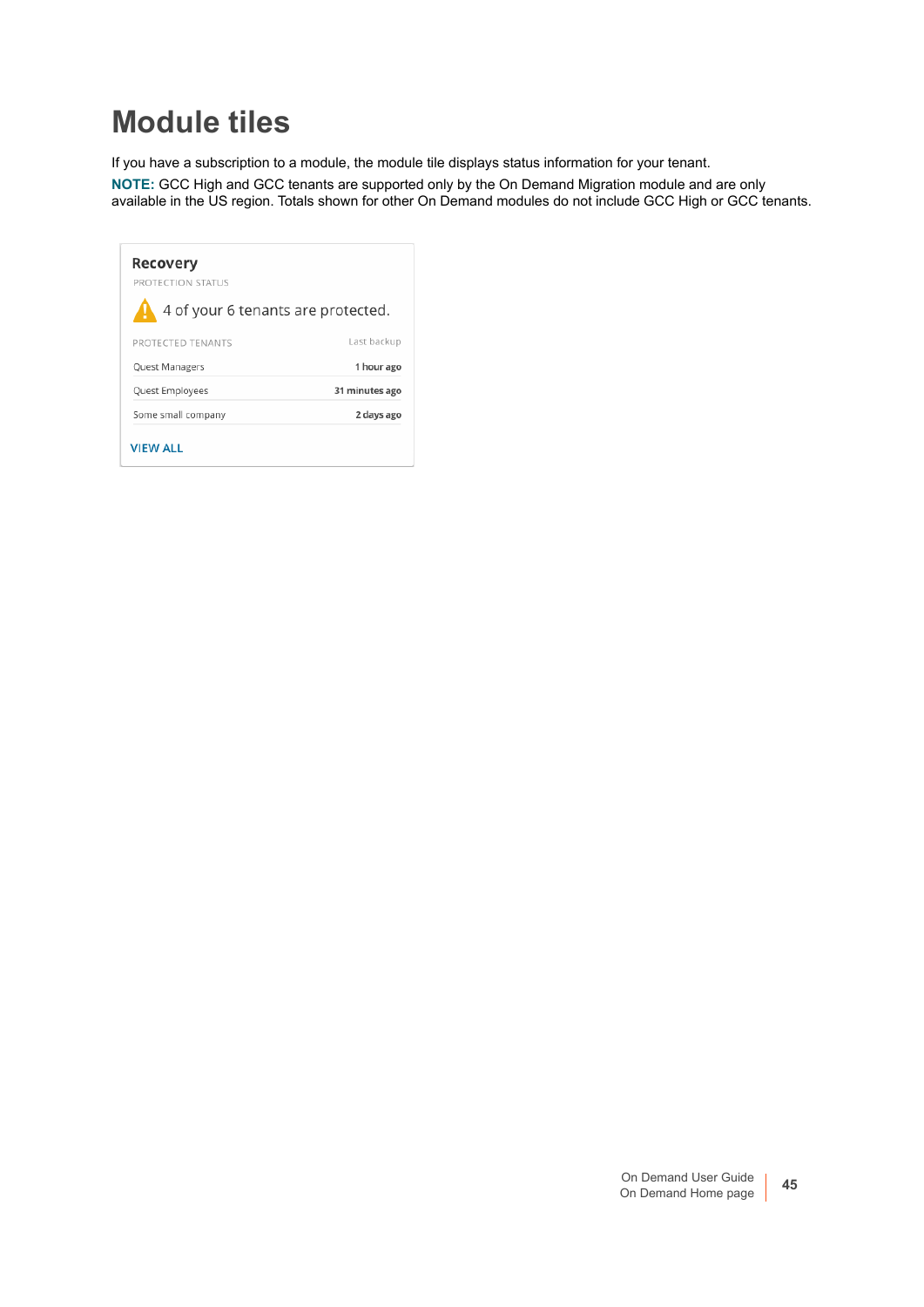<span id="page-45-2"></span>**Settings**

**8**

- <span id="page-45-0"></span>**•** [Activity trail](#page-45-1)
- **•** [Agents \(Group Management\)](#page-46-0)
- **•** [Notifications](#page-46-1)
- **•** [Subscriptions](#page-46-3)

# <span id="page-45-1"></span>**Activity trail**

An activity trail is a set of records that provide documentary evidence of the sequence of activities that have affected a specific operation, procedure, or event at any time. The recorded information includes date and time, actor, a description and customized fields of the event. On Demand retains the complete activity trail history for an organization.

The following activity trail logs are available:

**Global Settings**: Records the information for:

- **•** adding and removing tenant events
- **•** granting of admin consent for a tenant
- **•** assigning and unassigning a user to be On Demand access control roles
- **•** notification events

**Audit:** Records information about the audit module and related events.

**Recovery**: Records information about backup enable and disable events.

**Migration**: Records information about migration process events.

**Group Management**: Records information about group management and user activity events.

**License:** Records information about license management activities.

## **Filtering and exporting activity trail logs**

You can filter for the events that you want to see using the **FILTERS** option. You can also use the **EDIT COLUMNS** option to add and remove columns. When you are displaying the activities that you want, you can export the results to a .csv file.

You can click **+** at the end of the first row and select **All of (and)** or **Any of (or)** to add an additional filter rule. To remove an individual filter rule, click **X** beside the rule.

**NOTE:** To see the detailed information for the event, click on a specific event.

### *To modify columns and filter activity trail logs*

- 1 In the side navigation panel, click **Settings**.
- 2 In the Activity Trail tab, click **FILTERS** to expand and specify your filter criteria.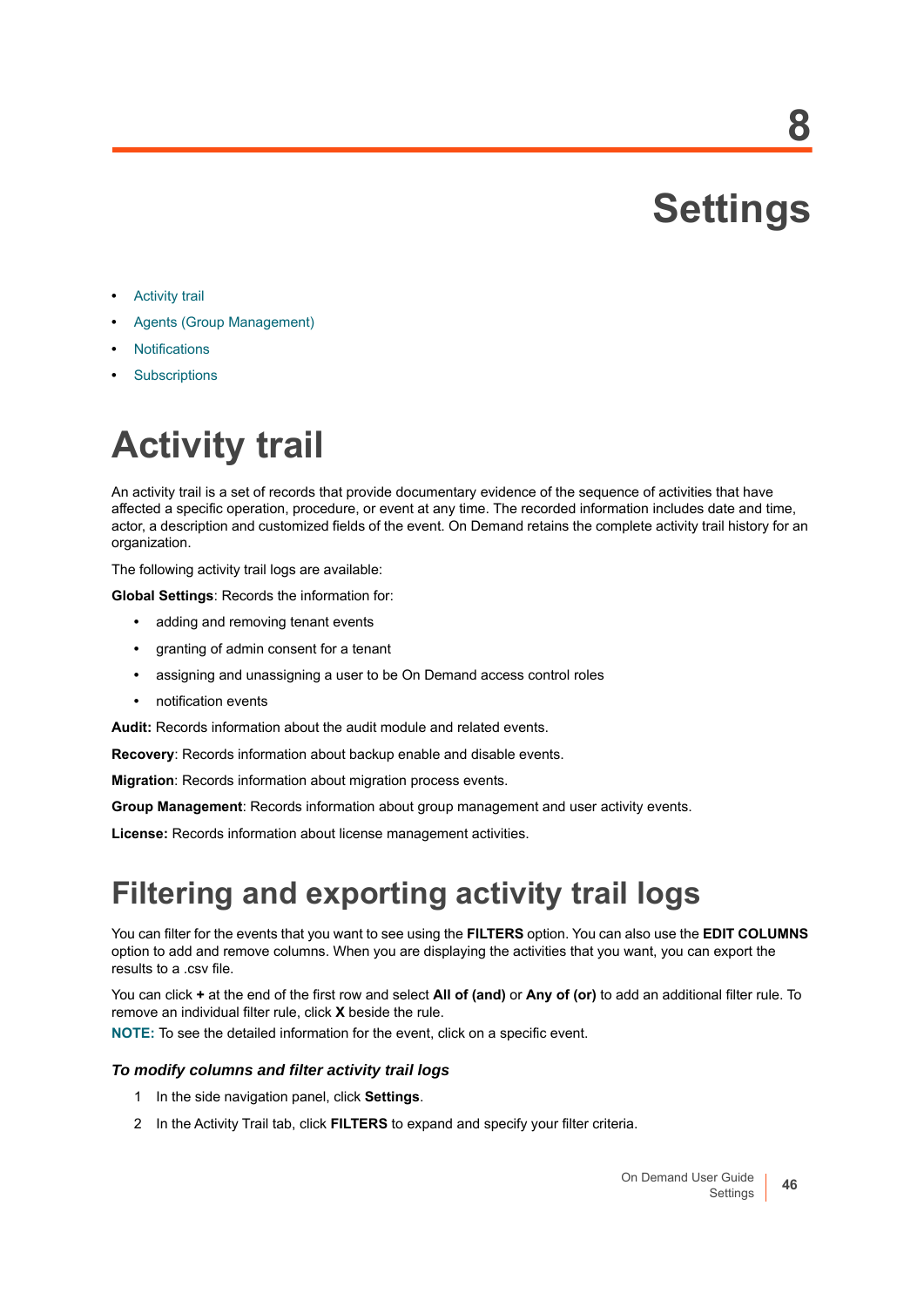By default, a filter is set to show the logs for the last 7 days (**Date** | **during last** | **7** | **days**).

- 3 To change filter criteria, you can select attributes, operators, and values from the dropdown list.
	- **▪** To add an additional filter rule click **+** at the end of the first row and select **All of (and)** or **Any of (or)**.
	- **▪** To see all available logs for current organization, click **CLEAR ALL**.
	- **▪** To remove an individual filter rule, click **X** beside the rule.
- 4 To customize the displayed columns, click **EDIT COLUMNS**, select or clear the columns, and click **SELECT.**

Once you are displaying the activity trail information that you want, you can click **EXPORT TO .CSV** to download the information in a .csv (comma separated value) format file.

# <span id="page-46-0"></span>**Agents (Group Management)**

The Agents tab in Settings is displayed only if you have the On Demand Group Management module. A local agent is needed to query and perform management actions for on-premises Active Directory objects for Group Management. You install the agent on the local machine. The computer must have sufficient privileges to perform the actions required.

For information on using agents, see the *On Demand Group Management User Guide*.

# <span id="page-46-1"></span>**Notifications**

An On Demand notification is an email sent to one or more recipients following an event. For example, after a backup failure event, specified recipients receive a notification email.

## <span id="page-46-2"></span>**Configuring notification recipients**

### *To add notification recipients for an event:*

- 1 In the side navigation panel, click **Settings**.
- 2 In the main panel, click **Notifications** in the menu bar.
- 3 Under Modules, select a module type and an event type.
- 4 In the **Set the recipients** text box, enter the email address for a recipient and click **Add**. The recipient is listed below the text box.
- 5 Repeat step 4 to add more recipients.
- 6 Click **Save**.

The next time the event occurs, all the listed recipients receive a notification email.

# <span id="page-46-3"></span>**Subscriptions**

This section contains the following topics.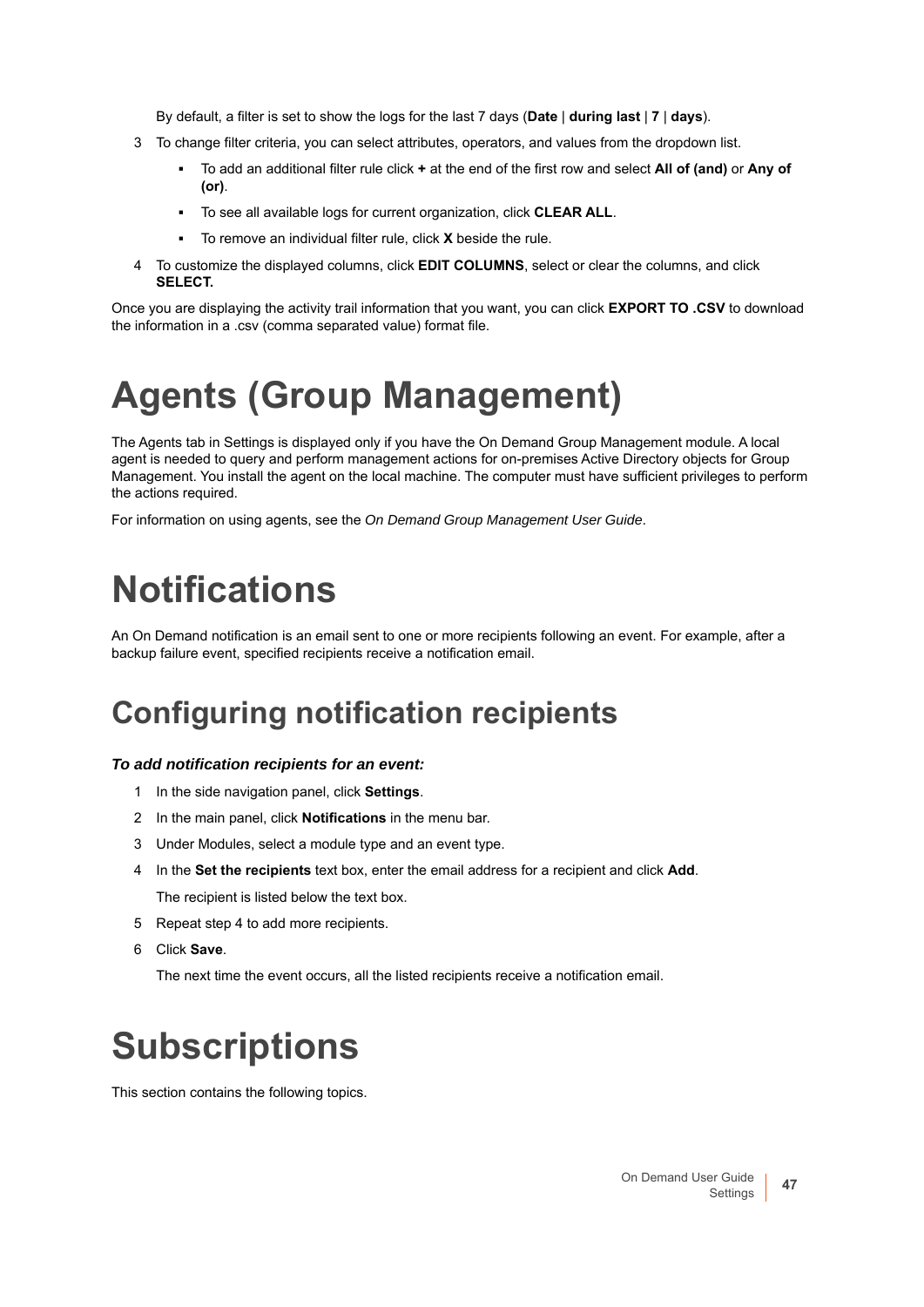| <b>Subscription details</b>   | The <b>Subscriptions</b> page contains the details of your current<br>subscriptions.                                                                                                     |
|-------------------------------|------------------------------------------------------------------------------------------------------------------------------------------------------------------------------------------|
| <b>Managing subscriptions</b> | On Demand subscriptions are associated with an email address.<br>To activate a subscription, you must add the email address of the<br>subscription owner to the Subscription Owner list. |
| Subscription expiry           | To prevent loss of data, subscription expiry takes place in stages.                                                                                                                      |

## <span id="page-47-0"></span>**Subscription details**

Click the module name to see information about product subscription details and pricing as well as links to Quest sales support.

The On Demand subscription information is grouped by modules such as Audit, Group Management, License Management, Migration, and Recovery. Modules can offer separate licenses for specific features.

| Field              | Value                                  | <b>Description</b>                                                                                                                                                                                |
|--------------------|----------------------------------------|---------------------------------------------------------------------------------------------------------------------------------------------------------------------------------------------------|
| Features           | Feature name                           | A feature is the smallest subscription unit. Features can be<br>bundled into Standard, Professional, and Advanced offerings.                                                                      |
| Subscription Type  | Standard, Professional,<br>or Advanced | The organization has purchased a subscription to features<br>offered by this module. The specific subscription type depends<br>on the number of features purchased.                               |
|                    | Trial                                  | The organization has subscribed to a trial license. Module<br>features may be limited.                                                                                                            |
|                    |                                        | Note: When moving from Trial to Paid, the user associated with<br>the paid subscription must be an organization administrator. See<br>Changing Owner When Moving from Trial to Paid Subscription. |
|                    | <b>Technical Preview</b>               | The organization has subscribed to a technical preview license.<br>Module features may be limited.                                                                                                |
|                    | Not subscribed                         | The organization is not subscribed to this module.                                                                                                                                                |
| <b>Status</b>      | Current status                         | Shows whether the subscription is active, inactive, expired,<br>expiring soon, and so on.                                                                                                         |
| <b>Expiry Date</b> | mm/dd/yyyy                             | The date on which the subscription will expire. See Subscription<br>expiry.                                                                                                                       |
| Rate Plan          | Prepaid                                | A set number of licenses have been purchased.                                                                                                                                                     |
|                    | Overage                                | The organization is billed for licenses as they are consumed.                                                                                                                                     |
| Licenses           | ####                                   | The number of licenses purchased ( $\infty$ if the Rate Plan is<br>Overage).                                                                                                                      |
| Used               | ####                                   | The number of licenses currently consumed.                                                                                                                                                        |

**Table 1. Subscription field descriptions**

## <span id="page-47-1"></span>**Managing subscriptions**

On Demand subscriptions are associated with the email address that was used to purchase the subscription. All valid email address formats are supported. The email address does not need to be associated with a Quest account to activate a subscription; the email address of the subscription owner must be added to the Subscription Owners list on the **Settings |Subscriptions | Shared Subscriptions** page. A subscription owner can share subscriptions with multiple organizations.

Adding a subscription owner to the Subscription Owners list does not add the user to the organization. A subscription owner does not have sign-in capability or any other permission settings. To add a user to an organization, see [Adding users to an organization](#page-18-5).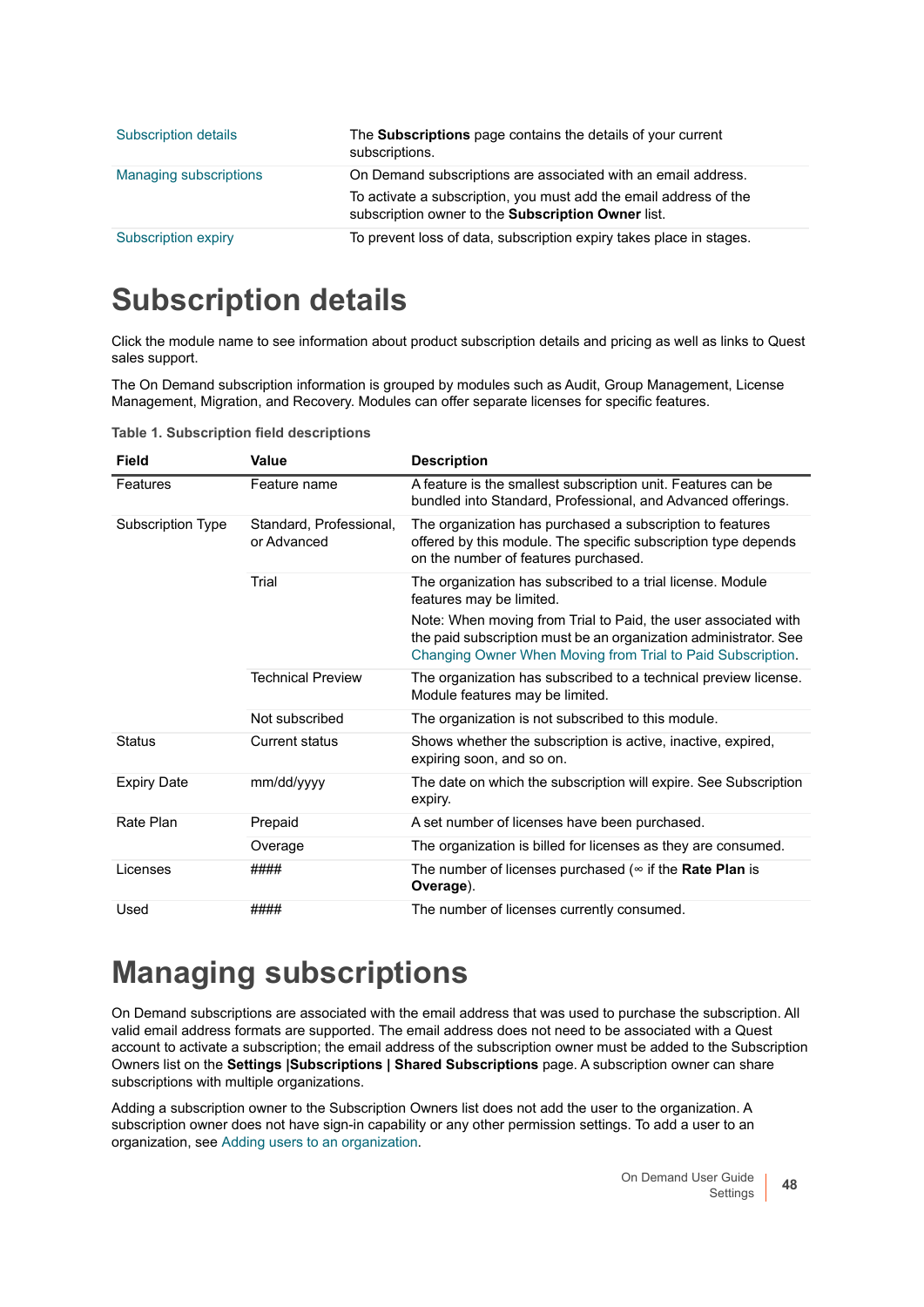### **Sharing a subscription**

To share a subscription with the organization, request permission from the subscription owner to add their email address to the Subscription Owners list. If the request is accepted, all subscriptions associated with the email address are assigned to the organization. A subscription owner can share subscriptions with multiple organizations.

Note that a **Subscription sharing** status of **Active** indicates that the user has consented to share subscriptions. It does not indicate that a valid subscription is associated with the email address.

- 1 In the side navigation panel, click **Settings**.
- 2 On the Settings page, click **SUBSCRIPTIONS** in the top menu.
- 3 At the top right, click **SHARED SUBSCRIPTIONS**.
- 4 On the Shared Subscriptions page, enter the email address of the subscription owner and click **Request**.

The email address is added to the Subscription Owners lists with a **S**ubscription sharing status of **Pending**.

5 The subscription owner receives an email with a request to share the subscriptions associated with the email address.

If the subscription owner accepts the request, the Subscription sharing status changes to **Active** and any subscriptions associated with the email address are added to the Subscriptions page.

6 If Subscription sharing remains in the **Pending** state, you can choose to select **Cancel Request** from the Action menu.

### **Stop using a shared subscription**

You can stop subscription sharing by removing the subscription owner's email address from the Subscription Owners list.

- 1 In the side navigation panel, click **Settings**.
- 2 On the Settings page, click **SUBSCRIPTIONS** in the top menu.
- 3 At the top left, click **SHARED SUBSCRIPTIONS**.
- 4 In the Subscription Owners list, locate the email address of the subscription owner that will no longer share subscriptions with the organization.
- 5 In the Action column for the subscription, select **Stop Using Subscription**.
- 6 The confirmation window lists the subscriptions that will be removed from the organization. Click **Stop Using Subscription**.The subscription owner receives an email informing them that the subscription is no longer assigned to the organization. All subscriptions associated with the email address are removed from the Subscriptions page.

### <span id="page-48-1"></span>**Changing Owner When Moving from Trial to Paid Subscription**

The user that signed up for a trial subscription is automatically an administrator for the organization. If a different user email address is used for purchasing a paid subscription, this user address must be added to the Subscription Owners list before the subscription status displays as **Paid**.

If you need assistance determining the email address used to purchase the subscription or, if you want to change the address associated with the subscription, contact [Technical Support](#page-52-5).

## <span id="page-48-0"></span>**Subscription expiry**

To prevent loss of data, subscription expiry takes place in stages.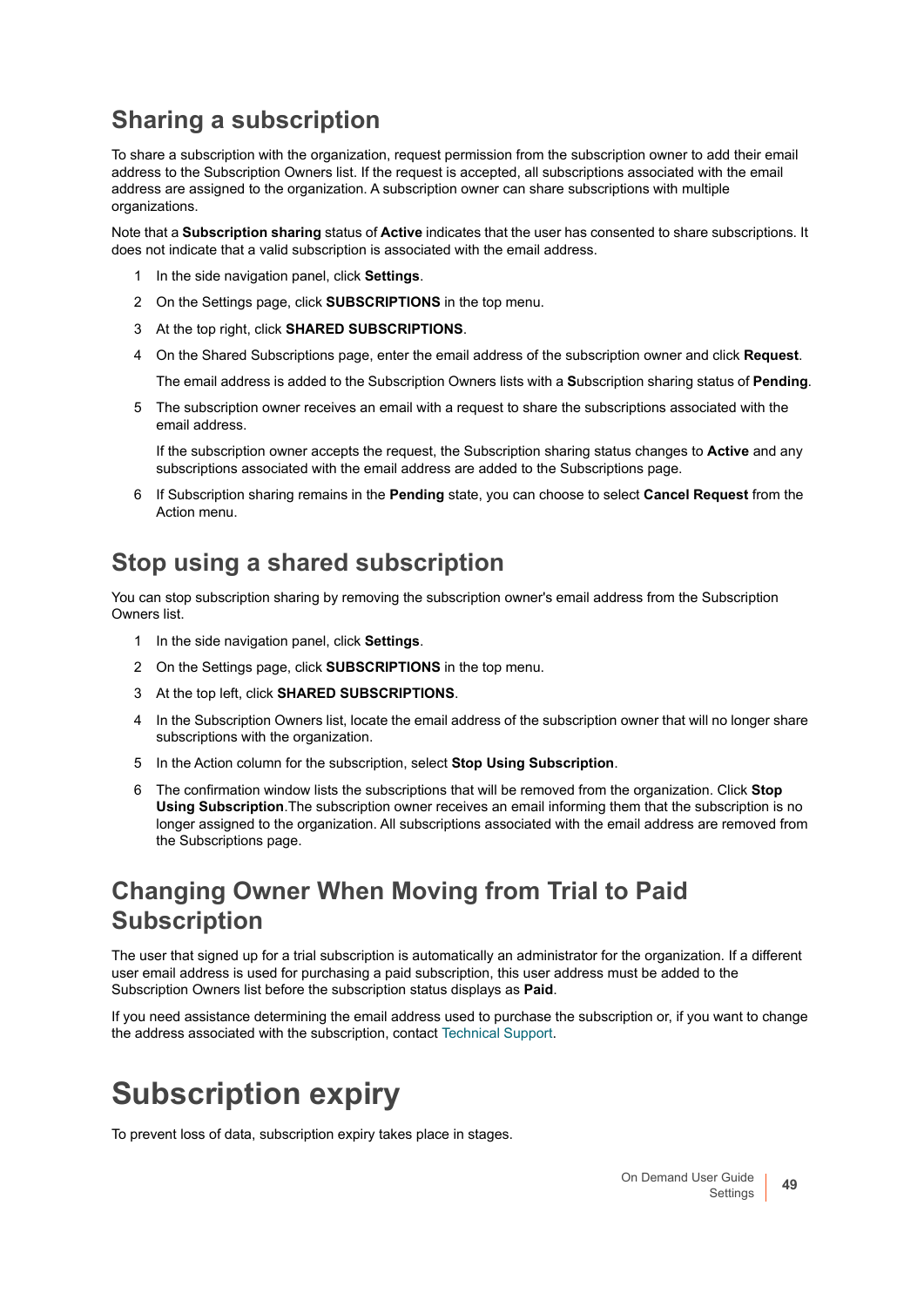### **Stage 1: Your subscription expires in X days**

Thirty days prior to expiry, the On Demand organization administrator receives an email notification. From this time on, the module tile on the On Demand home page displays the number of days before the subscription expires.

### **Stage 2: Subscription expired. Access denied.**

Once the subscription expires, members of the organization can no longer access the On Demand module. The configuration settings have been preserved and module services continue for the next 30 days.

### **Stage 3: Subscription expired. Service disabled.**

After 30 days, module services are no longer operational for the tenants in the organization. Data is preserved for 30 days and then, it is permanently deleted.

### **Stage 4: Subscription expired. Data deleted.**

Your data has been deleted and cannot be restored.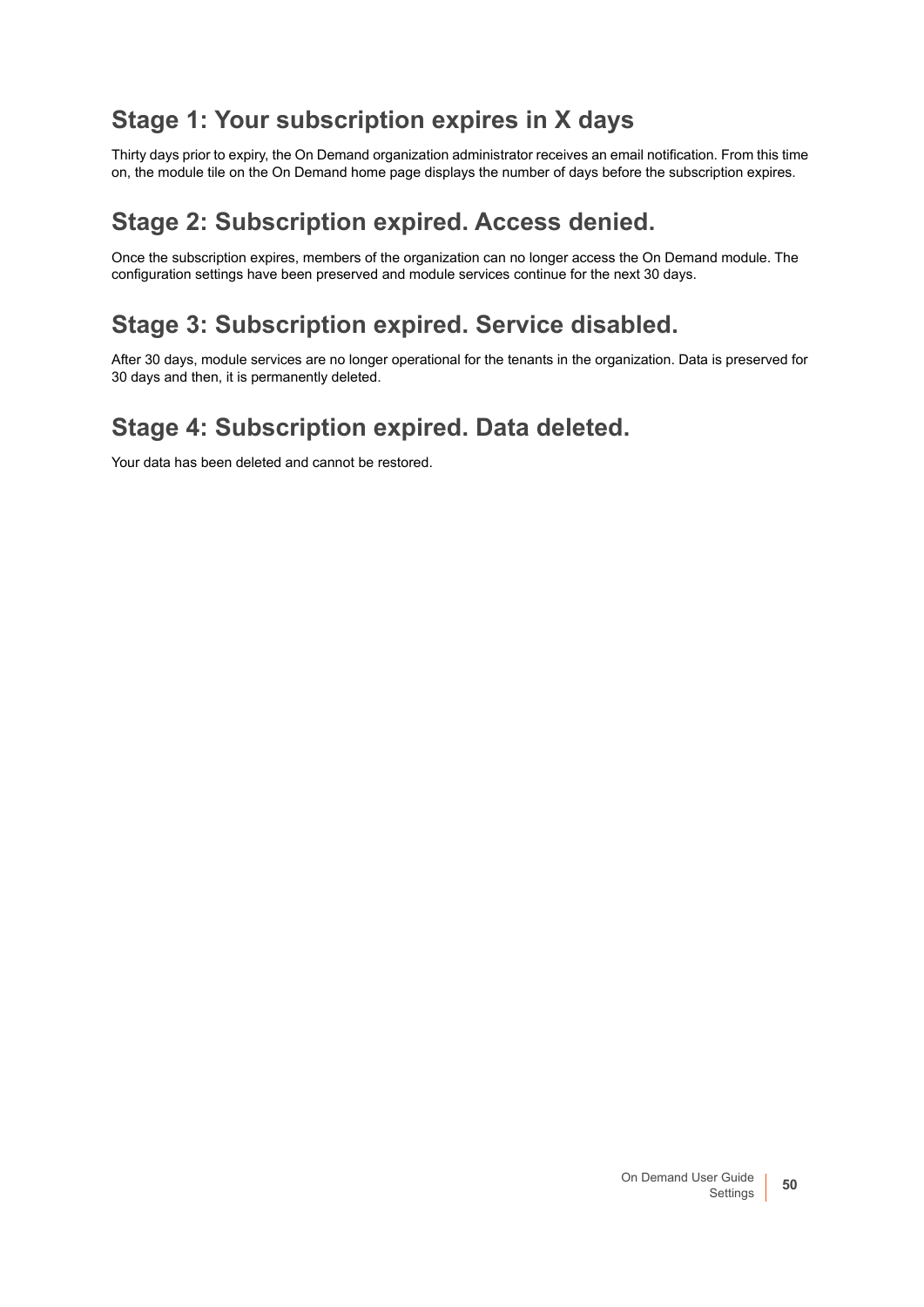# <span id="page-50-2"></span>**Documentation roadmap**

# <span id="page-50-1"></span><span id="page-50-0"></span>**Global settings**

On Demand global settings refers to management tools and configuration settings that apply to all On Demand modules. This includes tenant management tasks and downloading activity trail logs.

# **Modules**

Each management tool is referred to as a module. Currently, the following modules are available:

- **•** Audit
- **•** Group Management
- **•** License Management
- **•** Migration
- **•** Recovery

# **Documentation**

For each module, and the global settings, there is a Release Notes document and a User Guide.

- **•** The Release Notes contains a release history and details of new features, resolved issues, and known issues.
- **•** User Guides contain descriptions and procedures for the management tasks you can perform with each module

Use the links below to navigate to the content you require.

## **User Guides**

Each module has its own user guide:

- **•** [Global Settings](https://support.quest.com/technical-documents/on-demand-global-settings/current/user-guide/)
- **•** [Audit](https://support.quest.com/technical-documents/on-demand-audit/current/user-guide)
- **•** [Group Management](https://support.quest.com/technical-documents/on-demand-group-management/current/user-guide/)
- **•** [License Management](https://support.quest.com/technical-documents/on-demand-license-management/current/user-guide/)
- **•** [Migration](https://support.quest.com/technical-documents/on-demand-migration/current/user-guide)
- **•** [Recovery](https://support.quest.com/technical-documents/on-demand-recovery-for-azure-active-directory/current/user-guide/)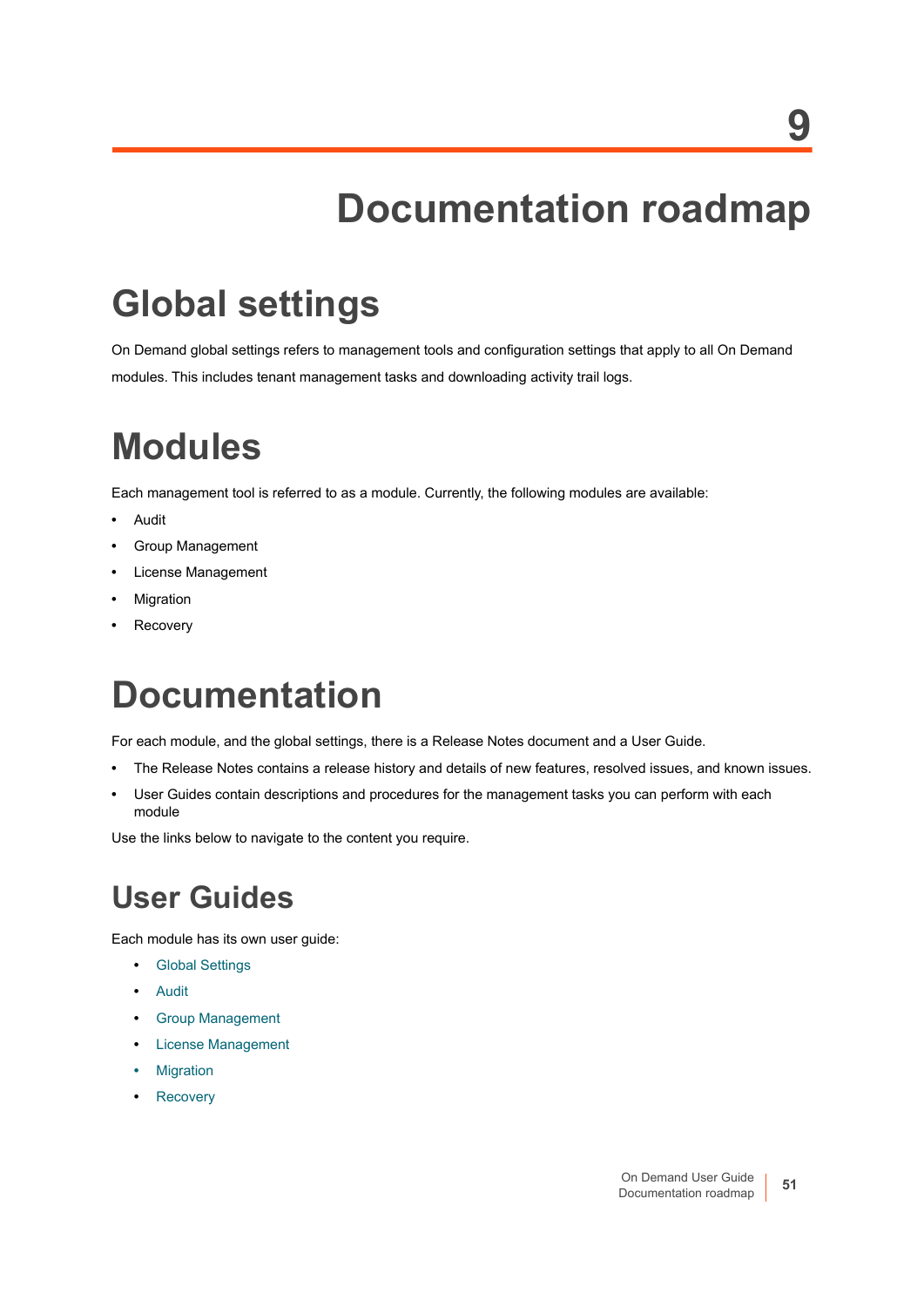## <span id="page-51-0"></span>**Release Notes**

- **•** [Global Settings](https://support.quest.com/technical-documents/on-demand-global-settings/current/release-notes/)
- **•** [Audit](https://support.quest.com/technical-documents/on-demand-audit/current/release-notes)
- **•** [Group Management](https://support.quest.com/technical-documents/on-demand-group-management/current/release-notes/)
- **•** [License Management](https://support.quest.com/technical-documents/on-demand-license-management/current/release-notes#TOPIC-1270383)
- **•** [Migration](https://support.quest.com/technical-documents/on-demand-migration/current/release-notes)
- **•** [Recovery](https://support.quest.com/technical-documents/on-demand-recovery-for-azure-active-directory/current/release-notes/)

# <span id="page-51-1"></span>**More resources**

- **•** For sales or other inquiries, visit http://quest.com/company/contact-us.aspx or call +1-949-754-8000.
- **•** To sign up for a trial or purchase a subscription, go to https://www.quest.com/on-demand.
- **•** Technical support is available to Quest customers with a valid maintenance contract and customers who have trial versions. You can access the Quest Support Portal at https://support.quest.com.
- **•** The Quest On Demand Community provides a space for blog posts and a forum to discuss the On Demand products.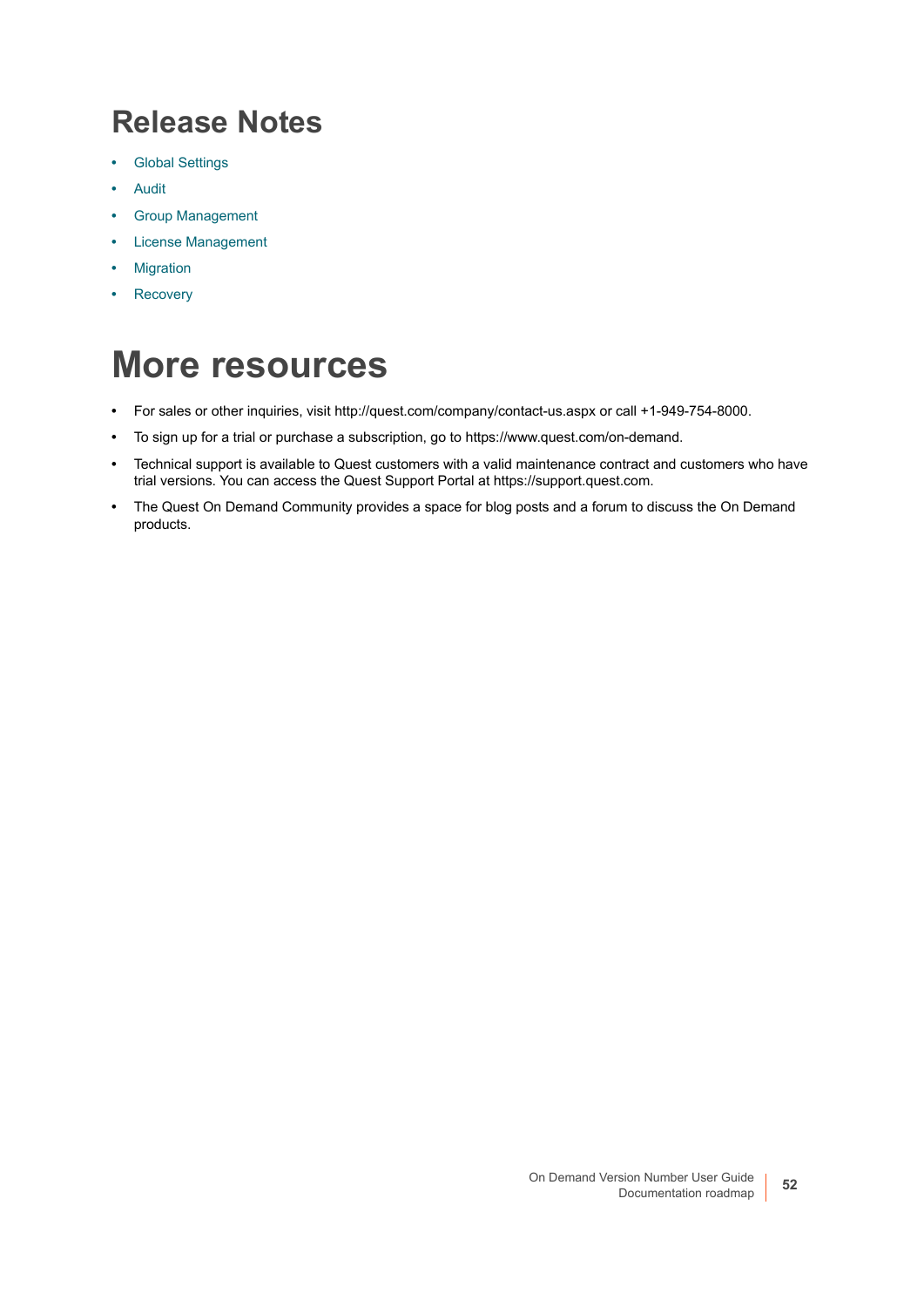# <span id="page-52-5"></span>**Technical Support**

<span id="page-52-0"></span>Quest provides numerous resources to support you with our products.

# <span id="page-52-1"></span>**Current operational status**

### [On Demand status](https://status.quest-on-demand.com/)

On Demand relies on Microsoft Azure and Amazon Web Services (AWS) infrastructure and as such, is subject to the possible disruption of these services. You can view the following status pages:

- **•** [Microsoft Azure status](https://status.azure.com/en-gb/status)
- **•** [AWS status](https://status.aws.amazon.com/)

# <span id="page-52-2"></span>**Contact support**

The [Contact Support](https://support.quest.com/contact-support) page allows you to submit a Technical Service Request. It also provides the phone numbers to use when contacting the Quest support team.

# <span id="page-52-3"></span>**Module product support pages**

Each On Demand module has a dedicated support page with "getting started", troubleshooting, and other useful information.

- **•** [Product Support Audit](https://support.quest.com/on-demand-audit/current)
- **•** [Product Support Group Management](https://support.quest.com/on-demand-group-management/current)
- **•** [Product Support Migration](https://support.quest.com/on-demand-migration/current)
- **•** [Product Support Recovery](https://support.quest.com/on-demand-recovery/current)

# <span id="page-52-4"></span>**Information and discussion: Quest community forums**

Visit the [On Demand community forum](https://www.quest.com/community/on-demand) to read current information or to post a forum topic.